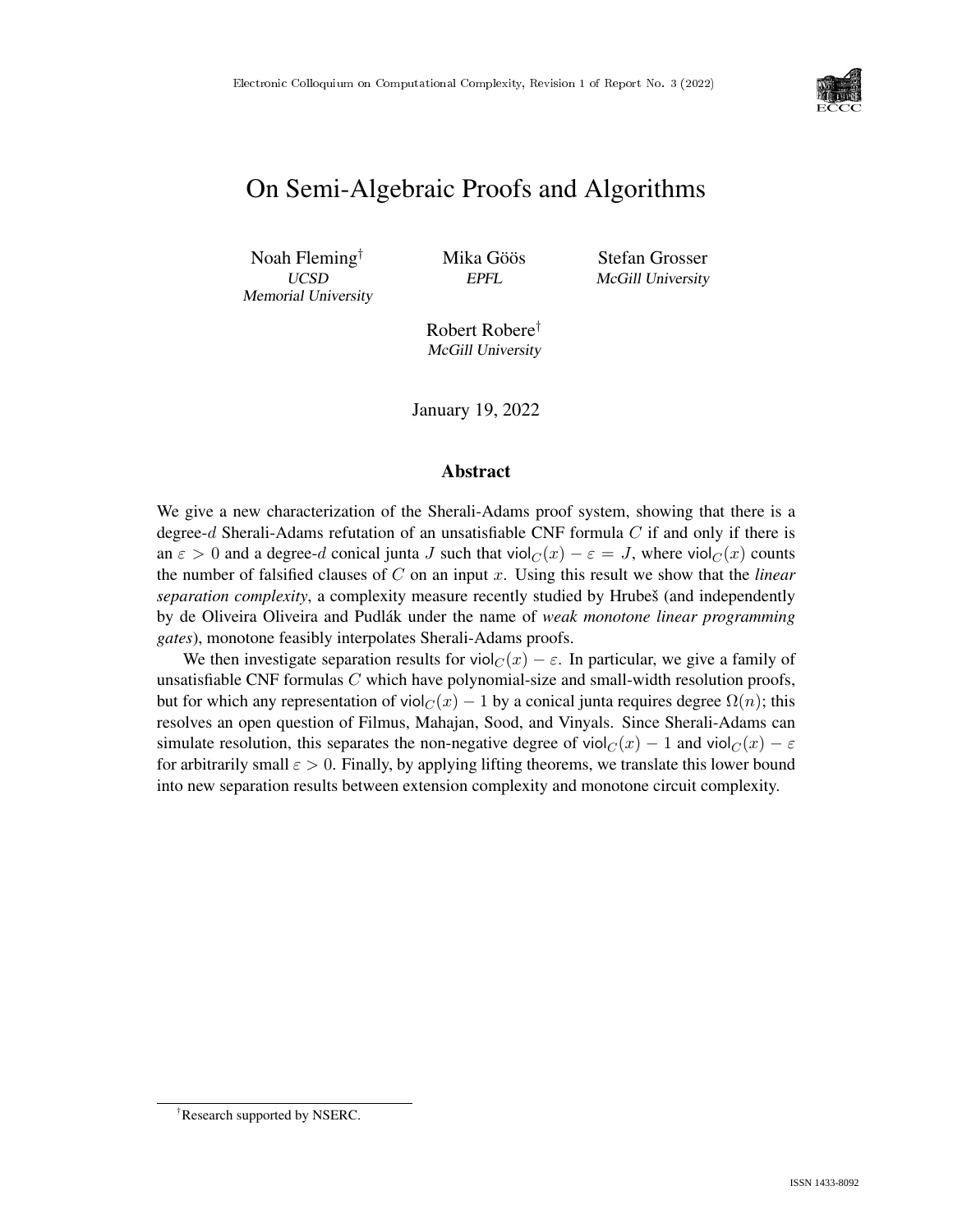# <span id="page-1-1"></span>1 Introduction

The Sherali-Adams hierarchy is a well-studied method in optimization that provides an *automatic* way to convert a linear program with "weak" approximation guarantees into a linear program with "strong" approximation guarantees. Each "level" of the Sherali-Adams hierarchy is defined by systematically adding new variables and inequalities to the original linear program — "lifting" it to a higher dimensional space — and then "projecting" it back down to a polytope contained within the original linear program. The Sherali-Adams hierarchy at level r results in a linear program with roughly  $\binom{n}{\leq n}$  $\binom{n}{\leq r}$  constraints and variables, and it is known that at level n the hierarchy converges to the *integral hull* of the starting polytope. Owing to its strength and its generality, much work has been spent on understanding the strength of the Sherali-Adams hierarchy and its subsystems when applied to NP-Hard optimization problems [\[1,](#page-26-0) [6,](#page-26-1) [15,](#page-27-0) [19,](#page-27-1) [38,](#page-29-0) [44,](#page-29-1) [46,](#page-29-2) [47,](#page-29-3) [50,](#page-29-4) [57\]](#page--1-0), as well as its strength when it is treated as a *refutation system* in propositional proof complexity [\[2,](#page-26-2) [5,](#page-26-3) [7,](#page-26-4) [18,](#page-27-2) [21,](#page-27-3) [34,](#page-28-0) [36\]](#page-28-1).

A powerful generalization of the Sherali-Adams hierarchy is the notion of an *extended formulation*, which was originally formulated by Yannakakis [\[59\]](#page--1-1) and extended by Braun et al. [\[9\]](#page-26-5) to nested pairs of polytopes. Given a pair of polytopes  $P \subseteq Q \subseteq \mathbb{R}^n$ , an *extended formulation* of the pair  $(P, Q)$  is a polytope  $K \subseteq \mathbb{R}^m$  with  $m \geq n$  along with a projection  $\pi$  such that  $P \subseteq \pi(K) \subseteq Q$ . Indeed, the Sherali-Adams hierarchy gives many examples of extended formulations: if we are given some linear program  $Q \subseteq [0, 1]^n$  which gives a "weak" approximation guarantee to any point in the integral hull

$$
int(Q) := conv\left\{x \in \mathbb{Z}^n \mid x \in Q\right\},\
$$

then each level of the Sherali-Adams hierarchy produces an extended formulation  $(K, \pi)$  such that

$$
int(Q) \subseteq \pi(K) \subseteq Q.
$$

We regard this as giving a "tighter" relaxation to the integral hull, when compared to the starting polytope Q (indeed, at n-th level of the hierarchy it turns out that  $\pi(K) = \text{int}(Q)$ ).

More generally, for some polytopes  $P \subseteq \mathbb{R}^n$  with *exponentially* many facets, it turns out to be possible to find an extended formulation  $K \subseteq \mathbb{R}^m$  such that  $\pi(K) = P$  but  $m = \text{poly}(n)$  and K has only polynomially many facets [\[59\]](#page--1-1) (this is certainly a boon if  $P = \text{int}(Q)$  for some combinatorial optimization problem encoded by Q!). Given a polytope pair  $P \subseteq Q$  we therefore let  $\mathsf{xc}(P,Q)$  denote the size (= number of facets) of the smallest extended formulation for the pair  $P$ ,  $Q$ . After a breakthrough result by Fiorini et. al. [\[25\]](#page-28-2), strong lower bounds have been shown for the extension complexity of polytopes associated with many standard NP-Hard optimization problems [\[9–](#page-26-5)[11,](#page-26-6) [14,](#page-27-4) [25,](#page-28-2) [31,](#page-28-3) [43,](#page-29-5) [55,](#page--1-2) [56,](#page--1-3) [59\]](#page--1-1). All of these lower bound results crucially rely on the close relationship between the number of facets in any extended formulation and the *non-negative rank* of a certain related matrix [\[9,](#page-26-5)[59\]](#page--1-1).

<span id="page-1-0"></span>**Theorem 1.1** (Factorization Theorem). Let  $P \subseteq Q \subseteq \mathbb{R}^n$  be polyhedral sets, let  $v_1, \ldots, v_n$  be the *vertices of* P and let  $a_1 \cdot x \leq b_1, \ldots, a_m \cdot x \leq b_m$  be linear inequalities in  $\mathbb{R}^n$  describing the facets *of* Q. The size of the smallest extended formulation of  $(P,Q)$  is rank<sup>+</sup> $(S_{P,Q}) \pm 1$  where  $S_{P,Q}$  is the  $n \times m$  *matrix defined by*  $S_{P,Q}(i,j) = b_j - a_j \cdot v_i$ .

Indeed, works of Chan et. al. [\[14\]](#page-27-4), Göös et. al. [[33\]](#page-28-4), and Kothari, Raghavendra, and Steurer [\[43\]](#page-29-5) have shown that for certain NP-Hard optimization problems, lower bounds on the size of *arbitrary* extended formulations follow immediately from lower bounds on the Sherali-Adams hierarchy. These results join a long line of *lifting theorems* in communication, proof, and circuit complexity [\[16,](#page-27-5) [17,](#page-27-6) [22,](#page-27-7) [23,](#page-27-8) [26,](#page-28-5) [29,](#page-28-6) [30,](#page-28-7) [32,](#page-28-8) [35,](#page-28-9) [51,](#page--1-4) [53,](#page--1-5) [58\]](#page--1-6) which systematically relate the complexity of computations in "complicated" computational models with complexity in "simple" computational models.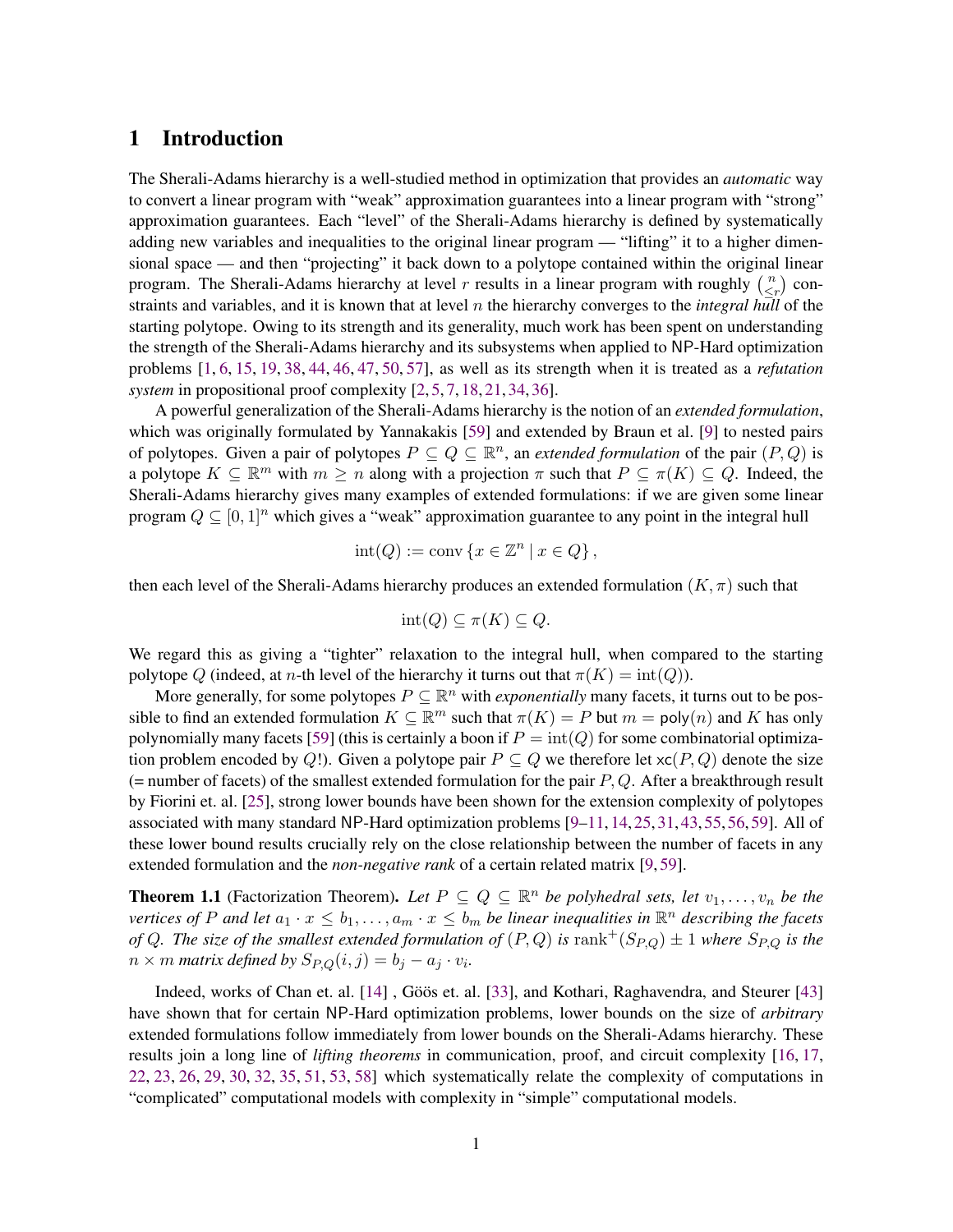#### 1.1 Sherali-Adams as Proofs and Extended Formulations as Circuits

In this work we further the study of the Sherali-Adams hierarchy and its relationship with extended formulations, but approach it from a different point of view. In particular, we are interested in the "dual view" of Sherali-Adams as a *propositional proof system* (first considered in [\[18\]](#page-27-2)), and in extended formulations as a device for *computing boolean functions*. Before we formally state our results, let us first describe these two perspectives.

A *conical junta* J is a non-negative linear combination of conjunctions over a set of  $\{0, 1\}$ -valued variables. Given an unsatisfiable CNF formula  $C = C_1 \wedge C_2 \wedge \cdots \wedge C_m$ , a *Sherali-Adams refutation*<sup>[\\*](#page-2-0)</sup> of C is given by a list of  $m + 1$  conical juntas  $\mathcal{J}_1, \ldots, \mathcal{J}_{m+1}$  such that

$$
\sum_{i=1}^{m} -\overline{C}_i \mathcal{J}_i + \mathcal{J}_{m+1} = -1
$$

where all operations are done in multilinear polynomial arithmetic (so,  $x^2 = x$ ) over R and  $\overline{C}_i$  is the negation of the clause  $C_i$ . Indeed, if such a list of conical juntas exists then the original CNF formula must indeed be unsatisfiable, as if x was a satisfying assignment then  $\overline{C}_i(x) = 0$  for all  $C_i$  and the above expression would reduce to  $-1 = \mathcal{J}_{m+1}(x) \geq 0$ , a contradiction. In this way, Sherali-Adams is naturally viewed as a *proof system* for refuting unsatisfiable formulas, and we can discuss complexity measures of its proofs such as the *degree* (i.e. the maximum degree of any product  $\overline{C}_i \mathcal{J}_i$  as a multilinear polynomial) and its *size*[†](#page-2-1) (the number of distinct monomials occurring in the proof after expanding all products and before cancellations).

It is also quite natural to study *extended formulations* as non-uniform computation devices for boolean functions. The next definition was formally introduced by Hrubeš [[40\]](#page-29-6).

**Definition 1.2.** A *separating polytope* for  $f : \{0,1\}^n \to \{0,1,*\}$  is a polytope  $P \in \mathbb{R}^n$  such that conv  $f^{-1}(1) \subseteq P$  and  $P \cap f^{-1}(0) = \emptyset$ . We say a polyhedron  $P \subseteq \mathbb{R}^n$  is *monotone* if  $x \in P \Rightarrow y \in P$ whenever  $x \leq y$ , and if  $P \subseteq \mathbb{R}^n$  we let  $P^* := \{y \in \mathbb{R}^n : \exists x \in P : x \leq y\} \supseteq P$  be the *monotone closure* of P. A *monotone separating polytope* for f is a polytope P such that  $P^*$  is a separating polytope for  $f$ .

Observe that if we have such a separating polytope K, then when given  $x \in \{0,1\}^n$  we can test if  $f(x) = 1$  simply by testing if  $x \in K$ . One natural way to construct such separating polytope is as follows, and was introduced by Hrubeš [[39\]](#page-29-7) and studied independently by Göös, Jain and Watson [\[31\]](#page-28-3). Given a boolean function  $f: \{0,1\}^n \to \{0,1\}$  define the polytope  $Q_{f,1}$  by the  $|f^{-1}(0)|$  linear inequalities

$$
\forall y \in f^{-1}(0) : \sum_{i=1}^{n} x_i (1 - y_i) + (1 - x_i) y_i \ge 1
$$

where we note that  $\sum_i x_i(1 - y_i) + (1 - x_i)y_i =: h(x, y)$  is exactly the hamming distance between two  $\{0, 1\}$ -valued vectors x, y. It is easy to see that  $x \in Q_{f,1}$  for every  $x \in f^{-1}(1)$  since x must differ from every  $y \in f^{-1}(0)$  on some coordinate; similarly, for any  $y \in f^{-1}(0)$  we have that  $y \notin Q_{f,1}$  as the hamming distance from y to itself is 0. It therefore follows that any extended formulation of the pair  $(\text{conv } f^{-1}(1), Q_{f,1})$  yields a separating polytope as we described above. One can further specialize

<span id="page-2-0"></span><sup>\*</sup>This encoding of Sherali-Adams is slightly different from the "usual" definition of Sherali-Adams as a refutation system of linear inequalities or polynomial equations, but is easily seen to be equivalent (cf. Claim 3.32 in [\[27\]](#page-28-10))

<span id="page-2-1"></span><sup>†</sup>This measure is sometimes called the *monomial size* in other works on the Sherali-Adams hierarchy to differentiate from the bit-length of the encoding of the proof. As this is the natural notion of size for our purposes we simply call it *size*.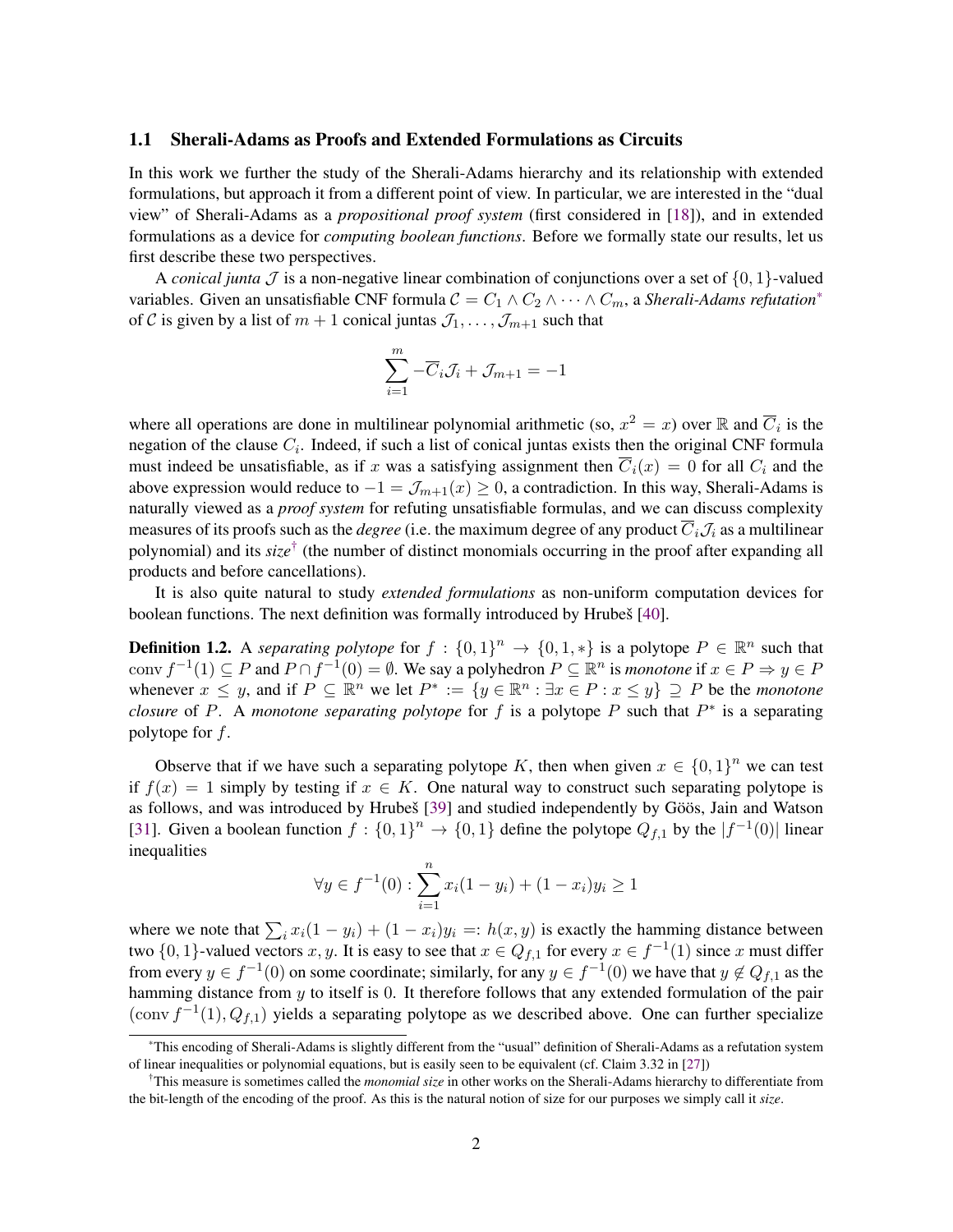

Figure 1: A monotone separating polytope.

<span id="page-3-0"></span>this construction when the function  $f: \{0,1\}^n \to \{0,1\}$  is *monotone* (recall f is monotone if  $x \leq y$  $\Rightarrow f(x) \leq f(y)$ , where the first inequality is interpreted coordinate-wise). In this case, we can simplify the description of  $Q_{f,1}$  and still obtain a separating polytope. Specifically, if f is monotone then define the polytope  $Q_t^+$  $f_{,1}^+$  by the linear inequalities

$$
\forall y \in f^{-1}(0) : \sum_{i=1}^{n} x_i (1 - y_i) \ge 1.
$$

The fact that an extended formulation of  $(\text{conv } f^{-1}(1), Q_{f,1}^+)$  is a separating polytope (indeed, now we can even have a *monotone* separating polytopes) for monotone f follows by a similar argument as before, but uses the additional fact that for monotone functions,  $f(x) = 1$  and  $f(y) = 0$  if and only if there is a coordinate i such that  $x_i = 1$ ,  $y_i = 0$ . We depict such a pair in [Figure 1.](#page-3-0)

By using the Factorization Theorem [\(Theorem 1.1\)](#page-1-0), we can relate the size of these extended formulations to the non-negative ranks of certain matrices. Namely, given  $f: \{0,1\}^n \to \{0,1\}$  define the  $f^{-1}(1) \times f^{-1}(0)$  matrix  $S_f(x, y) := \sum_{i=1}^n x_i(1 - y_i) + (1 - x_i)y_i$ , and its "monotone" counterpart  $S_f^+$  $f_f^+(x,y) := \sum_{i=1}^n x_i(1-y_i)$ . Define the *separation complexity* quantities

$$
\mathsf{sep}_1(f):=\mathsf{rank}^+(S_f-{\rm 1\hspace{-0.9mm}l}),\quad\mathsf{msep}_1(f):=\mathsf{rank}^+(S_f^+-{\rm 1\hspace{-0.9mm}l})
$$

where 1 represents the all-1s matrix of the appropriate complexity. By [Theorem 1.1,](#page-1-0) these two quantities capture the size of the smallest extended formulations for the pairs  $(\text{conv } f^{-1}(1), Q_{f,1})$  and  $(\text{conv } f^{-1}(1), Q_{f,1}^+)$ , respectively.

Now, it is natural to ask: are these interesting complexity measures of boolean computation? Hrubes [[39\]](#page-29-7) and Göös, Jain and Watson [[31\]](#page-28-3) showed that the answer is *yes*: both of these quantities yield lower bounds on the *formula complexity* of computing f!

<span id="page-3-1"></span>**Theorem 1.3.** For any boolean function  $f : \{0,1\}^n \to \{0,1\}$ , we have  $\text{sep}_1(f) = O(n \cdot \mathsf{F}(f))$ *where* F(f) *is the size of the smallest boolean formula computing* f*. Furthermore, if* f *is monotone, then*  $\mathsf{msep}_1(f) = O(n \cdot \mathsf{mF}(f))$  *where*  $\mathsf{mF}(f)$  *is the size of the smallest* monotone *boolean formula computing* f*.*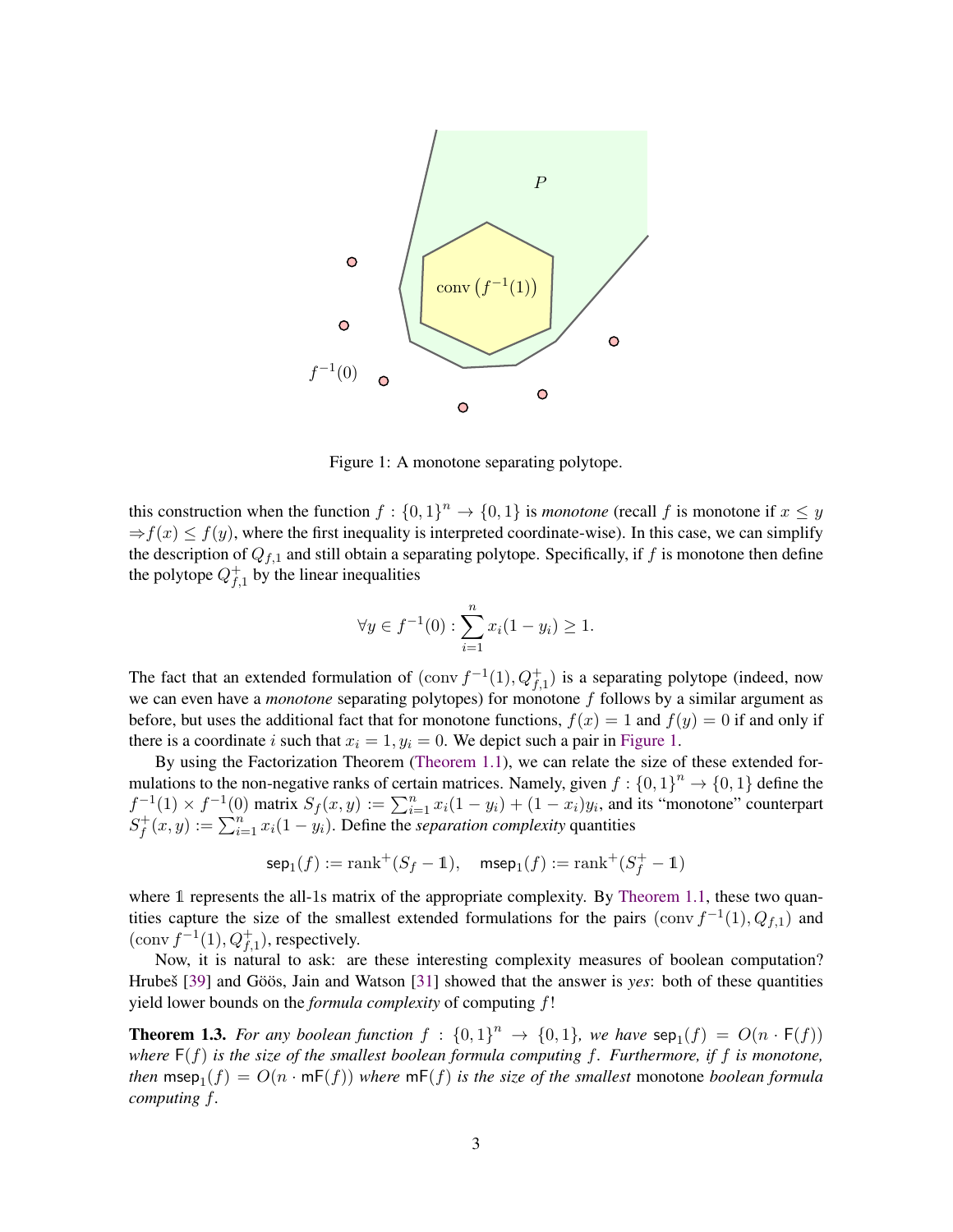

Figure 2: The left depicts the polytope pair conv  $f^{-1}(1)$  and  $Q_{f,1}$ ; the right depicts conv  $f^{-1}(1)$  and  $Q_{f,\varepsilon}$  for some  $\varepsilon < 1$ . By setting  $\varepsilon < 1$  it is potentially easier to project a relatively low-facet polytope separating the 0s from the 1s of  $f$ .

Furthermore, observe the following. If our goal is just to separate the 1s of  $f$  from the 0s of  $f$  by means of a polytope we can weaken the inequalities

$$
\sum_{i=1}^{n} x_i (1 - y_i) + (1 - x_i) y_i \ge 1, \ \forall y \in f^{-1}(0).
$$

Since  $x \in f^{-1}(1)$  and  $y \in f^{-1}(0)$  are boolean strings, by integrality it suffices to have the inequalities

$$
\forall y \in f^{-1}(0) : \sum_{i=1}^{n} x_i (1 - y_i) + (1 - x_i) y_i \ge \varepsilon
$$

for any  $\varepsilon > 0$  (note we must have  $\varepsilon > 0$ , since if  $\varepsilon = 0$  then  $y \in f^{-1}(0)$  will occur inside of the polytope). With this in mind, define the quantities

$$
\mathop{\rm sep}\nolimits(f):=\min_{\varepsilon>0}\mathop{\rm rank}\nolimits^+(S_f-\varepsilon 1),\quad\mathop{\rm msep}\nolimits(f):=\min_{\varepsilon>0}\mathop{\rm rank}\nolimits^+(S_f^+-\varepsilon 1),
$$

which generalize  $\mathsf{sep}_1(f)$  and msep $_1(f)$  in the natural way. These quantities were recently studied by Hrubes [[40\]](#page-29-6), where it was shown that they lower bound the size of *boolean circuits* computing f.

<span id="page-4-0"></span>**Theorem 1.4.** For any boolean function  $f : \{0,1\}^n \to \{0,1\}$  we have  $\text{sep}(f) = O(\text{C}(f) + n)$ , *where* C(f) *is the size of the smallest boolean circuit computing* f*. Furthermore, if* f *is monotone, then* msep $(f) = O(mC(f) + n)$ *, where*  $mC(f)$  *is the size of the smallest monotone boolean circuit computing* f*.*

We also note that the quantity msep( $f$ ) was independently studied by Pudlak and de Oliveira Oliveira, where it was captured by a model of computation they called *weak monotone linear programming gates* [\[20\]](#page-27-9).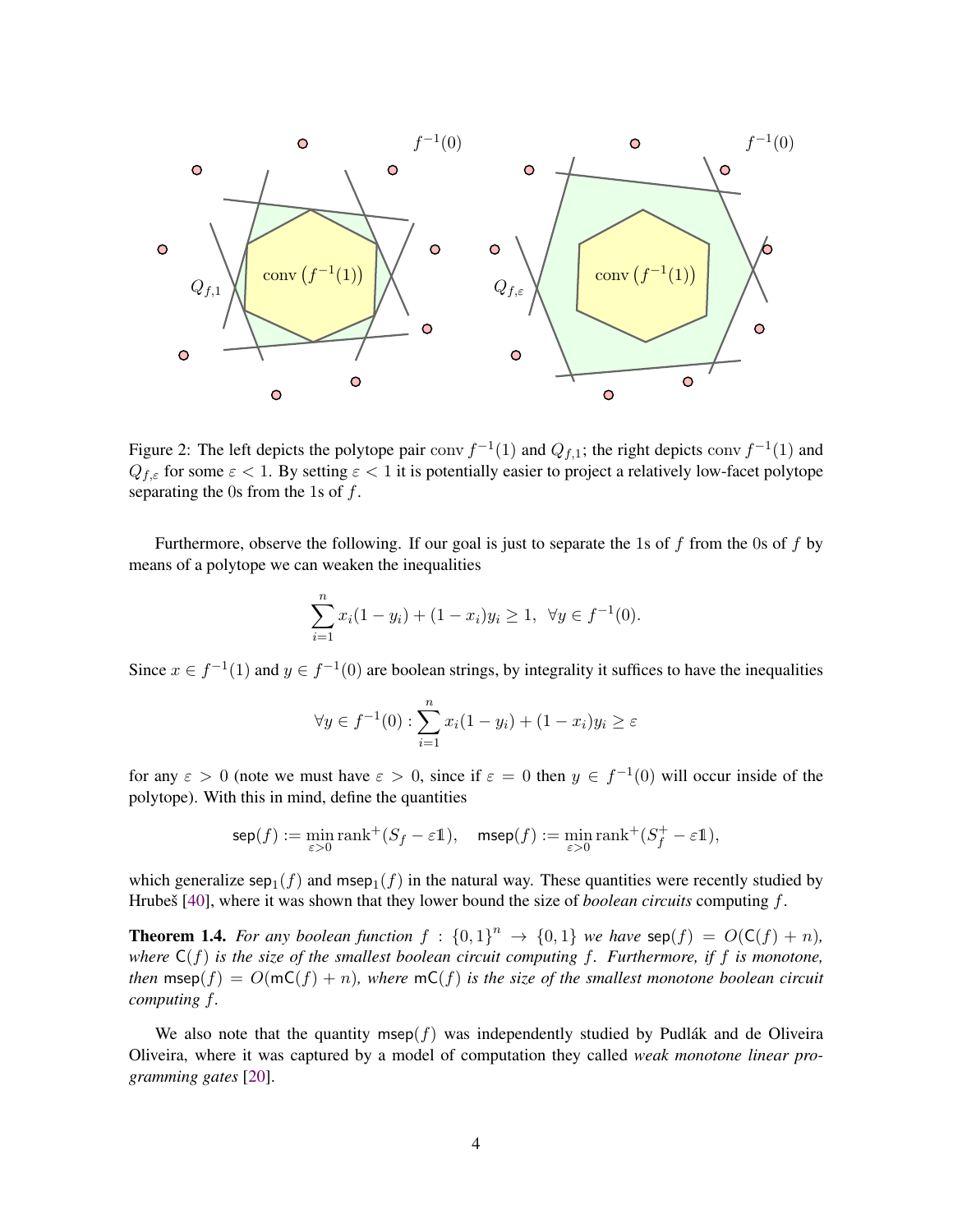To summarize: the Sherali-Adams hierarchy can be interpreted both as a particular family of extended formulations in optimization, and also as a natural family of proof systems for refuting unsatisfiable formulas. If we consider extended formulations more generally, then it is natural to interpret them as a computational devices whose complexities are related to standard boolean circuit and formula models. In this way, the known "lifting theorems" from Sherali-Adams proofs to extended formulations fall naturally in line with other proof-to-circuit lifting theorems [\[22,](#page-27-7) [29,](#page-28-6) [53\]](#page--1-5), as we will show next.

### 1.2 Our Results

Normal Form for Sherali-Adams. In this work, we systematically relate the complexity of Sherali-Adams proofs and its fragments with the linear separation quantities  $\mathsf{sep}_1(f)$ ,  $\mathsf{msep}_1(f)$ ,  $\mathsf{sep}(f)$ , and  $msep(f)$ . Our first main result is the following novel "normal form" for Sherali-Adams proofs. Given a CNF formula  $F = C_1 \wedge C_2 \wedge \cdots \wedge C_m$  let viol $c(x) = \sum_{i=1}^m \overline{C}_i(x)$  denote the number of falsified clauses on an input x. Furthermore, if  $f: \{0,1\}^n \to \mathbb{R}_{\geq 0}$  is a non-negative real-valued boolean function then let deg<sup>+</sup>(f) denote the minimum degree of a conical junta J such that  $f = J$ .

<span id="page-5-0"></span>Theorem 1.5. *For any unsatisfiable CNF formula* C*, if there is a Sherali-Adams refutation of* C *with degree* d *and size* s*, then there is an* ε > 0 *and a degree* d*, size* s2 d *conical junta* J *such that*

$$
\mathsf{viol}_{\mathcal{C}} - \varepsilon = \mathcal{J}.
$$

*Consequently, if* SA(C) *is the minimum degree of any Sherali-Adams refutation of* C*, then*

$$
\mathsf{SA}(\mathcal{C}) = \min_{\varepsilon > 0} \deg^+(\mathsf{viol}_{\mathcal{C}} - \varepsilon).
$$

Several remarks on this theorem are in order. First, although we have stated this theorem for CNF formulas, a similar result immediately follows for arbitrary boolean CSPs. This is because if  $P: \{0,1\}^k \to \{0,1\}$  is an arbitrary boolean CSP then we can represent P as a width-k unique DNF of its 1-inputs. This means that  $\neg P = \sum_i D_i$  for some conjunctions  $D_i$  (specifically, conjunctions that recognize the 0s of P). By substituting these sums for the predicates we can immediately deduce a more general theorem for refuting arbitrary boolean CSPs.

Second, if there is a conical junta  $\mathcal J$  such that viol $c - \varepsilon = \mathcal J$  then note that we immediately obtain a Sherali-Adams refutation by rearranging the expression:

$$
\sum_{i=1}^{m} -\frac{\overline{C}_i}{\varepsilon} + \frac{\mathcal{J}}{\varepsilon} = -1.
$$

Thus this truly is a normal form that preserves the degree and the size (although, the size is only preserved up to a  $2^d$  factor).

Third, one should note the similarities between [Theorem 1.5](#page-5-0) and the definitions of  $\text{sep}(f)$  and msep(f) — they are identical up to the substitution of "deg<sup>+</sup>" for "rank<sup>+</sup>" and "viol<sub>c</sub>" for " $S_f/S_f^+$  $^{\,+\, \boldsymbol{\cdot}\boldsymbol{ \cdot}}_{f}$  . Looking forward, this similarity turns out to be quite important for the rest of our results.

Finally, we remark that the fragment of Sherali-Adams corresponding to  $\deg^+(\text{viol}_{\mathcal{C}} - 1)$  has also been studied in the literature as an object of interest. Göös, Jain and Watson studied it under the name of the " $\exists$  - 1 Game", in which they proved degree lower bounds for Tseitin formulas [\[31\]](#page-28-3). Filmus, Mahajan, Sood, and Vinyals studied a further restriction in which the coefficients are required to be integers; they showed that this restriction was closely related to the complexity of MaxSAT resolution [\[24\]](#page-27-10).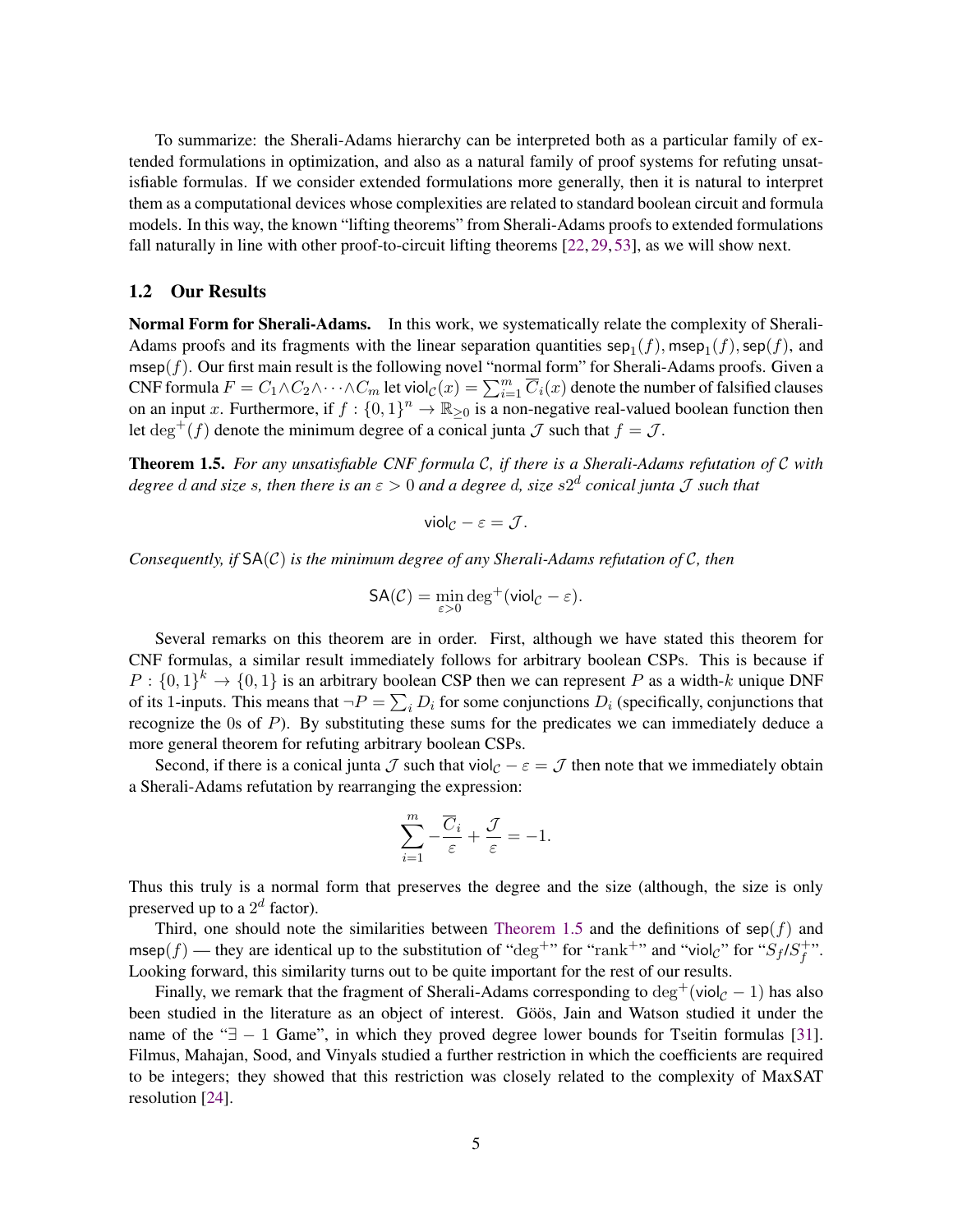Feasible Interpolation for Sherali-Adams. Next, inspired by the normal-form theorem, we further develop the connection between Sherali-Adams and separation complexity by way of *monotone feasible interpolation*.

The feasible interpolation method relates the complexity of proofs to the complexity of computational models. Suppose we are given an unsatisfiable CNF formula of the form  $A(x, z) \wedge B(y, z)$ . Then, under an assignment  $z \mapsto \alpha$ , at least one of the formulas  $A(x, \alpha)$ ,  $B(y, \alpha)$  is unsatisfiable. Thus, we can associate with  $A \wedge B$  a partial function  $I: \{0,1\}^z \to \{0,1\}$ , known as an *interpolant*, satisfying

$$
I(\alpha) = \begin{cases} 0 & \text{if } A(x, \alpha) \text{ is satisfiable} \\ 1 & \text{if } B(y, \alpha) \text{ is satisfiable} \end{cases}
$$

In its original form, introduced at this level of generality in the classic work of Krajiček [[45\]](#page-29-8), we say that a proof system P has *feasible interpolation* if we can extract a small computation of the interpolant I in some computational model from any small P-proof of  $A \wedge B$ . Furthermore, if  $A \wedge B$  satisfies a certain monotonicity property, namely that all  $z$ -literals occur only negatively in  $\overline{A}$ , then the interpolant function I is monotone and we say that P has *monotone* feasible interpolation if we can extract from a P-proof of  $A \wedge B$  a computation in some monotone computational model. Instantiations of the method of (monotone) feasible interpolation have led to a number of important lower bounds in proof complexity. Razborov [\[52\]](#page--1-7) showed that from proofs in certain fragments of bounded arithmetic one could extract Boolean circuits and used this to establish conditional unprovability of  $P \neq NP$  in these systems. The first lower bounds for Cutting Planes were established by Pudlák  $[48]$  $[48]$ , who showed that proofs in this system gave rise to monotone real circuits; this built upon earlier work by Bonet, Pitassi and Raz [\[8\]](#page-26-7) who showed that low-weight Cutting Planes gave rise to monotone circuits. Pudlak´ showed that span programs monotone feasibly interpolate Nullstellensatz [\[49\]](#page-29-10), and de Oliveira Olivera and Pudlák showed that proofs in the Lovász-Schijver system convert to monotone linear programming circuits [\[20\]](#page-27-9).

Recently, Hrubeš and Pudlák [[41\]](#page-29-11) and Fleming et al. [\[28\]](#page-28-11) showed that the method of monotone feasible interpolation could be generalized to work for *arbitrary* unsatisfiable CNF formulas, not only for split formulas. They showed that from a small Cutting Planes proof of an unsatisfiable CNF formula  $\mathcal C$  one could extract small monotone circuit computing an associated monotone function, termed the *unsatisfiability certificate* by Hrubeš and Pudlák [[41\]](#page-29-11). (Fleming et. al. used a conceptually different, though ultimately equivalent, function [\[28\]](#page-28-11)). If C is a clause and X is a subset of its variables we let  $C^X$  denote the subclause of C containing only literals over X.

<span id="page-6-1"></span>**Definition 1.6.** Let  $C = C_1 \wedge \cdots \wedge C_m$  be an unsatisfiable CNF formula and let  $(X, Y)$  be any partition of its variables. The *unsatisfiability certificate* associated with  $C$  and  $(X, Y)$  is the partial function  $\operatorname{\sf cert}_{\mathcal C}^{(X,Y)}:\{0,1\}^m\to\{0,1,*\}$  defined as

$$
\operatorname{cert}_{\mathcal{C}}^{(X,Y)}(\alpha) = \begin{cases} 0 & \text{if } \{C_i^X : C_i \in \mathcal{C}, \alpha_i = 1\} \text{ is satisfiable,} \\ 1 & \text{if } \{C_i^Y : C_i \in \mathcal{C}, \alpha_i = 0\} \text{ is satisfiable,} \end{cases}
$$

When it is clear from context, we may suppress the partition  $(X, Y)$  or the underlying CNF formula C.

Our second main result is the following monotone feasible interpolation theorem for Sherali-Adams proofs[‡](#page-6-0) .

<span id="page-6-0"></span><sup>‡</sup>A similar feasible interpolation result can be proved for Sum-of-Squares proofs; we follow up on this in an upcoming work.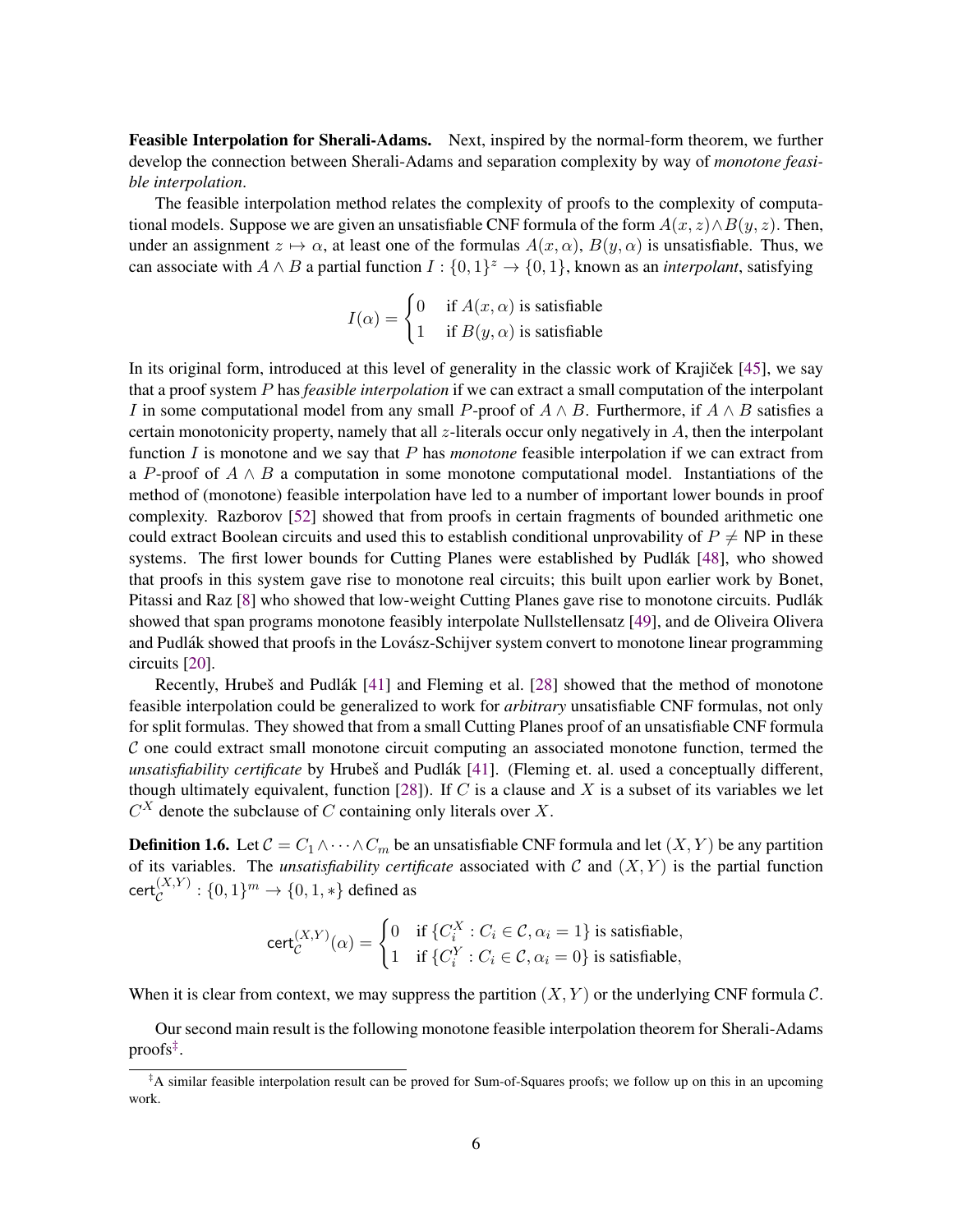**Theorem 1.7.** Let  $C = C_1 \wedge C_2 \wedge \cdots \wedge C_m$  be any unsatisfiable CNF formula. If there is a Sherali-Adams *proof of*  $C$  *with size s then for any partition*  $(X, Y)$  *of the variables of*  $C$  *we have* msep(cert<sub>C</sub>) =  $O(s^2)$ .

Several remarks on this theorem are in order. First, as was shown by Pudlák and Hrubeš [[41\]](#page-29-11) a standard interpolation theorem for split formulas follows from this interpolation (simply by "resolving away" the z variables and taking the natural partition of variables). Second, prior to this result there was no monotone feasible interpolation theorem known for Sherali-Adams. A recent work of Hakoniemi gave the first feasible interpolation theorem for Sherali-Adams [\[37\]](#page-28-12), but, his feasible interpolation result only applied to the "standard" split formulas  $A(x, z) \wedge B(y, z)$  and it only gave a small non-monotone Boolean circuit for the interpolant [\[37\]](#page-28-12). Finally, as we have remarked before, the model msep( $f$ ) was recently studied by de Oliveira Olivera and Pudlák under the name *weak monotone linear programming gates* [\[20\]](#page-27-9). They also introduced a model that they called *strong monotone linear programming gates*, and showed that "circuits" created out of strong monotone linear programming gates can monotone feasibly interpolate Lovász-Schrijver proofs. Pudlák and de Oliveira Olivera left as an open problem whether or not strong monotone linear programming gates can be efficiently simulated by weak monotone linear programming gates. We believe our feasible interpolation result makes this question more interesting, in light of the lack of separations between Lovász-Schrijver and Sherali-Adams proofs the only separation known is due to Atserias and Ochremiak  $[3]$ , who showed that degree-6 Lovász-Schrijver has polynomial-size refutations of Tseitin principles (and, furthermore, there are no good size lower bounds on Lovász-Schrijver proofs at all!).

Separation Results. Finally, we prove new separation results between the proof and circuit models described above. In particular, we are interested in the value of  $\varepsilon > 0$  that is required in the definition of msep $(f) := \min_{\varepsilon > 0} \text{rank}^+(S_f^+ - \varepsilon \mathbb{1})$  and in our new characterization of Sherali-Adams degree  $\min_{\varepsilon>0} \deg^+(\text{viol}_{\mathcal{C}} - \varepsilon)$ . For instance: is it possible that we never need to take  $\varepsilon < 1$ ? Or, in other words, is it possible that msep $(f) = \text{mse}_{1}(f)$ , and that Sherali-Adams is already captured by the conical junta degree of viol $_{\mathcal{C}}$  − 1?

We give a negative answer to these questions. First, we show that if  $C$  is a *pebbling formula*, then  $\deg^+(\text{viol}_\mathcal{C} - 1)$  must be large. (In fact, our lower bound already holds for  $\deg^+(\text{viol}_{\text{PEB}_G} - 0.99)$ .)

<span id="page-7-0"></span>**Theorem 1.8.** *There is a constant*  $\delta > 0$  *such that for all sufficiently large* m *there is an in-degree-2 DAG* G *on* m *vertices such that*

$$
\deg^+(\mathsf{viol}_{\mathsf{PEB}_G} - 1) = m^\delta,
$$

*where*  $PEB<sub>G</sub>$  *is the pebbling formula associated with*  $G$ *.* 

Pebbling formulas are well-known to be refutable in Resolution width  $O(1)$  and linear size on graphs of constant in-degree, and thus our result separates  $\deg^+(\text{viol}_{\mathcal{C}} - 1)$  from Resolution, resolving an open problem asked by Filmus, Mahajan, Sood and Vinyals [\[24\]](#page-27-10). Since Sherali-Adams can efficiently simulate Resolution [\[18\]](#page-27-2), it follows from combining the previous theorem and [Theorem 1.5](#page-5-0) that  $\deg^+(\text{viol}_{\mathcal{C}} - 1)$  can be much larger than  $\deg^+(\text{viol}_{\mathcal{C}} - \varepsilon)$  for arbitrarily small  $\varepsilon > 0$  (although, we note that the standard simulation of Resolution by Sherali-Adams results in  $\varepsilon$  that is exponentially small in the size of the proof!).

Next, by using known *lifting theorems* from conical junta degree to non-negative rank [\[33,](#page-28-4) [43\]](#page-29-5), we can lift the lower bound in the previous theorem to the following separation between msep<sub>1</sub>(GEN<sub>n</sub>) and  $mC(GEN_n)$ , where  $GEN_n$  is the *Generation function*.

<span id="page-7-1"></span>Theorem 1.9. *The* GEN<sub>n</sub> function is computable by polynomial-size monotone circuits, but, there is a  $\delta > 0$  such that msep<sub>1</sub>(GEN<sub>n</sub>) =  $2^{\Omega(n^{\delta})}$ .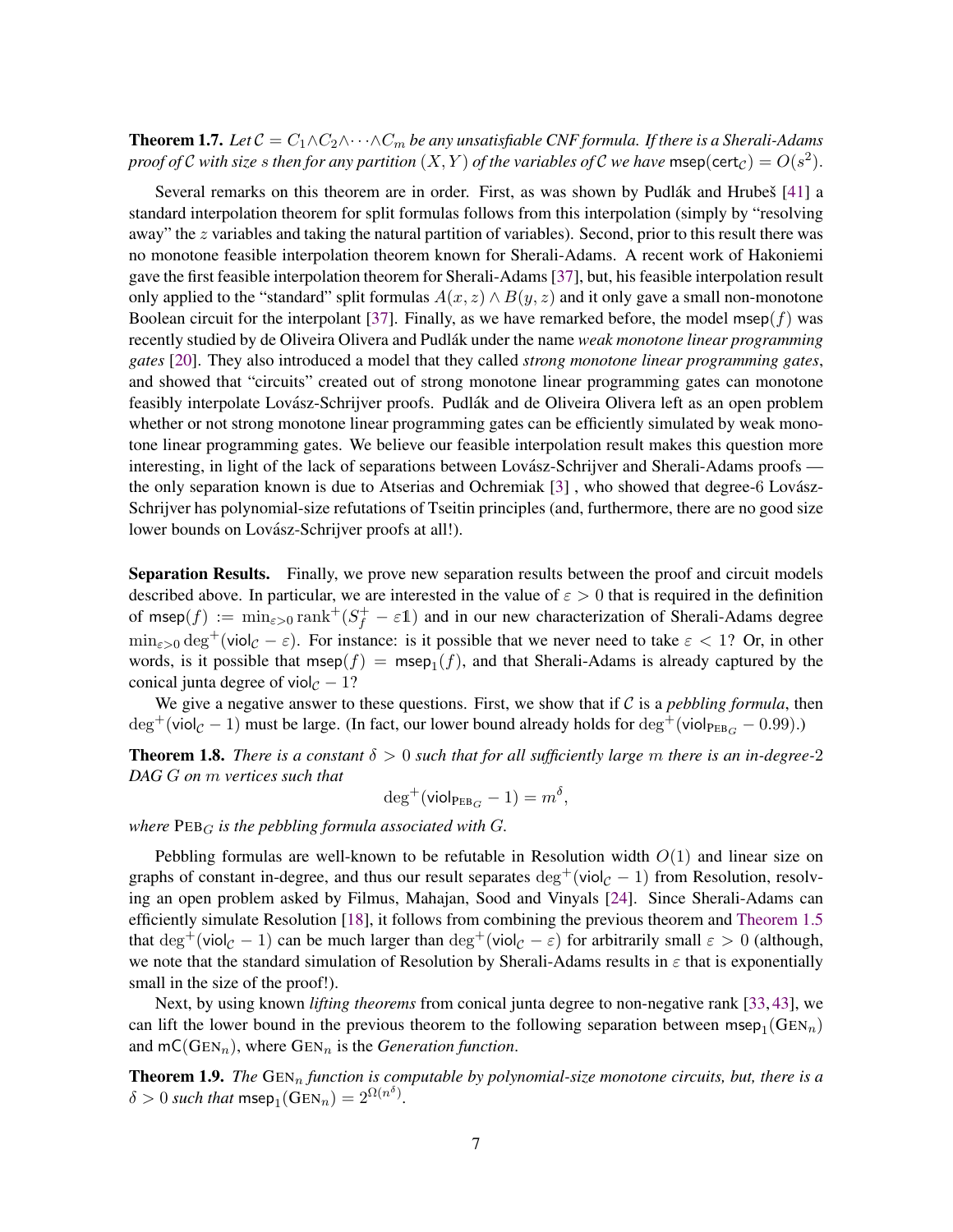

Figure 3: Semialgebraic circuit classes and proof systems considered in this paper. Solid arrows represent simulation results, while dashed red arrows represent new separations.

Since msep $(f) \le mC(f)$ , this provides the analogous separation between msep $_1(f)$  and msep $(f)$ (and, indeed, already between msep $_1(f)$  and monotone circuit size). Taken together, these results imply that choosing smaller  $\varepsilon$  actually does increase the power of the corresponding proof systems and circuit models.

### 1.3 Paper Outline

The rest of this paper is outlined as follows. In [Section 2](#page-8-0) we carefully outline all important proof systems and non-uniform models of computation that we consider. In [Section 3](#page-12-0) we prove our new characterization of Sherali-Adams proofs, as well as our feasible interpolation results. In [Section 4](#page-14-0) we prove our new separations between fragments of Sherali-Adams and between separation complexities.

# <span id="page-8-0"></span>2 Preliminaries

### 2.1 Proof Systems

We recall some preliminaries from proof complexity. A *clause C* is a disjunction of boolean literals; the *width* of a clause, denoted w(C), is the number of literals in C. If  $C = C_1 \wedge C_2 \wedge \cdots \wedge C_m$  is a CNF formula then the *width* of  $C$  is the largest width of any clause in  $C$ .

**Resolution Proofs.** Fix an unsatisfiable CNF formula C over variables  $x_1, \ldots, x_n$ . A *Resolution refutation* of C is a sequence of clauses  $D_1, \ldots, D_s$  ending in the empty clause  $D_s = \emptyset$  such that for each  $i \in [s]$ , either  $D_i$  is in  $C$  or is derived from earlier clauses  $D_j, D_k$  with  $j, k < i$  using the *resolution* rule

$$
C\vee \ell, D\vee \overline{\ell} \vdash C\vee D
$$

where the rule can only be applied if C and D do not contain literals of opposite sign. The *size* of the resolution proof is s, the number of clauses, and the *width* of the proof is the largest width of any clause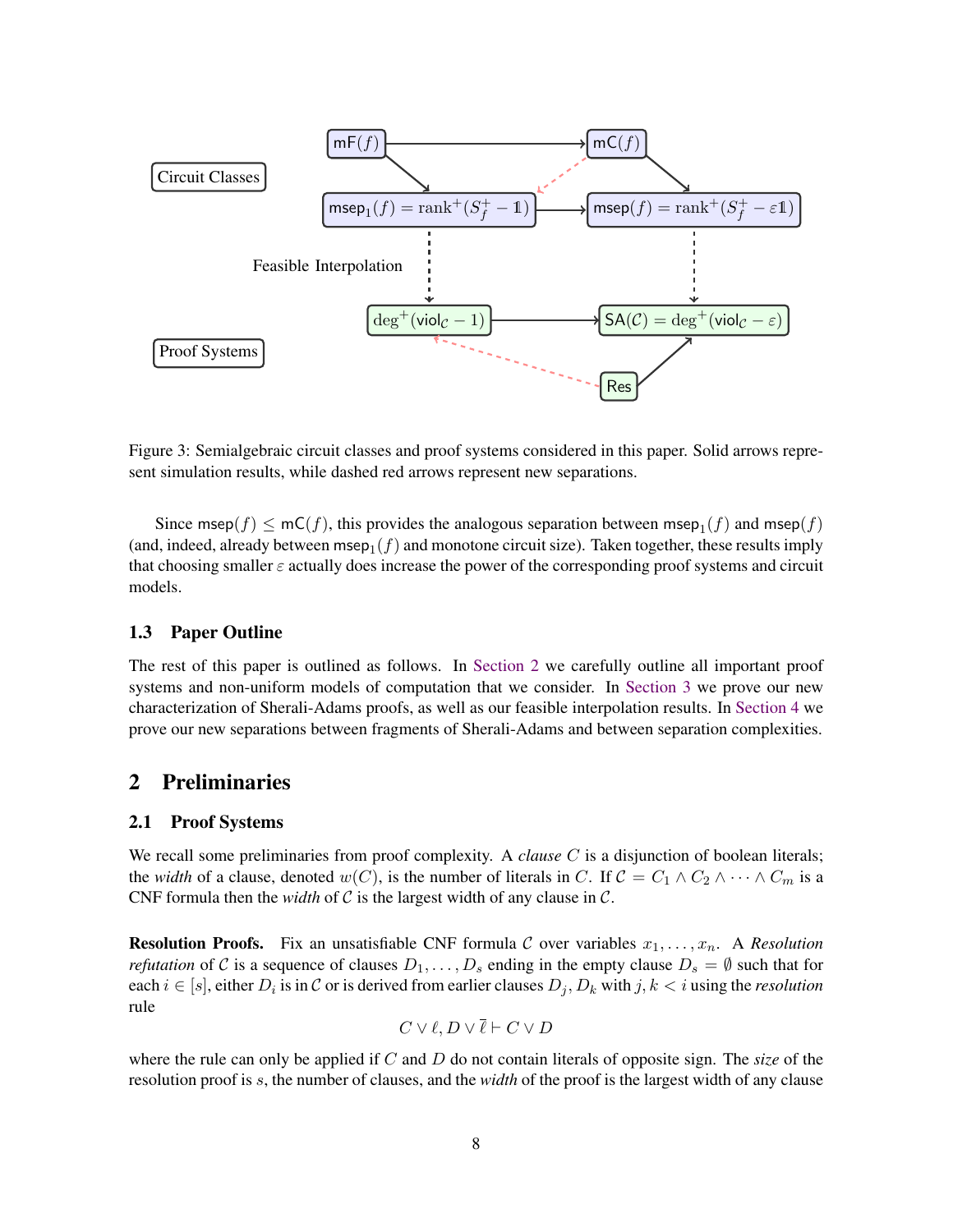in the proof. Let  $S_{\text{Res}}(\mathcal{C})$  denote the minimum size of any resolution refutation of  $\mathcal{C}$ , and let  $w_{\text{Res}}(\mathcal{C})$ denote the smallest width of any resolution refutation of C.

Sherali-Adams and Conical Junta Degree. In this paper we will regularly be doing arithmetic with real polynomials that represent boolean functions  $f: \{0,1\}^n \to \mathbb{R}$ . It is well known that each such function can be represented (uniquely) by *multilinear* polynomials (that is, the largest degree of any individual variable is 1). We will exclusively be operating using multilinear arithmetic with these polynomials — for example, we regard  $x_i^2$  and  $x_i$  as representing the same boolean function. Formally, we work modulo the ideal  $\langle x_i^2 - x_i \rangle_{i=1}^n$ .

A d*-conjunction* J is a conjunction of d boolean literals. We will usually encode conjunctions as polynomials over the reals, and so if  $S, T \subseteq [n]$  are subsets such that  $S \cap T = \emptyset$  then we let

$$
J_{S,T}(x):=\prod_{i\in S}x_i\prod_{j\in T}(1-x_j)
$$

be the conjunction that tests if all variables in  $S$  are 1 and all variables in  $T$  are 0. Similarly, if  $C$  is a clause, we will let  $\overline{C}$  denote the conjunction such that  $\overline{C}(x) = 1$  if and only if  $C(x) = 0$  — that is,  $\overline{C}$ tests if the clause C is falsified. To spell it out, if  $C = \bigvee_{j \in T} x_j \vee \bigvee_{i \in S} \overline{x}_i$  then  $\overline{C} = J_{S,T}$ . Note that the empty conjunction  $J_{\emptyset,\emptyset} = 1$ .

A *conical junta* is any non-negative real combinations of conjunctions  $\mathcal{J} = \sum_i \lambda_i J_i$ , where  $\lambda_i \ge 0$ is a real constant and  $J_i$  is a conjunction. The *degree* of a conical junta is the maximum degree of any conjunction in the conical junta representation, and the *size* of a conical junta is the number of monomials obtained after expanding all juntas but before cancellation. If  $f: \{0,1\}^n \to \mathbb{R}_{\geq 0}$  is a nonnegative real boolean function, then the *conical junta degree* of f, denoted  $\deg^+(f)$ , is the minimum integer d such that we can write

$$
f=\sum_i\lambda_iJ_i
$$

where  $\lambda_i \geq 0$  is a non-negative real constant and  $J_i$  is a  $\leq d$ -conjunction for each i. Note that, unlike polynomial degree, the representation of  $f$  as a conical junta is not necessarily unique.

A *Sherali-Adams refutation* of an unsatisfiable CNF formula  $C = C_1 \wedge \cdots \wedge C_m$  is given by a sequence of conical juntas  $\mathcal{J}_1, \mathcal{J}_2, \ldots, \mathcal{J}_m, \mathcal{J}_{m+1}$  such that

$$
\sum_{i=1}^{m} -\overline{C}_i \mathcal{J}_i + \mathcal{J}_{m+1} = -1.
$$

The *degree* of the proof is the maximum degree of any of the polynomials  $-\overline{C}_i p_i$ ,  $\mathcal{J}$  before cancellation. The *size* of the proof is the number of distinct monomials that occurs in the proof (after expanding all polynomials and before cancellation). Let  $SA(\mathcal{C})$  denote the minimum degree of any Sherali-Adams refutation of C. We note that CNF formulas are often encoded as linear inequalities rather than juntas; this is equivalent to the above definition up to increasing the degree by an additive factor of  $w(C)$  (see e.g., [\[27,](#page-28-10) Claim 3.32]). If  $C = C_1 \wedge C_2 \wedge \cdots \wedge C_m$  is a CNF formula then define viol $c: \{0,1\}^n \to \mathbb{R}_{\geq 0}$ by

$$
\mathrm{viol}_{\mathcal{C}}(x) := \sum_{i=1}^m \overline{C_i}(x).
$$

That is, viol $c(x)$  counts the number of falsified clauses of C on input x. It follows that C is unsatisfiable if and only if  $\text{viol}_{\mathcal{C}}(x) \ge 1$  for all  $x \in \{0,1\}^n$  — indeed, if and only if  $\text{viol}_{\mathcal{C}}(x) \ge \varepsilon$  for any  $\varepsilon > 0$ . Thus, a conical junta representation of viol<sub>C</sub> −  $\varepsilon$  for any  $\varepsilon > 0$  constitutes a proof that C is unsatisfiable.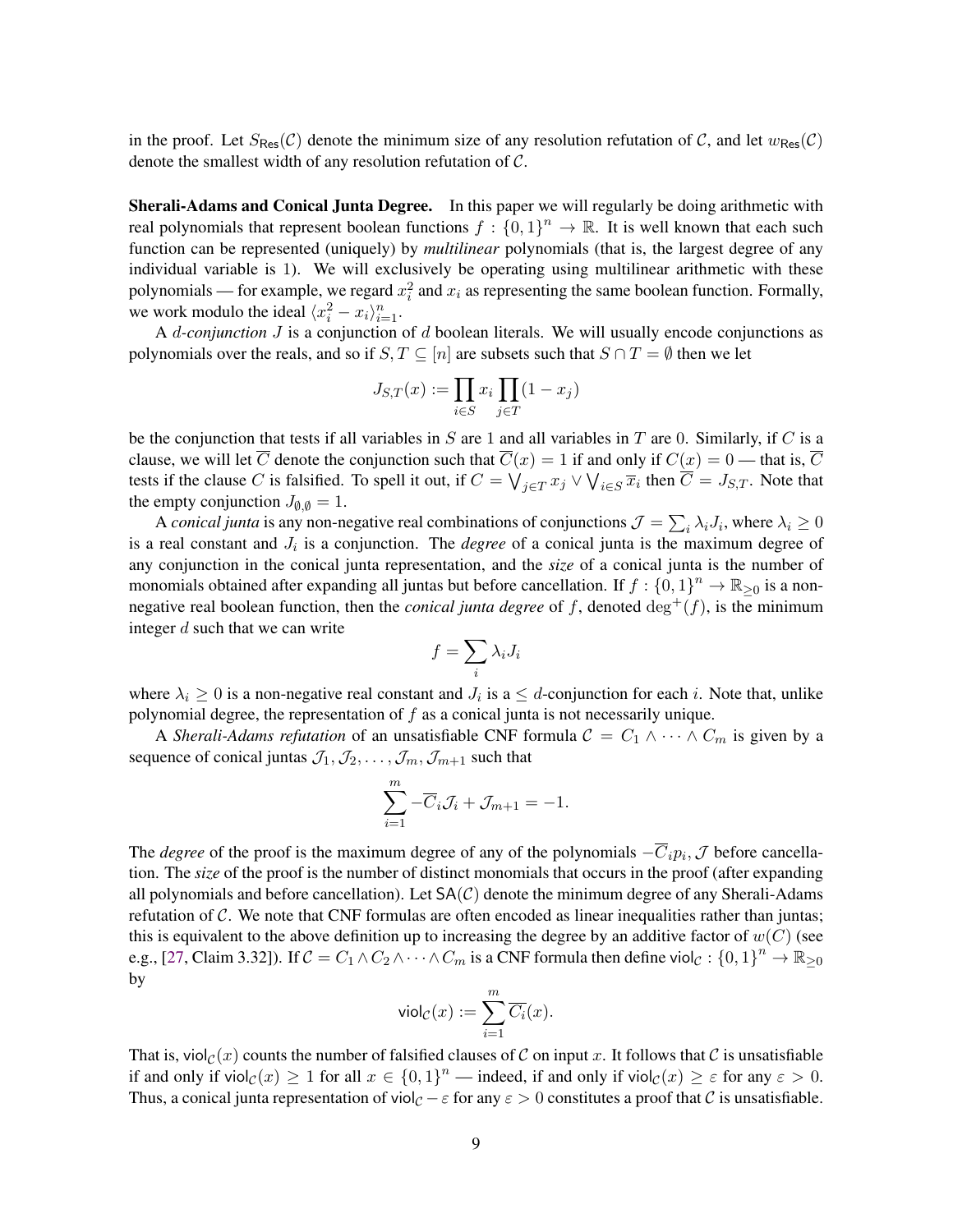In fact, conical junta representations of viol $\mathcal{C} - \varepsilon$  correspond naturally to fragments of Sherali-Adams proofs. This is easy to see: suppose that viol $\mathcal{C} - \mathcal{E} = \mathcal{J}$  where  $\mathcal{J}$  is a conical junta. Explicitly, this means that

$$
\sum_{j=1}^{m} -\overline{C}_{j} + \mathcal{J} = -\varepsilon
$$

which, dividing by  $\varepsilon$ , yields

$$
\sum_{j=1}^{m} -\frac{1}{\varepsilon}\overline{C}_j + \frac{\mathcal{J}}{\varepsilon} = -1.
$$

Conversely, suppose that we have a Sherali-Adams refutation of  $C$  of the form

$$
\sum_{j=1}^{m} -\alpha_j \overline{C}_j + \mathcal{J} = -1
$$

where  $0 \le \alpha_j \le 1/\varepsilon$  for all j. Since  $\overline{C}_j$  is a conjunction and  $1/\varepsilon \ge \alpha_j$ , this means that

$$
\sum_{j=1}^{m} -\frac{1}{\varepsilon}\overline{C}_j + \mathcal{J} + \sum_{j=1}^{m} \left(\frac{1}{\varepsilon} - \alpha_j\right)\overline{C}_j = -1
$$

is also a Sherali-Adams refutation of C. Multiplying through by  $\varepsilon$  yields the following:

<span id="page-10-0"></span>**Lemma 2.1.** *Let*  $C = C_1 \wedge C_2 \wedge \cdots \wedge C_m$  *be an unsatisfiable CNF formula. If there is a Sherali-Adams refutation of the form*

$$
\sum_{j=1}^m -\alpha_j \overline{C}_j + \mathcal{J} = -1
$$

*where J is a conical junta of degree d and size s and with*  $0 \leq \alpha_j \leq 1/\varepsilon$  *for each*  $\alpha_j$ *, then there is a degree-* $\max \{ d, w(C) \}$  *conical junta*  $\mathcal{J}'$  *such that*  $\text{viol}_{\mathcal{C}} - \varepsilon = \mathcal{J}'$ .

*Conversely, if* viol<sub>C</sub>  $-\varepsilon = \mathcal{J}'$  for some degree-d, size s conical junta  $\mathcal{J}'$ , then there is a Sherali-*Adams proof of the above form with*  $\alpha_j \leq 1/\varepsilon$  *and where*  $\mathcal{J} = \mathcal{J}'$ *.* 

As we will show in [Section 3.1,](#page-12-1) it turns out that this fragment of Sherali-Adams is actually *complete*, in the sense that any Sherali-Adams proof can be put into this form without changing the degree and without (badly) changing the size.

#### 2.2 Circuit Complexity and Extended Formulations.

**Boolean Circuit Complexity.** A *partial* boolean function is a function  $f: \{0, 1\}^n \to \{0, 1, *\}$  (the ∗ represents that we "don't care" what the function's output is). Given two partial boolean functions f, g we say that g extends f if for all x such that  $f(x) \neq *, g(x) = f(x)$ . A (total) boolean function  $f: \{0,1\}^n \to \{0,1\}$  is *monotone* if  $x \leq y \Rightarrow f(x) \leq f(y)$  (where the first inequality is taken coordinate-wise); a partial boolean function  $f : \{0,1\}^n \to \{0,1,*\}$  is monotone if there is a total monotone boolean function q extending  $f$ .

We assume familiarity with standard boolean circuit models in complexity theory  $-e.g.$  boolean formulas, boolean circuits, etc. All circuits considered in this paper will be composed of AND  $(∧)$ and OR (∨) gates, and will be *De-Morgan* in the sense that if any negations appear they appear at the inputs of the circuit. A boolean circuit is *monotone* if it does not contain any negation gates. We say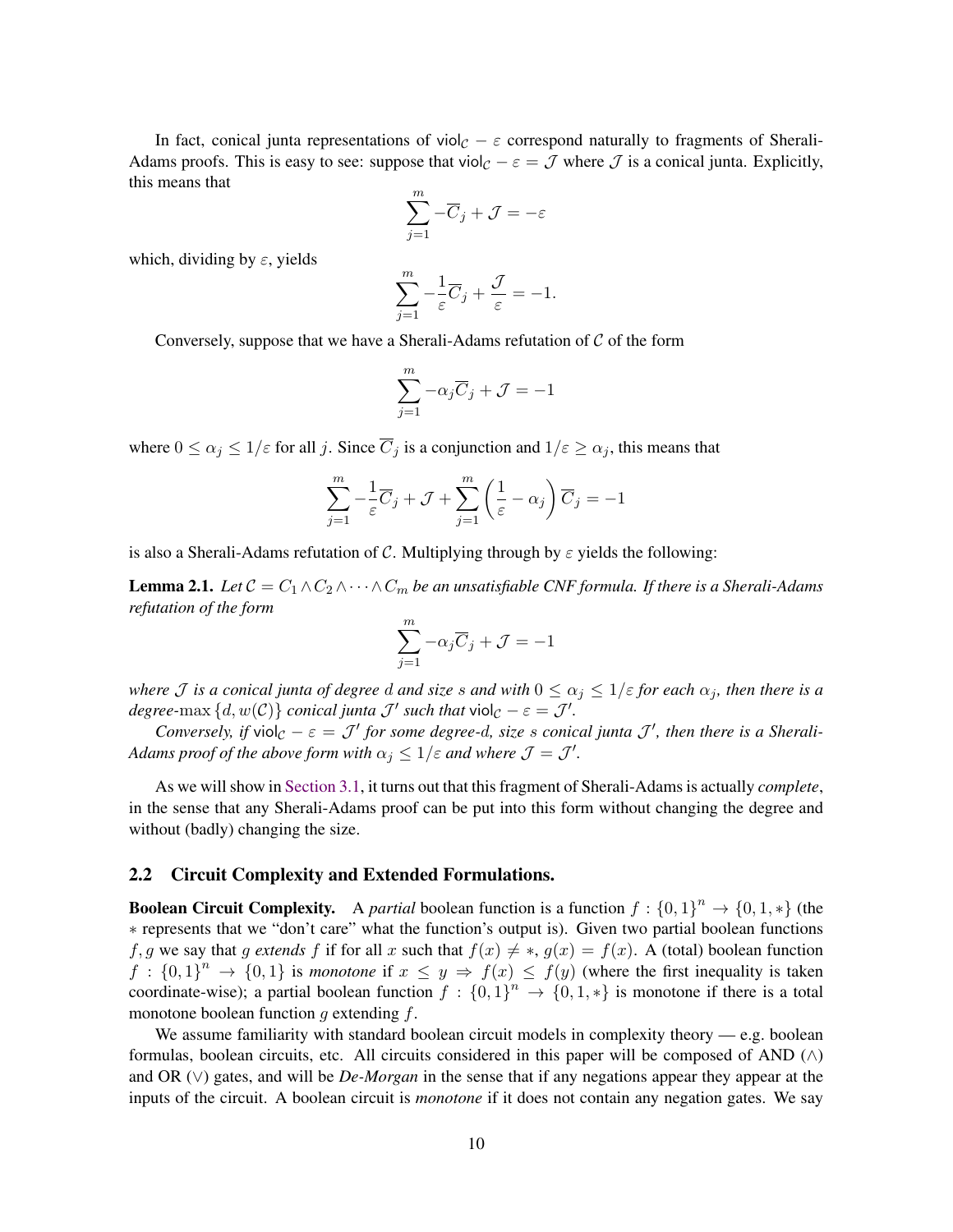that a circuit C computes a partial function  $f: \{0,1\}^n \to \{0,1,*\}$  if  $f(x) = 1 \Rightarrow C(x) = 1$  and  $f(x) = 0 \Rightarrow C(x) = 0$  for all  $x \in \{0, 1\}^n$  (in other words, the total function computed by C extends f). For any partial boolean  $f$  we let

- $C(f) :=$  the size of the smallest boolean circuit computing f,
- $mC(f) :=$  the size of the smallest monotone boolean circuit computing f,
- $F(f) :=$  the size of the smallest boolean formula computing f,
- $mF(f) :=$  the size of the smallest monotone boolean formula computing f.

Non-negative Rank and Extended Formulations. Let B be a non-negative real matrix. The *nonnegative rank* of B, denoted rank<sup>+</sup> $(B)$ , is the smallest integer r such that B can be written as the sum of r rank-1 non-negative matrices.

Non-negative rank is a very well-studied parameter in theoretical computer science, owing to its close relationship with polytopes in convex optimization. We, however, will be particularly interested in the connection between non-negative rank and circuit complexity.

Let  $\mathbb{1}_{m,n}$  denote the  $m \times n$  all-1s matrix (we may suppress the  $m, n$  when it is clear from context). Let  $f: \{0, 1\}^n \to \{0, 1, *\}$  be a partial boolean function, let  $U = f^{-1}(1)$  and let  $V = f^{-1}(0)$ . We let  $S_f$  be the  $|U| \times |V|$  matrix defined by, for each  $x \in U, y \in V$ ,

$$
S_f(x, y) = \sum_{i=1}^{n} [x_i \neq y_i]
$$

where  $\llbracket P \rrbracket$  is the {0, 1}-indicator function for the predicate P. That is, the matrix  $S_f$  counts the number of witnesses that  $x \neq y$  for each  $x \in f^{-1}(1)$ ,  $y \in f^{-1}(0)$ . If the function f is furthermore monotone, we define the matrix  $S_f^+$  $f^+$  by

$$
S_f^+ = \sum_{i=1}^n [x_i = 1 \land y_i = 0].
$$

Observe that both  $S_f(x, y), S_f^+(x, y) \ge 1$  for all  $x \in U, y \in V$ . Because of this, we can say that for any  $0 < \varepsilon \le 1$  the matrices  $S_f - \varepsilon \mathbb{1}$  and  $S_f^+ - \varepsilon \mathbb{1}$  are both non-negative. With this in mind, we make the following definitions (the second two, of course, only make sense for monotone  $f$ ):

$$
\begin{aligned} \text{sep}_1(f) &:= \text{rank}^+(S_f - 1) \\ \text{sep}(f) &:= \min_{\varepsilon > 0} \text{rank}^+(S_f - \varepsilon 1) \\ \text{msep}_1(f) &:= \text{rank}^+(S_f^+ - 1) \\ \text{msep}(f) &:= \min_{\varepsilon > 0} \text{rank}^+(S_f^+ - \varepsilon 1) \end{aligned}
$$

We note the similarity between the definition of sep(f) and  $\deg^+($ viol $c - \varepsilon)$  — the restriction of Sherali-Adams — which was introduced in the previous section. Furthermore, as we have discussed in detail in [Section 1,](#page-1-1) each of these parameters can be interpreted as the minimum size of any extended formulation separating 0s of a function from 1s of a function, and they are closely related to circuit and formula size (cf. [Theorem 1.3,](#page-3-1) [Theorem 1.4\)](#page-4-0).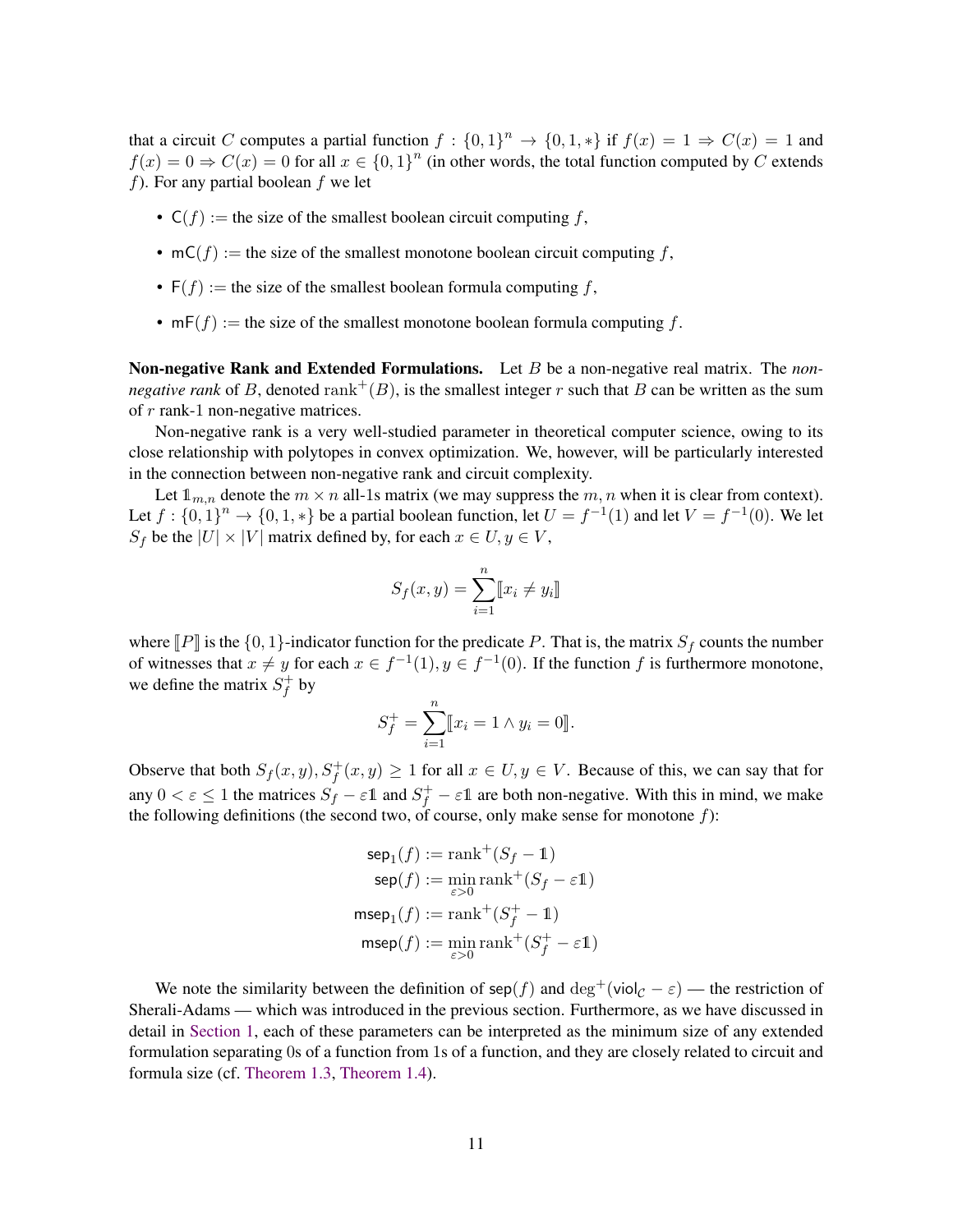### <span id="page-12-0"></span>3 Upper Bounds

#### <span id="page-12-1"></span>3.1 A New Characterization of Sherali-Adams Degree

In this section we provide our new characterization of Sherali-Adams degree, which is recorded next.

Theorem 1.5. *For any unsatisfiable CNF formula* C*, if there is a Sherali-Adams refutation of* C *with degree* d *and size* s*, then there is an* ε > 0 *and a degree* d*, size* s2 d *conical junta* J *such that*

$$
\mathsf{viol}_{\mathcal{C}} - \varepsilon = \mathcal{J}.
$$

*Consequently, if* SA(C) *is the minimum degree of any Sherali-Adams refutation of* C*, then*

$$
\mathsf{SA}(\mathcal{C}) = \min_{\varepsilon > 0} \deg^+(\mathsf{viol}_{\mathcal{C}} - \varepsilon).
$$

*Proof.* Let

$$
\sum_{i=1}^{m} -\overline{C}_{i} \mathcal{J}_{i} + \sum_{j} \lambda_{j} J_{j} = -1
$$

be a degree-d, size-s Sherali-Adams refutation of C, where each  $\mathcal{J}_i$  are conical juntas. By expanding each of the  $\mathcal{J}_i$  into their monomials, we can re-write this proof as

<span id="page-12-2"></span>
$$
\sum_{k=1}^{t} -\alpha_k \overline{C}_{i_k} m_k + \sum_j \lambda_j J_j = -1
$$
\n(1)

for some t where  $\alpha_k \geq 0$  is a non-negative real constant and  $m_k$  is a monomial for each k.

Now, fix some  $1 \le u \le t$ . Assume w.l.o.g. that the variables occurring in  $m_u$  are  $x_1, x_2, \ldots, x_\ell$ for some  $\ell$  — explicitly, since  $m_u$  is a monomial we therefore have  $m_u = \prod_{i=1}^{\ell} x_i = J_{[\ell],\emptyset}$ . The main claim we use is the following.

**Claim.** Let  $x_1, x_2, \ldots, x_n$  be any set of boolean variables. Then

$$
\sum_{S \subseteq [n]} J_{S, [n] \setminus S} = 1.
$$

*Proof of Claim.* By induction on n. If  $n = 0$  then the only term in the sum is  $J_{\emptyset,\emptyset}$ , which is 1. If  $n > 0$ , then  $\sum_{S \subseteq [n]} J_{S,[n] \setminus S} = x_n (\sum_{S \subseteq [n-1]} J_{S,[n-1] \setminus S}) + (1-x_n) (\sum_{S \subseteq [n-1]} J_{S,[n-1] \setminus S}) = x_1 + (1-x_1) = 1$ where we applied the induction hypothesis twice. П

Define the conical junta

$$
\mathcal{J}_u \coloneqq \sum_{S \subseteq [\ell], S \neq [\ell]} J_{S, [\ell] \setminus S} = \sum_{S \subseteq [\ell]} J_{S, [\ell] \setminus S} - J_{[\ell], \emptyset}.
$$

By the Claim and the definition of  $\mathcal{J}_u$  we have  $m_u + \mathcal{J}_u = J_{[\ell],\emptyset} + \mathcal{J}_u = 1$ . This means that

$$
-\alpha_u m_u \overline{C}_{i_u} = -\alpha_u \overline{C}_{i_u} J_{[\ell],\emptyset} + \alpha_u \overline{C}_{i_u} \mathcal{J}_u - \alpha_u \overline{C}_{i_u} \mathcal{J}_u
$$

$$
= -\alpha_u \overline{C}_{i_u} + \alpha_u \overline{C}_{i_u} \mathcal{J}_u.
$$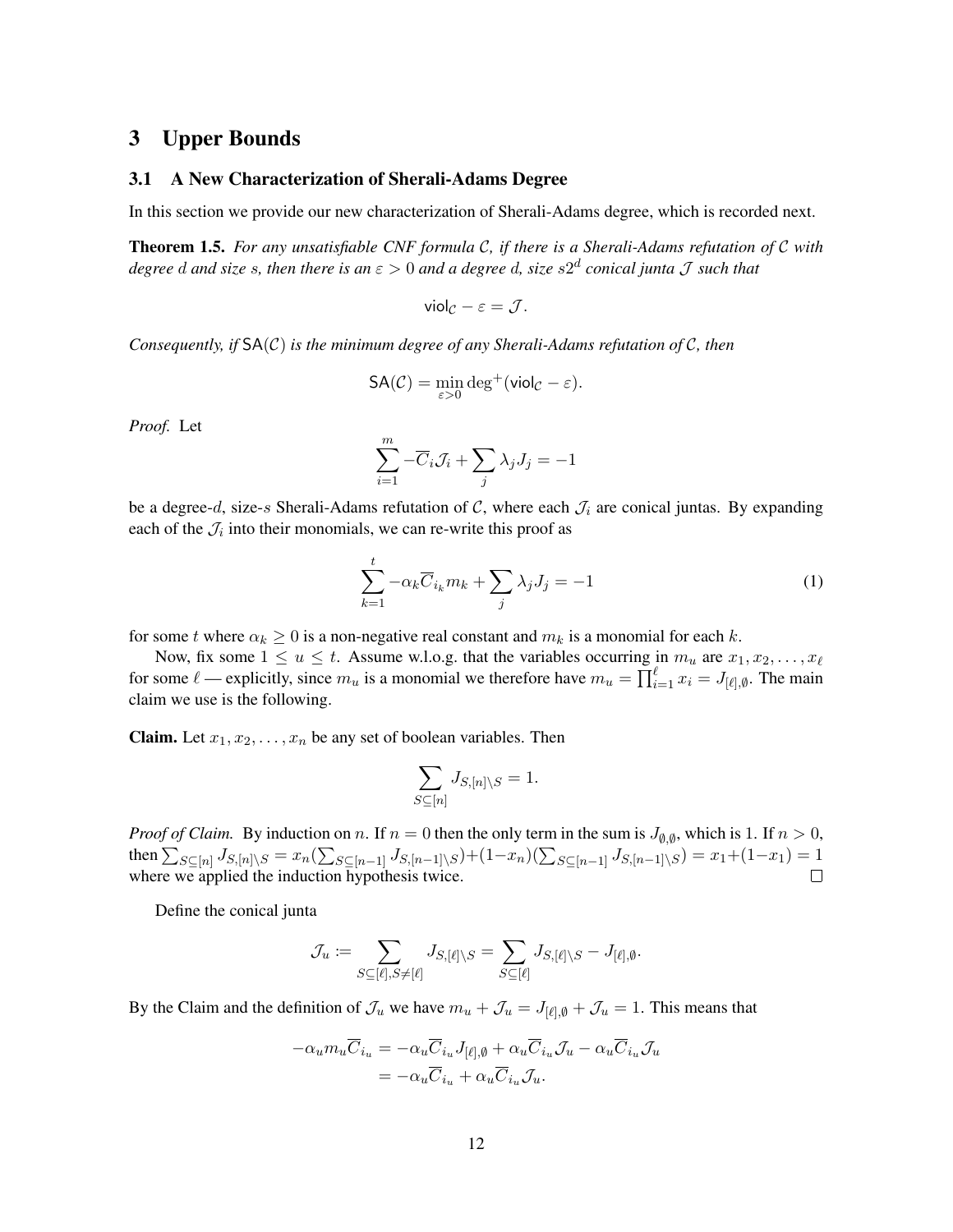Since  $\alpha_u > 0$  and  $\overline{C}_{i_u}$  is a conjunction it follows that  $\alpha_u \overline{C}_{i_u} \mathcal{J}_u$  is a conical junta. By repeating this construction for every polynomial  $-\alpha_k \overline{C}_{i_k} m_k$  it follows that we can rewrite the Sherali-Adams proof from [Equation 1](#page-12-2) as

$$
\sum_{k=1}^{t} -\alpha_k \overline{C}_{i_k} + \left(\sum_j \lambda_j J_j + \sum_{k=1}^{t} \alpha_k \overline{C}_{i_k} \mathcal{J}_k\right) = -1.
$$

Replacing  $-\alpha_k \overline{C}_k m_k$  by  $\alpha_k C_{i_k} \mathcal{J}_k$  preserves the degree but increases the monomial size of the proof by a 2<sup>d</sup> factor. By applying [Lemma 2.1](#page-10-0) it follows that there is a  $\varepsilon > 0$  such that viol $c - \varepsilon = \mathcal{J}$  for some size at most  $s2^d$ , degree-d conical junta  $J$ .  $\Box$ 

#### 3.2 Feasible Interpolation for Sherali-Adams

In this section, we give a monotone interpolation theorem for Sherali-Adams in terms of the *unsatisfiability certificate* (cf. [Definition 1.6\)](#page-6-1). For our purposes, the important property of the unsatisfiability certificate is the following connection it shares with viol $<sub>c</sub>$ .</sub>

<span id="page-13-0"></span>Lemma 3.1. *Let* C *be an unsatisfiable CNF formula on* m *clauses, let* (X, Y ) *be any partition of the variables of* C*, and let* cert *be the corresponding unsatisfiability certificate. There are surjections*  $\mu: \left\{0,1\right\}^X \to \mathsf{cert}^{-1}(1)$  and  $\nu: \left\{0,1\right\}^Y \to \mathsf{cert}^{-1}(0)$  such that

$$
S^+_{\text{cert}}(\mu(x), \nu(y)) = \text{viol}_{\mathcal{C}}(xy)
$$

*where* xy *denotes the concatenation of* x, y*.*

*Proof.* We define  $\mu$  and  $\nu$  by their evaluations on assignments to the X and Y variables as follows. For any  $x \in \{0,1\}^X$  define  $\mu^x \in \{0,1\}^m$  by  $\mu_i^x = 1 - C_i^X(x)$  — that is,  $\mu_x^i$  is 1 iff  $C_i^X(x)$  is falsified. Similarly, for any  $y \in \{0,1\}^Y$  define  $\nu^y \in \{0,1\}^m$  by  $\mu_i^y = C_i^Y(y)$  — so,  $\nu_y^i$  is 1 iff  $C_i^Y(y)$ is satisfied. It follows by definition that cert $(\mu^x) = 1$  and cert $(\nu^y) = 0$ , and furthermore it is clear that  $x \mapsto \mu^x$  and  $y \mapsto \nu^y$  are surjective maps since every 1 and 0 assignment to cert must have some witnessing assignments to the underlying variables. Finally, observe that if  $\mu_i^x = 1$  and  $\nu_i^y = 0$  then  $C_i^X(x) = C_i^Y(y) = 0$ , and thus the combined assignment xy violates the clause  $C_i$ . The converse also clearly holds, proving the lemma.  $\Box$ 

By combining this fact with [Theorem 1.5,](#page-5-0) we can immediately prove the following monotone feasible interpolation theorem for Sherali-Adams proofs. This next theorem is slightly weaker (in that we lose a  $2^d$  factor in the size) than the interpolation theorem stated in [Section 1,](#page-1-1) but, has the benefit of admitting a completely transparent proof. We show how to remove the  $2^d$  factor in [Appendix A.](#page-20-0)

<span id="page-13-1"></span>Theorem 3.2. *For any unsatisfiable CNF* C *and any partition of its variables* (X, Y )*, if there is a conical junta* J *of size* s and an  $\varepsilon > 0$  such that viol<sub>C</sub>  $-\varepsilon = J$  then

$$
\operatorname{rank}^+(\operatorname{cert}_{\mathcal{C}} - \varepsilon) \le s.
$$

*Consequently, if there is a degree-d, size-s Sherali-Adams refutation of C then msep(cert<sub>C</sub>)*  $\leq s2^d$ *.* 

*Proof.* The "Consequently" statement of the theorem is just an application of [Theorem 1.5,](#page-5-0) so we focus on proving the non-negative rank upper bound for cert $<sub>C</sub>$ .</sub>

Write viol $c - \varepsilon = \sum_i \lambda_i J_i$  where each  $J_i$  is a conjunction. Under the partition of variables  $(X, Y)$ , we regard this as a  $\{0, 1\}^X \times \{0, 1\}^Y$  matrix, where the  $(x, y)$ th entry of the matrix is exactly viol $_{\mathcal{C}}(xy) - \varepsilon$ . By Lemma [3.1](#page-13-0) it follows immediately that rank<sup>+</sup>(cert<sub> $\mathcal{C} - \varepsilon$ ) = rank<sup>+</sup>(viol<sub> $\mathcal{C} - \varepsilon$ ),</sub></sub>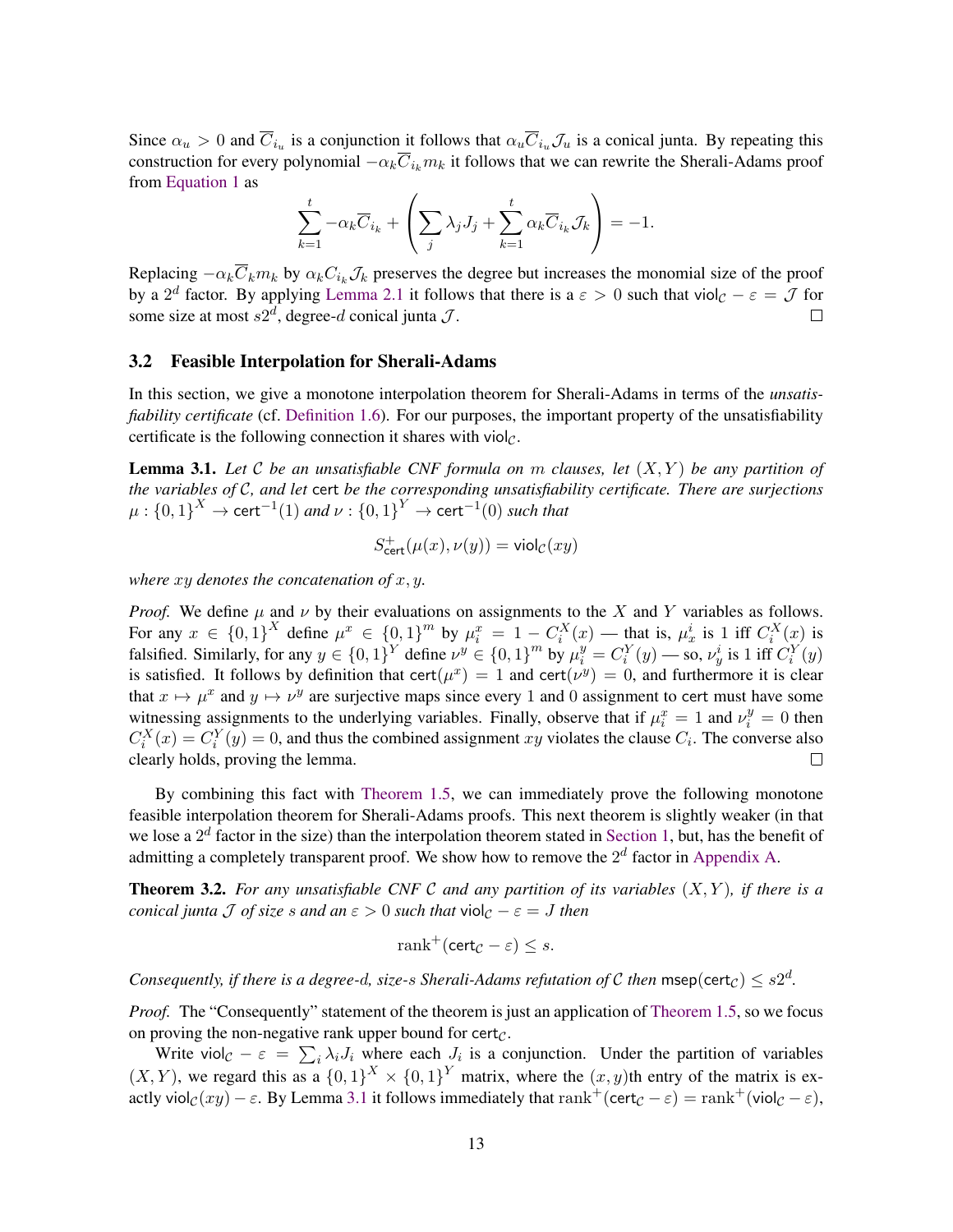since the existence of the two surjections implies that the matrix viol $c - \varepsilon$  is exactly the matrix cert $c - \varepsilon$ with some extra copies of rows and columns padded in. Thus if we show rank<sup>+</sup>(viol<sub>C</sub> –  $\varepsilon$ )  $\leq s$  the proof of the theorem will be completed.

To show this, we use the expression of viol $c - \varepsilon$  as a conical junta. Observe that if  $J_i$  is a conjunction over X and Y variables, then we can interpret any term  $z_i$  or  $1 - z_i$  in the product  $J_i$  as a rank-1  $2^{|X|} \times 2^{|Y|}$  non-negative matrix (indeed, it is rank-1 since each term depends only on the x assignment or the y assignment). If we let  $A \circ B$  denote the Hadamard (i.e. entrywise) product of two matrices A and B, it follows that the conjunction  $J_i$  is simply the Hadamard product of a number of rank-1 non-negative matrices. Since rank<sup>+</sup>( $A \circ B$ )  $\leq$  rank<sup>+</sup>( $A$ ) rank<sup>+</sup>( $B$ ) — a fact easily verified by taking non-negative rank decompositions — it follows that rank<sup>+</sup>( $J_i$ ) = 1. Therefore, if we can write viol<sub>C</sub> –  $\varepsilon = \mathcal{J}$  where  $\mathcal{J}$  is a non-negative combination of s conjunctions, it immediately follows by the subadditivity of rank<sup>+</sup> that rank<sup>+</sup>(viol<sub> $C - \varepsilon$ )  $\leq$  s, proving the theorem.</sub>  $\Box$ 

### <span id="page-14-0"></span>4 Lower Bounds

In this section we prove our new separation between fragments of Sherali-Adams and Resolution and then show how to lift this separation to a new separation between extension complexity (particularly,  $m$ sep<sub>1</sub>) and monotone circuit complexity. First, we show that the well-studied *Pebbling formulas*  $PEB$ <sub>*G*</sub> require large conical junta degree to represent viol $_{\text{PEB}_G}$  – 1 (cf. [Theorem 1.8\)](#page-7-0). However, our eventual goal is to apply a *lifting theorem* to get a strong lower bound on msep<sub>1</sub> $(f) := \text{rank}^+(S_f^+ - 1)$  from the lower bound on  $\deg^+(\text{viol}_{\text{PEB}_G} - 1)$  for some specially tailored monotone boolean function f. Unfortunately, the known lifting theorems from conical junta degree to non-negative rank [\[33,](#page-28-4)[43\]](#page-29-5) only apply to *approximate* conical junta degree, which complicates the lower bound slightly.

**Definition 4.1** (Approximate conical junta degree). For a non-negative function  $f: \{0, 1\}^n \to \mathbb{R}_{\geq 0}$  we define its  $\epsilon$ -*approximate conical junta degree*  $\widetilde{\deg}_{\epsilon}^{+}(f)$ , as the minimum degree of a conical junta  $\mathcal{J}$ such that  $\mathcal{J}(x) \in f(x) \pm \epsilon$  for all inputs x.

For convenience, instead of proving lower bounds on the conical junta degree of  $PEB<sub>G</sub>$  directly, we will instead work with the slightly more flexible *Iteration problem* ITER<sub>n</sub> (this is also sometimes known as the *Housesitting Principle*) [\[4,](#page-26-9) [12\]](#page-27-11). An easy reduction from ITER<sub>n</sub> to  $PEB<sub>G</sub>$  will then yield the degree lower bound for Pebbling formulas.

### 4.1 Conical Junta Lower Bound for Iteration

We study the *Iteration problem* ITER<sub>n</sub> on an n-by-n grid. An input to this problem consists of  $n^2$  input variables  $x_v$ , one for each grid node  $v \in [n] \times [n]$ . The variables take values from an alphabet of size  $O(n)$ . Namely, for each  $v \in [n-1] \times [n]$ , we have  $x_v \in [n] \cup \{\perp\}$ . If  $x_v \in [n]$ , we say v is *active*, and it points to the  $x_v$ -th node on the next row. If  $x_v = \perp$ , we say v is *disabled*. For each node on the final row  $v \in \{n\} \times [n]$  there is a boolean variable  $x_v \in \{\top, \bot\}$  where  $x_v = \top$  means  $x_v$  is *active* and  $x_v = \perp$  means v is *disabled*. The goal is to output one of the following types of solution.

- (i) the *distinguished source node*  $(1, 1)$  is disabled  $(x_{1,1} = \bot)$ , or
- (ii) an active node that points to a disabled node ( $x_{i,j} = k \in [n]$  and  $x_{i+1,k} = \perp$ ), or
- (iii) an active node on the final row  $(x_{n,j} = \top)$ .

For larger-than-boolean alphabets, we generalise the definition of a conjunction J naturally to be a partial assignment of pointers to nodes; for example,  $J = [x_{1,1} = 3; x_{2,3} = \perp; x_{4,1} = 6]$  is a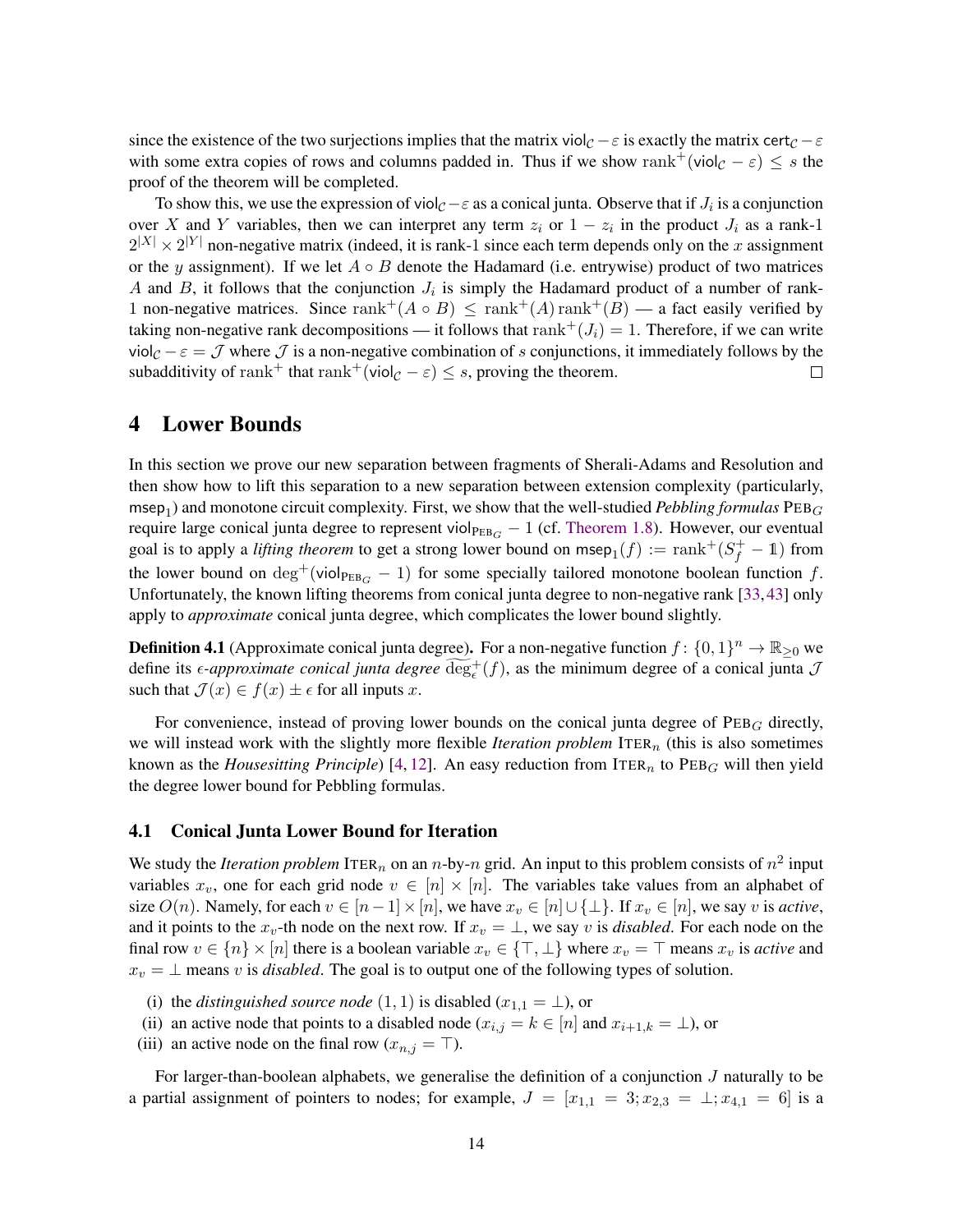

Figure 4: An example outcome of the random variable  $X_2$  on ITER<sub>4</sub>.

conjunction of degree 3. We prove strong lower bounds against the conical junta degree of viol $_{\text{ITER}_n} - 1$ ; indeed, we are even able to prove lower bounds against the conical junta degree of viol $_{\text{ITER}_n}$  – 0.99, which will turn out to be crucial for later results.

<span id="page-15-2"></span>**Theorem 4.2.**  $\widetilde{\text{deg}}_{1/20}^+(\text{viol}_{\text{ITER}_n} - 1) \ge \Omega(n)$ .

*Proof.* We define three random inputs  $X_1, X_2, X_3$  that admit 1, 2, or 3 solutions, all of type (iii). The inputs are constructed from given data  $(v_i^j)$  $i,j$ ,  $j \in [2]$ ,  $i \in [n]$ , that specifies for each row  $i \in [n]$ , two (or three in the case of  $X_3$ ) nodes  $v_i^1, v_i^2 \in \{i\} \times [n]$ . The resulting input, call it  $X(v_i^j)$  $i_j^j$ ), is obtained by activating all the nodes  $v_i^j$  $i$ , pointing  $v_i^j$  $i$  to  $v_{i+1}^j$ , and disabling all other nodes.

- $X_1 =$  "two random paths merging at the last row." We choose  $v_i^j$  $i<sup>j</sup>$  for  $j \in [2]$ ,  $i \in [n]$  uniformly at random subject to  $v_1^1 = (1, 1), v_i^1 \neq v_i^2$  for  $i \in [n-1], v_n^1 = v_n^2$ . Then  $X_1 = X(v_i^j)$  $\binom{j}{i}$ .
- $X_2 =$  "two random disjoint paths." We choose  $v_i^j$  $i<sup>j</sup>$  for  $j \in [2]$ ,  $i \in [n]$  uniformly at random subject to  $v_1^1 = (1, 1), v_i^1 \neq v_i^2$  for  $i \in [n]$ . Then  $X_2 = X(v_i^j)$  $\binom{j}{i}$ .
- $X_3 =$  "three random disjoint paths." We choose  $v_i^j$  $i$  for  $j \in [3], i \in [n]$  uniformly at random subject to  $v_1^1 = (1, 1), v_i^j$  $i^j \neq v_i^{j'}$  $j'_{i}$  for  $j \neq j'$ ,  $i \in [n]$ . Then  $X_3 = X(v_i^j)$  $\binom{j}{i}$ .

Suppose for the sake of contradiction that  $\mathcal{J} = \sum_i \lambda_i J_i$  is a degree- $o(n)$  conical junta that for every input x outputs  $\mathcal{J}(x) \in \text{viol}_{\text{ITER}_n}(x) - 1 \pm \epsilon$  where  $\epsilon \coloneqq 1/20$ . We may assume that each conjunction J in  $\mathcal J$  is such that if it reads an active node v on row  $n-1$  (meaning that the conjunction contains  $[x_{n-1,j} = k]$  for some k and v is node  $(n-1,j)$ ) then it also reads the boolean variable associated with node  $(n, x_v)$  on the last row. (Indeed, we may always replace J containing  $[x_{n-1,j} = k]$  with the equivalent conic combination  $J \cdot [x_{n,k} = \top] + J \cdot [x_{n,k} = \bot]$ .) We call a conjunction *J paired* if it reads at least two active nodes on the last row, that is, J witnesses at least two solutions of type (iii).

<span id="page-15-0"></span>*Claim* 4.3. If *J* is not paired, then  $\mathbb{E}[J(X_2)] \leq 2 \cdot \mathbb{E}[J(X_1)]$ .

<span id="page-15-1"></span>*Claim* 4.4. If *J* is paired, then  $\mathbb{E}[J(X_3)] \geq (3 - o(1)) \cdot \mathbb{E}[J(X_2)].$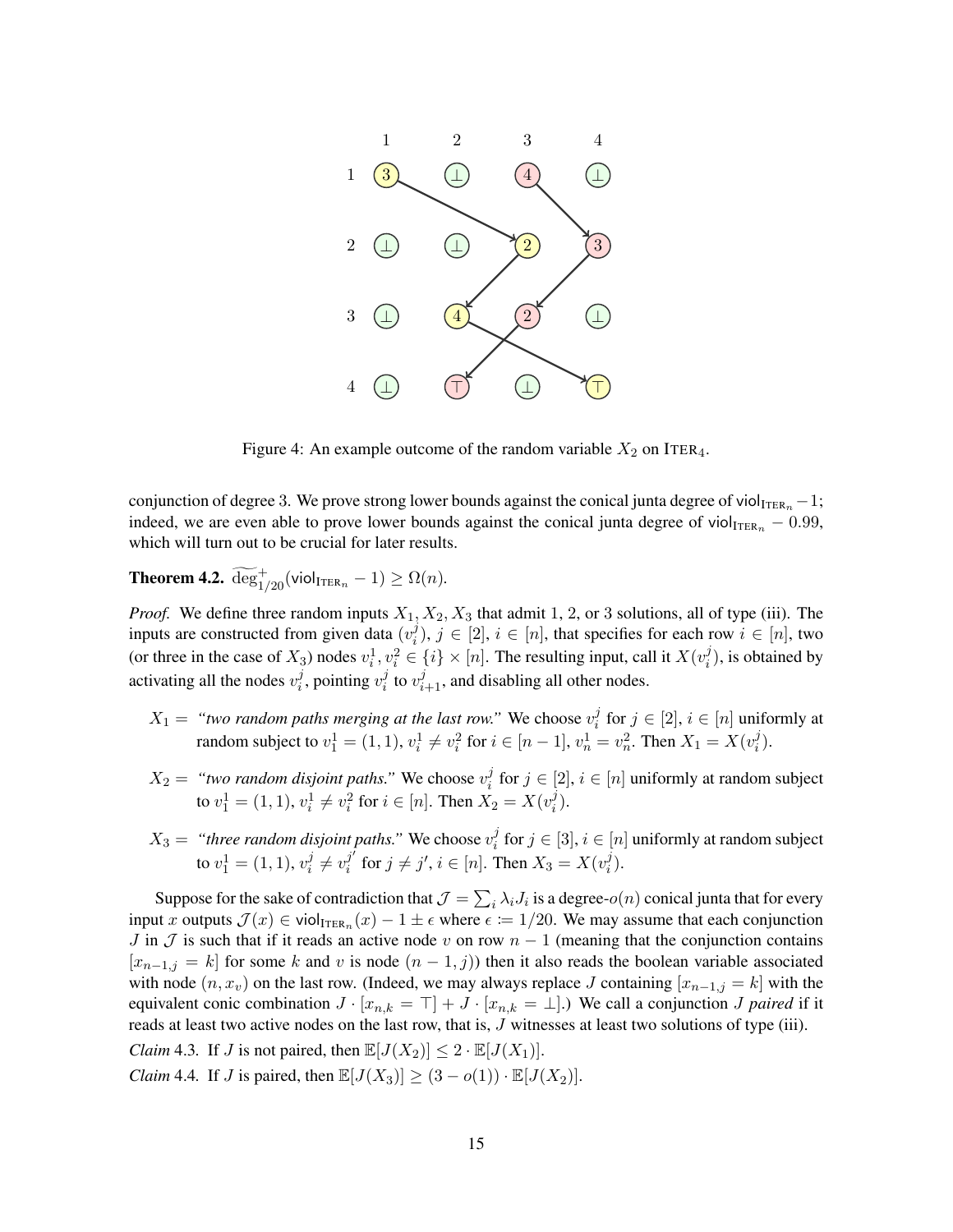We prove the claims shortly after we first complete the proof of the theorem assuming them. We write  $\mathcal{J} = \sum_i \lambda_i J_i = \mathcal{J}_{\text{not}} + \mathcal{J}_{\text{pair}}$  where  $\mathcal{J}_{\text{pair}}$  consists of conjunctions that are paired and  $\mathcal{J}_{\text{not}}$ consists of those that are not. We calculate

$$
1 - \epsilon \leq \mathbb{E}[\mathcal{J}(X_2)] \qquad (\mathcal{J} \text{ approximates } \text{viol}-1)
$$
  
\n
$$
= \mathbb{E}[\mathcal{J}_{\text{not}}(X_2)] + \mathbb{E}[\mathcal{J}_{\text{pair}}(X_2)]
$$
  
\n
$$
\leq 2\mathbb{E}[\mathcal{J}_{\text{not}}(X_1)] + \mathbb{E}[\mathcal{J}_{\text{pair}}(X_2)] \qquad (\text{Claim 4.3 and linearity of } \mathbb{E})
$$
  
\n
$$
\leq 2\epsilon + \mathbb{E}[\mathcal{J}_{\text{pair}}(X_2)] \qquad (\mathcal{J} \text{ approximates } \text{viol}-1)
$$
  
\n
$$
\leq 2\epsilon + \mathbb{E}[\mathcal{J}_{\text{pair}}(X_3)]/(3 - o(1)) \qquad (\text{Claim 4.4 and linearity of } \mathbb{E})
$$
  
\n
$$
\leq 2\epsilon + (2 + \epsilon)/(3 - o(1)) \qquad (\mathcal{J} \text{ approximates } \text{viol}-1)
$$
  
\n
$$
< 1 - \epsilon.
$$

<span id="page-16-2"></span><span id="page-16-1"></span> $\Box$ 

This is the desired contradiction that concludes the proof (modulo the Claims).

*Proof of [Claim 4.3.](#page-15-0)* The claim says that  $Pr[J(X_1) = 1] \ge Pr[J(X_2) = 1]/2$  for a non-paired J. Consider any fixed setting of the  $v_i^j$  $i$  such that  $X(v_i^j)$  $i_j^j$ ) is in the support of  $X_2$  and such that J accepts  $X(v_i^j)$  $\{v_n^j\}$ . Since *J* is not paired, it does not read the nodes  $\{v_{n-1}^b, v_n^b\}$  for some *b* ∈ [2], and hence if we pick  $b \in [2]$  uniformly at random,  $Pr_b[J((v_i^j$  $\{(\dot{y}_i^j)_{i \in [n-1]}, v_n^b, v_n^b) = 1] ≥ 1/2$ . Moreover, if  $(v_i^j)$  $_i^j)_{i \in [n]}$  is distributed as in the process for  $X_2$ , then  $((v_i^j)$  $\{(\phi_i^j)_{i\in[n-1]}, v_n^b, v_n^b)$  (for random  $b \in [2]$ ) is distributed as in the process for  $X_1$ . Hence J's acceptance probability can decrease by at most a factor of  $1/2$ .  $\Box$ 

*Proof of [Claim 4.4.](#page-15-1)* The claim says that  $Pr[J(X_3) = 1] \ge (3 - o(1)) Pr[J(X_2) = 1]$  for a paired J. Since J reads at most  $o(n)$  nodes, there is some middle row  $i^* \in [n/3, 2n/3]$  from which J reads no nodes. Split any input x into three parts so that  $x = (x^{\text{T}}, x^{\text{M}}, x^{\text{B}})$  where  $x^{\text{T}}$  is the pointer assignment for nodes in topmost  $i^* - 1$  rows,  $x^M$  is for nodes in row  $i^*$ , and  $x^B$  is for nodes in the remaining bottommost rows. Write also  $J(x) = J^T(x^T) \cdot J^B(x^B)$ . Note that for both  $i = 2, 3$ , the variables  $X_i^T$ and  $X_i^{\text{B}}$  are independent and thus

<span id="page-16-0"></span>
$$
Pr[J(X_i) = 1] = Pr[J^T(X_i^T) = 1 \land J^B(X_i^B) = 1] = Pr[J^T(X_i^T) = 1] \cdot Pr[J^B(X_i^B) = 1].
$$
 (2)

We will prove the following estimates, which, when plugged into  $(2)$ , would complete the proof:

$$
\Pr[J^{\mathrm{T}}(X_3^{\mathrm{T}}) = 1] \ge (1 - o(1)) \Pr[J^{\mathrm{T}}(X_2^{\mathrm{T}}) = 1],\tag{3}
$$

$$
Pr[J^{B}(X_3^{B}) = 1] \ge (3 - o(1)) Pr[J^{B}(X_2^{B}) = 1].
$$
 (4)

Let us prove [\(3\)](#page-16-1). Consider generating a sample from  $X_3^T$  as follows: (i) sample  $x^T \sim X_2^T$ , and (ii) add to  $x^{\text{T}}$  a random third path which is disjoint from the existing two. We argue that if the sample  $x^{\text{T}}$  in step (i) is accepted by  $J<sup>T</sup>$ , then the conjunction continues to accept after step (ii) with high probability. Indeed, conditioned on the first step being accepting for  $J^T$ , we note that the probability that any one node is picked to lie on the third path is at most  $1/(n-2)$  and hence (by a union bound) the probability that some node read by  $J^T$  lies on the third path is at most  $\deg(J)/(n-2) = o(n)/(n-2) = o(1)$ . Hence  $J^T$  continues to accept with probability  $1 - o(1)$ , which proves [\(3\)](#page-16-1).

Let us finally prove [\(4\)](#page-16-2). Note how  $X_2^{\text{B}}$  (resp.  $X_3^{\text{B}}$ ) is distributed: it consists of two (three) uniformly random disjoint paths down the grid. Consider the following bipartite graph  $(L \cup R, E)$  where

- Left vertices L are outcomes of  $X_2^B$  (pairs of disjoint paths).
- Right vertices R are outcomes of  $X_3^B$  (triples of disjoint paths).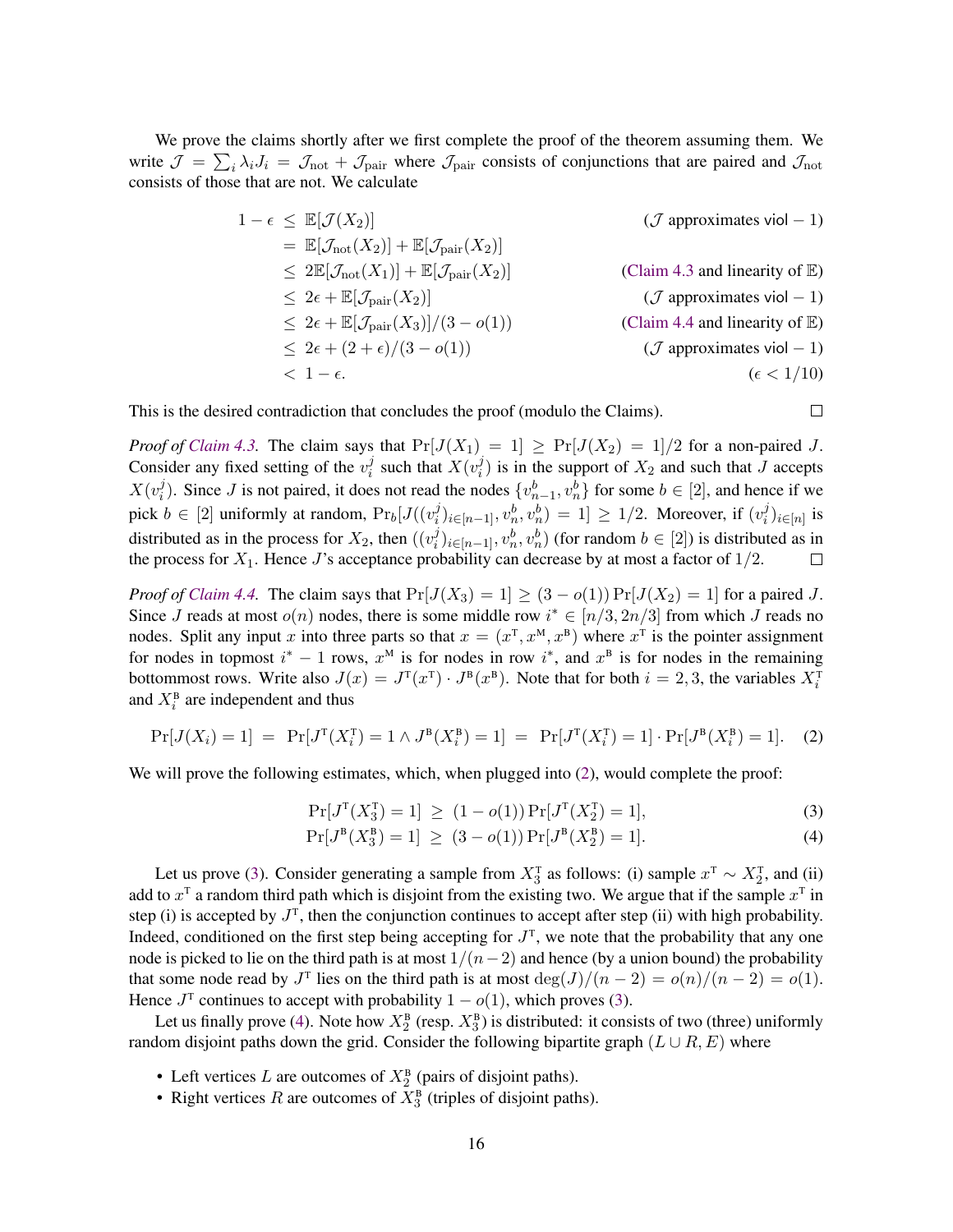• There is an edge  $(l, r) \in E$  iff the two paths of l are a subset of the three paths of r.

Note that this graph is biregular with right degree  $d_R := 3$  and the left degree  $d_L := 3|R|/|L|$ . Denote by  $L' \subseteq L$  (resp.  $R' \subseteq R$ ) the set of  $l \in L$  (resp.  $r \in R$ ) accepted by  $J^B$ . Let  $E(L', R') := L' \times R' \cap E$ denote the set of edges between L' and R'. Note that if  $r \in R'$ , then at most one of r's neighbours is in  $L'$ ; this is because  $J^B$  is paired and hence it requires a prescribed pair of the three paths in r to be present. Consequently  $|E(L', R')| \leq |R'|$ . On the other hand, if  $l \in L'$ , then  $1 - o(1)$ fraction of its neighbours are in  $R'$ ; this is because of the same argument as in the preceding paragraph (condition on  $X_2^B = l \in L'$  in step (i) and choose a random neighbour of l in step (ii)). Hence  $|E(L', R')| \ge (1 - o(1))d_L|L'|$ . We now put these observations together to prove [\(4\)](#page-16-2):

$$
Pr[J^{B}(X_{3}^{B}) = 1] = |R'|/|R|
$$
  
\n
$$
\geq |E(L', R')|/|R|
$$
  
\n
$$
\geq (1 - o(1))d_{L}|L'|/|R|
$$
  
\n
$$
= (3 - o(1))|L'|/|L|
$$
  
\n
$$
= (3 - o(1)) Pr[J^{B}(X_{2}^{B}) = 1].
$$

### <span id="page-17-0"></span>4.2 Lower bound for Pebbling

The *Pebbling problem*  $\text{PEB}_G$  is defined relative to a DAG  $G = (V, E, v^*)$  where  $v^*$  is a *distinguished source node* (in-degree 0) and where every node has out-degree at most 2 (but in-degree may be unbounded). The input to  $PEB_G$  is  $y \in \{0,1\}^E$ , that is, an boolean assignment to the edges of G. Such an assignment y naturally defines a subgraph  $G_y$  of G consisting of all the edges e such that  $y_e = 1$ , which we call the *active* edges. The goal is to output one of the following types of solution.

- (i) the distinguished source node is a sink (out-degree 0) in  $G_y$ .
- (ii) a node  $v \in V$  that is a *proper sink* in  $G_y$ , meaning v has in-degree  $\geq 1$  and out-degree 0.

Note that the presence of any solution can be certified by reading at most 3 bits, and hence  $PEB<sub>G</sub>$ corresponds to the canonical search problem of an unsatisfiable 3-CNF formula. Moreover, if G has  $m$ edges then this 3-CNF formula has at most  $m + 1$  clauses, as every possible violation in  $PEB<sub>G</sub>$  is either the violation of the first type, or can be identified with an incoming edge to a node. It follows that for all  $z \in \{0, 1\}^m$ 

<span id="page-17-2"></span>
$$
\mathsf{viol}_{\mathsf{PEB}_G}(z) - 1 \le m,\tag{5}
$$

which we have recorded for later use.

We prove the following theorem, which is a strengthening of [Theorem 1.8.](#page-7-0)

<span id="page-17-1"></span>**Theorem 4.5.** *There is a DAG G with m edges such that*  $\widetilde{\text{deg}}_{1/20}^+($  viol $_{\text{PEB}_G} - 1) \geq m^{\Omega(1)}$ .

*Proof.* We describe a simple reduction from ITER<sub>n</sub> to PEB<sub>G</sub> where G has  $O(n^3)$  edges. The goal of the reduction is to show that any degree-d conical junta approximating viol<sub>PEBG</sub> − 1 can be translated into a degree-d conical junta approximating viol $_{\text{ITER}_n} - 1$ . Hence the theorem follows from [Theorem 4.2.](#page-15-2)

The DAG  $G = (V, E, v^*)$  is defined as follows. First, V includes all nodes in the grid  $[n] \times [n]$ underlying ITER<sub>n</sub>. We naturally set  $v^* := (1, 1)$ . Observe that naively connecting each grid node to all its possible  $n$  successors on the subsequent row would result in a DAG of unbounded out-degree. To circumvent this, we instead include in G for every node  $v = (i, j) \in [n-1] \times [n]$ , a log n-depth binary tree  $T_v$  with n leaves  $\ell_1^v, \ldots, \ell_n^v$ . We identify the root of  $T_v$  with v and we identify each leaf  $\ell_k^v$  with the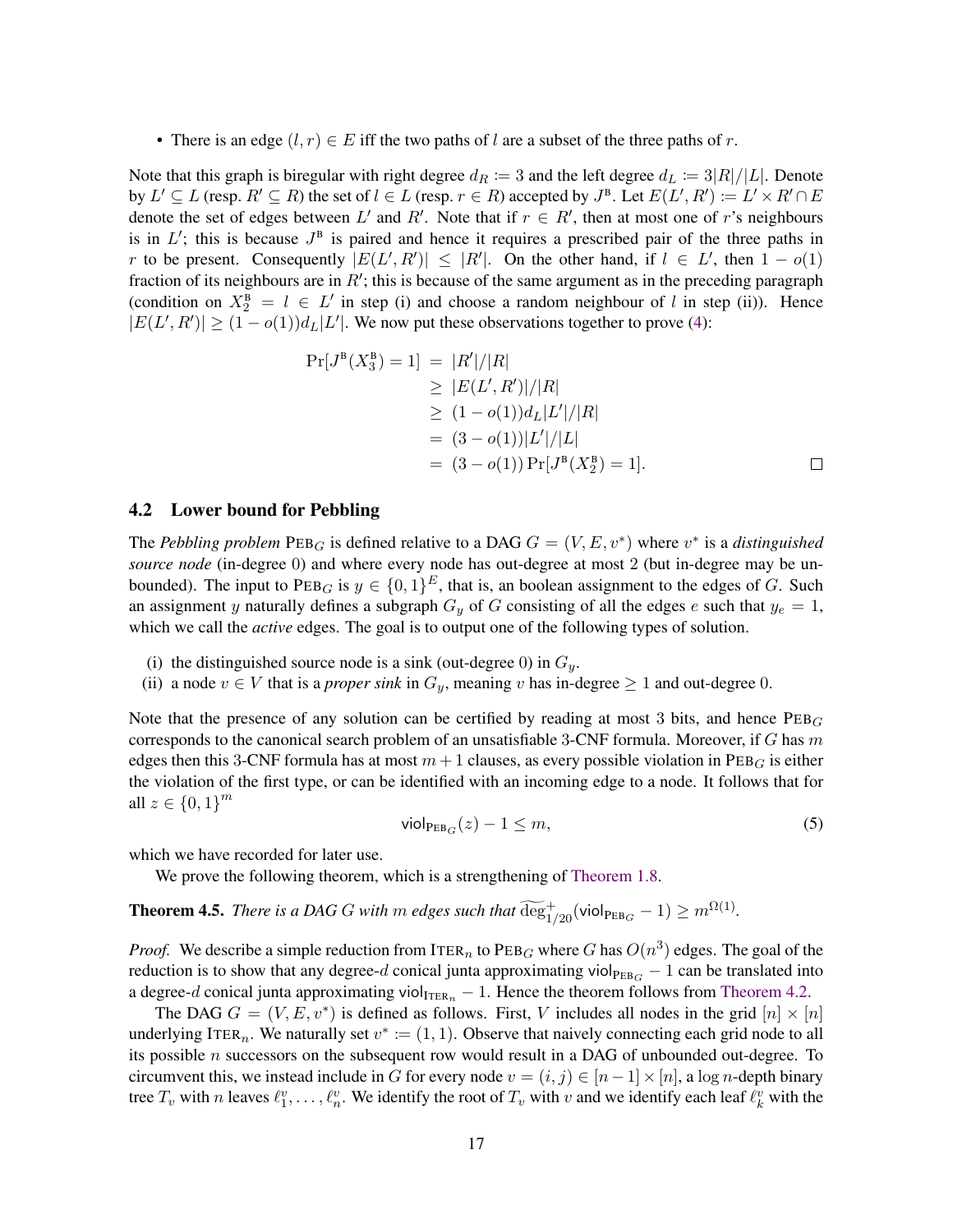grid node  $(i + 1, k) \in [n] \times [n]$ . Finally, we include in V an extra bottom row of nodes  $\{n+1\} \times [n]$ . For every grid node  $(n, j)$  on the *n*-th row, we include the single edge  $e_v := ((n, j), (n + 1, j))$ . This completes the description of G.

Given an input x to ITER<sub>n</sub> we define an input  $y = y(x)$  to PEB<sub>G</sub> as follows. Consider a node  $v \in [n-1] \times [n]$ . If  $x_v = k \in [n]$  we activate all edges on the unique root-to- $\ell_k^v$  path in  $T_v$  and disable the other edges in  $T_v$ . If  $x_v = \perp$  we disable all edges in  $T_v$ . Finally, for a node  $v = (n, j)$  on the last row, we activate its associated edge  $e_v$  iff  $x_v = \top$ .

Note that  $y = y(x)$  faithfully "models" the input x in the sense that the solutions of x appear associated with the same nodes as solutions in y. In particular, viol<sub>ITERn</sub>  $(x) =$  viol<sub>PEBG</sub> $(y)$ . Moreover, each variable  $y_e$  of PEB<sub>G</sub> is a function of a single variable of ITER<sub>n</sub>. Thus every degree-d conjunction  $J(y)$ can be translated into a degree-d conjunction  $J'(x)$  such that  $J'(x) = J(y(x))$ . Applying this translation to the conjunctions in a conical junta, we conclude that if there is a conical junta approximating viol $_{\text{PEB}_G}$  – 1, there is one for approximating viol<sub>ITERn</sub> – 1 of the same degree.  $\Box$ 

#### 4.3 Separating Extended Formulations from Monotone Circuits

As we have seen in [Section 2,](#page-8-0) if  $f: \{0,1\}^n \to \{0,1,*\}$  is a partial monotone boolean function then

$$
\mathsf{msep}(f) := \min_{\varepsilon > 0} \mathsf{rank}^+(S^+_f - \varepsilon \mathbb{1}) \leq \mathsf{mC}(f),
$$

and

$$
\mathrm{msep}_1(f) := \mathrm{rank}^+(S_f^+ - \mathbb{1}) \leq \mathsf{mF}(f),
$$

where  $mC(f)$  (mF(f)) is the size of the smallest monotone circuit (formula, resp.) computing f. It is natural to wonder if it is necessary to chose  $\varepsilon < 1$  in order to simulate monotone circuits — in other words, whether or not msep<sub>1</sub> $(f)$  is already upper bounded by mC $(f)$ . In this section, we show that the separation proven in [Section 4.2](#page-17-0) implies that such a bound is not possible. In particular, we prove the following theorem:

**Theorem 1.9.** *The*  $GEN_n$  *function is computable by polynomial-size monotone circuits, but, there is a*  $\delta > 0$  such that msep<sub>1</sub>(GEN<sub>n</sub>) =  $2^{\Omega(n^{\delta})}$ .

Let us begin by defining the  $GEN_n$  function, which was originally introduced by Raz and McKenzie [\[51\]](#page--1-4) and has now been the subject of a number of works in circuit complexity [\[13,](#page-27-12)[22,](#page-27-7)[23,](#page-27-8)[34,](#page-28-0)[51,](#page--1-4)[54\]](#page--1-8).

**Definition 4.6.** Let *n* be a positive integer. A set of triples  $T \subseteq [n]^3$  is said to *generate*  $k \in [n]$  if  $k = 1$ or if there is a triple  $(i, j, k) \in T$  such that T generates both i and j.

The  $GEN_n$  function is a monotone boolean function defined as follows. As input, the function receives a list of triples  $T \subseteq [n]^3$  encoded as a binary string of length  $\{0,1\}^{n^3}$ . It then outputs 1 if and only if  $n$  can be generated from  $T$ .

It is well known that  $GEN_n$  has polynomial-size monotone circuits [\[51\]](#page--1-4), so, we focus on proving the lower bound in [Theorem 1.9.](#page-7-1) To do this we apply the following lifting theorem from conical junta degree to non-negative rank due to Kothari, Meka, and Raghavendra [\[43\]](#page-29-5) (we note that applying the lifting theorem from Göös et. al. would also yield an essentially identical result [[33\]](#page-28-4)). In order to state the theorem we introduce the important notion of a *pattern matrix*:

**Definition 4.7.** Let  $f : \{0,1\}^n \to \mathbb{R}$  be a boolean function, and let  $g : \mathcal{X} \times \mathcal{Y} \to \{0,1\}$  be any function. Define the *pattern matrix*  $f \circ g^n : \mathcal{X}^n \times \mathcal{Y}^n \to \mathbb{R}$  for any  $x \in \mathcal{X}^n, y \in \mathcal{Y}^n$  by

$$
(f \circ g^n)(x, y) := f(g(x_1, y_1), g(x_2, y_2), \dots, g(x_n, y_n)).
$$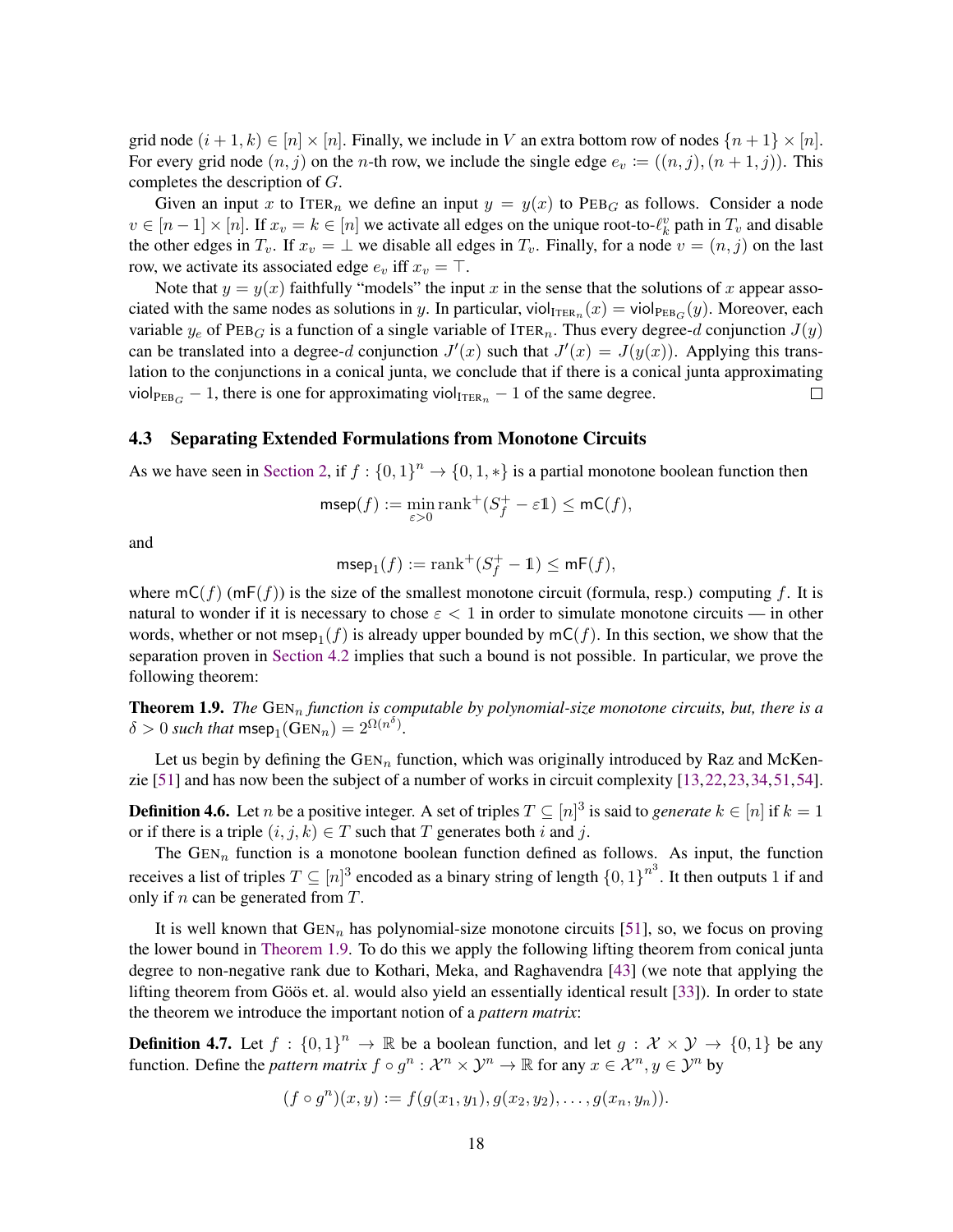We note that even though we have defined it as a function, we think of  $f \circ g^n$  as a  $\mathcal{X}^n \times \mathcal{Y}^n$  matrix in the natural way.

The next theorem is a slight modification of Theorem 1.7 in [\[43\]](#page-29-5), and follows immediately from the proof of [\[43\]](#page-29-5).

<span id="page-19-0"></span>**Theorem 4.8.** Let  $f : \{0,1\}^n \to \mathbb{R}_{\geq 0}$  be any boolean function with  $\mathbb{E}[f] = 1$ , and suppose that  $\deg^+(f+1/100n) \geq 9 \deg(f)$ . For any  $b \geq 100 \log n$  there is a gadget function  $g: \{0,1\}^b \times \{0,1\}^b \to$ {0, 1} *such that*

$$
rank^{+}(f \circ g^{n}) = 2^{\Omega(b \deg^{+}(f+1/100n))}.
$$

We combine this theorem with our lower bound for  $PEB<sub>G</sub>$  from the previous section [\(Theorem 4.5\)](#page-17-1) and an embedding argument to prove the [Theorem 1.9.](#page-7-1)

**Theorem 4.9.** *There is a constant*  $\delta > 0$  *such that for all sufficiently large* n, msep<sub>1</sub>(GEN<sub>n</sub>)  $\geq 2^{\Omega(n^{\delta})}$ .

*Proof.* Let G be the DAG with m edges guaranteeing the approximate conical junta degree lower bound from [Theorem 4.5,](#page-17-1) and let g be the gadget function guaranteed by [Theorem 4.8.](#page-19-0) We begin by showing that

$$
\operatorname{rank}^{+}((\operatorname{viol}_{\operatorname{PEB}_G} - 1) \circ g^m) = 2^{\Omega(m^{\delta})}
$$

for some universal constant  $\delta > 0$ . Once we have this, we show that the pattern matrix (viol $_{\text{PEB}_G}$  – 1)  $\circ$  $g^m$  can be embedded as a submatrix of the slack matrix  $S_{U,V}^+$  associated with GEN<sub>n</sub> (cf. [Section 2\)](#page-8-0); since non-negative rank is monotone decreasing with respect to taking submatrices this immediately implies msep<sub>1</sub>(GEN<sub>n</sub>)  $\geq 2^{\Omega(n^{\delta})}$ , proving the theorem.

Let  $f = \text{viol}_{\text{PEB}_G} - 1$ , with the goal of applying the previous lifting theorem, and note  $f : \{0, 1\}^m \to$  $\mathbb{R}_{\geq 0}$  and furthermore that  $f(x) \leq m$  by [Equation 5.](#page-17-2) It follows that  $\mathbb{E} f \leq m$ , and thus there is some  $\varepsilon \leq 1/100$  such that

$$
\begin{aligned} \deg^+(f/\mathbb{E}f + 1/100m) &= \deg^+(\mathsf{viol}_{\mathsf{PEB}_G} - 1 + \mathbb{E}f/100m) \\ &= \deg^+(\mathsf{viol}_{\mathsf{PEB}_G} - (1 - \varepsilon)) \\ &\ge \widetilde{\deg}^+(\mathsf{viol}_{\mathsf{PEB}_G} - 1) \ge m^\delta \end{aligned}
$$

where we have used the fact that  $\deg^+$  is invariant under multiplying by positive constants, and also [Theorem 4.5.](#page-17-1) Finally, since viol $_{\text{PEB}_G}$  can be represented as a sum of violations of a 3-CNF formula it follows that  $\deg(f) = 3$ . We can therefore apply [Theorem 4.8](#page-19-0) and conclude that

$$
rank^+((\mathsf{viol}_{\mathsf{PEB}_G} - 1) \circ g^m) = 2^{\Omega(m^\delta)}.
$$

So, in the remainder of the proof we show, for *any* DAG G with m edges, (viol<sub>PEBG</sub> – 1) ∘  $g<sup>m</sup>$ can be embedded as a submatrix of the slack matrix  $S_{\text{G}}^{+}$  $G_{\text{EN}_n}$  associated with the  $\text{GEN}_n$  function for some  $n = poly(m)$ . This is the same embedding argument that has been used in many works relating "lifted" PEB<sub>G</sub> to GEN<sub>n</sub> [\[22,](#page-27-7) [34,](#page-28-0) [51,](#page--1-4) [54\]](#page--1-8); for this reason, we only sketch the argument for the sake of completeness. Recall from [Section 2](#page-8-0) the definition of  $S<sub>f</sub><sup>+</sup>$  $f_f^{\dagger}$ : if  $f : \{0,1,*\}^n \to \{0,1\}$  is a partial monotone boolean function and  $U = f^{-1}(1)$ ,  $V = f^{-1}(0)$ , then  $S_f^+$  $f_f^+$  is the  $|U| \times |V|$  matrix defined by

$$
S_f^+(x, y) = \sum_{i=1}^n [x_i = 1 \land y_i = 0]
$$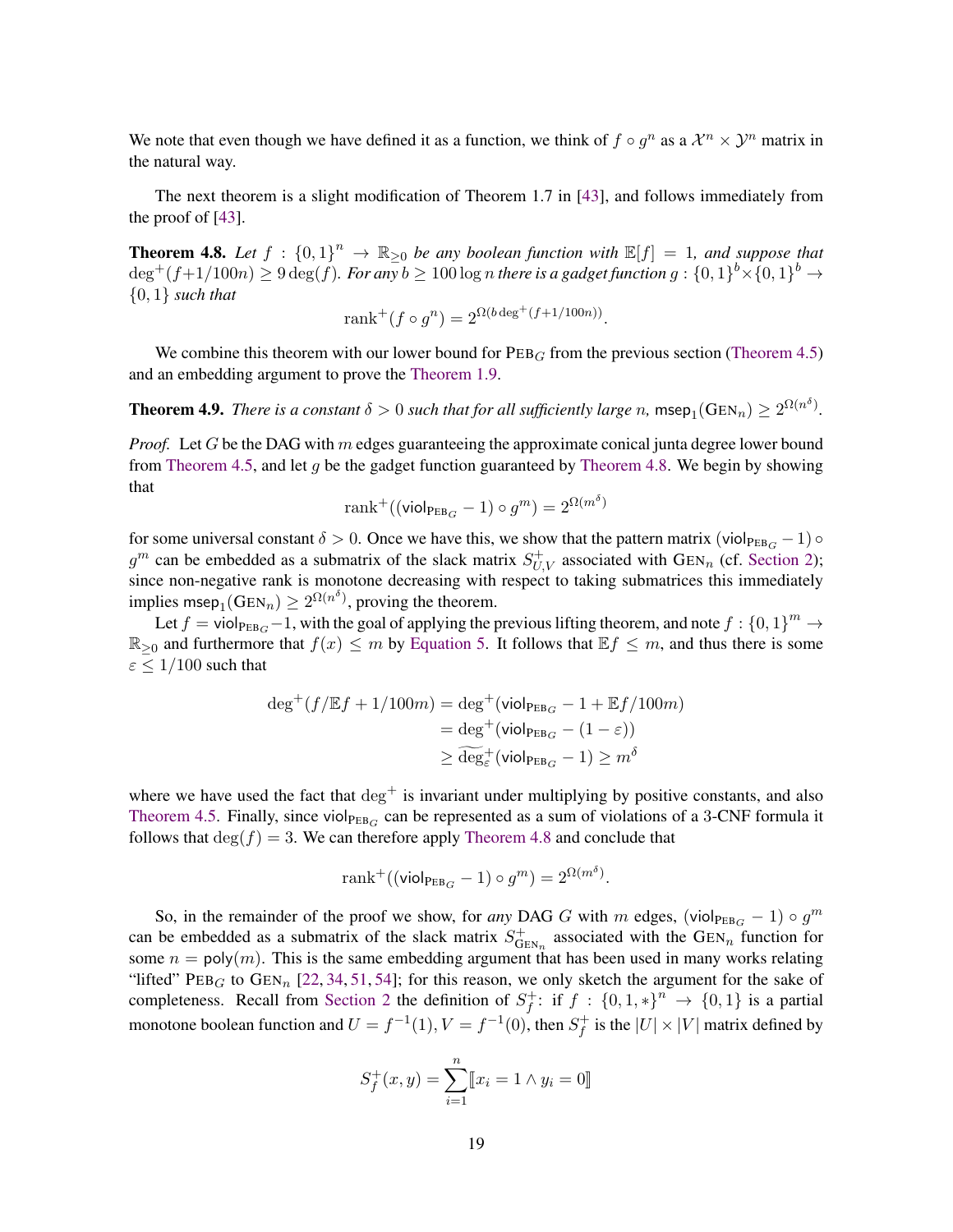for all  $x \in U, y \in V$ . To construct our embedding we create two mappings  $\mu: \{0,1\}^{mb} \to \text{GEN}_n^{-1}(1)$ and  $\rho: \{0,1\}^{mb} \to \operatorname{GEN}_n^{-1}(0)$  such that  $S^+_{\operatorname{Gl}}$  $\det_{\text{GEN}_n}^+(\mu(x), \rho(y)) = (\text{viol}_{\text{PEB}_G} \circ g^m)(x, y).$ 

Let G be any DAG with  $m$  edges, and assume without loss of generality that  $G$  has a single distinguished source node  $s^*$  with a single outgoing edge, and sink nodes  $u_1, \ldots, u_t$ . We define an *auxiliary graph*  $G^{aux}$  as follows. The nodes of the auxiliary graph  $G^{aux}$  are the edges of G. Then, if  $(u, v)$ ,  $(v, w)$ are edges of G that share a node v, we add a directed edge  $((v, w), (u, v))$  to  $G^{aux}$  (note the reverse in the edge direction). Note the sink node of  $G^{aux}$  corresponds to the unique edge leaving the source node of  $s^*$ , and the source nodes of  $G^{aux}$  correspond to the edges that enter sinks of  $G$ .

Letting  $N = 2^b$ , for each node in  $G^{aux}$  we create N points in the resulting GEN instance, and we index each such point as  $e_x$  for each  $x \in \{0,1\}^b$ . We also create a designated start node 1 and a designated target node n.

Now we describe the functions  $\mu$ ,  $\rho$  in the embedding.

- *Definition of*  $\mu$ :  $\{0,1\}^{mb} \to \text{GEN}_n^{-1}(1)$ . Let  $x \in \{0,1\}^{mb}$  and write  $x = x_1x_2\cdots x_m$  where  $x_i \in \{0,1\}^b$ . Order the edges  $e^1, e^2, \ldots, e^m$ , and we regard  $e^1$  as the unique edge leaving the distinguished source node. We regard each  $x_i \in \{0,1\}^b$  as selecting the point  $e_{x_i}^i$  from the resulting GEN instance; we then plant a copy of  $G^{aux}$  inside the GEN instance on these points. That is, whenever a node  $u = e^i$  in  $G^{aux}$  has two incoming edges from  $v = e^j$ ,  $w = e^k$ , we plant the triple  $(e_{x_i}^i, e_{x_j}^j, e_{x_k}^k)$ ; when u has only a single incoming edge from v we plant the triple  $(e_{x_j}^j, e_{x_j}^j, e_{x_i}^i)$ . Finally, for each of source nodes  $u = e^i$  of  $G^{aux}$  we add the triple  $(1, 1, e_{x_i}^i)$ . It is easy to see that the result is in  $GEN^{-1}(1)$ , since we have explicitly planted the graph  $G^{aux}$ connecting the source node 1 to the target node n.
- *Definition of*  $\rho: \{0,1\}^{mb} \to \operatorname{GEN}_n^{-1}(0)$ . Given  $y \in \{0,1\}^{mb}$  we similarly write  $y = y_1y_2 \cdots y_m$ and add triples to the instance as follows. For any constraint of  $PEB<sub>G</sub>$  enforcing that a node v in G is not a proper sink (for example, by preventing the case where  $e^i = (u, v)$  is in G and  $e^j = (v, w_1)$ ,  $e^{k} = (v, w_2)$  are not in G), and for any  $x^i, x^j, x^k \in \{0, 1\}^b$ , we add the triple  $(e_{x_j}^j, e_{x_k}^k, e_{x_i}^i)$  to the instance iff the constraint is satisfied by the assignment  $e^i = g(x_i, y_i)$ ,  $e^j =$  $g(x_i, y_i)$ ,  $e^k = g(x_k, y_k)$ . We apply a similar construction for each of the constraints corresponding to the source node of  $s^*$  having an outgoing edge and set all other triples to 0. This is a 0-instance of GEN<sub>n</sub> since if it was a 1-instance it must contain an embedding of  $G^{aux}$  (as in the construction of  $\mu$  above), but this would imply that the corresponding assignment x embedding  $G^{aux}$  would satisfy every constraint of  $PEB_G$ , which is a contradiction.

Finally, to see that  $S_{\text{G}}^{+}$  $\psi_{\text{GEN}_n}^+(\mu(x), \mu(y)) = \text{viol}_{\text{PEB}_G}(g^m(x, y))$  observe that, by construction, each triple in  $\mu(x)$  which does not occur in  $\mu(y)$  corresponds exactly to a unique violated constraint of PEB<sub>G</sub>.  $\Box$ 

# <span id="page-20-0"></span>A Monotone Feasible Interpolation for Sherali-Adams

In this appendix we prove a refinement of [Theorem 3.2,](#page-13-1) showing that Sherali-Adams is interpolated by *non-negative span programs*, a model introduced by de Oliveira Oliveira and Publák [[20\]](#page-27-9) as an extension of the classic span program of Karchmer and Wigderson [\[42\]](#page-29-12).

Non-negative Span Programs. A *non-negative span program* (over the reals) is defined by a matrix  $M \in \mathbb{R}^{k \times t}$ , a labelling  $\rho \in \{1, z_i, \neg z_i\}^k$  of the rows, and a "target" vector  $b \in \mathbb{R}^t$ . The program is *monotone* if no row is labelled by  $\neg z_i$ . The non-negative span program *accepts* an input  $z \in \{0,1\}^n$  if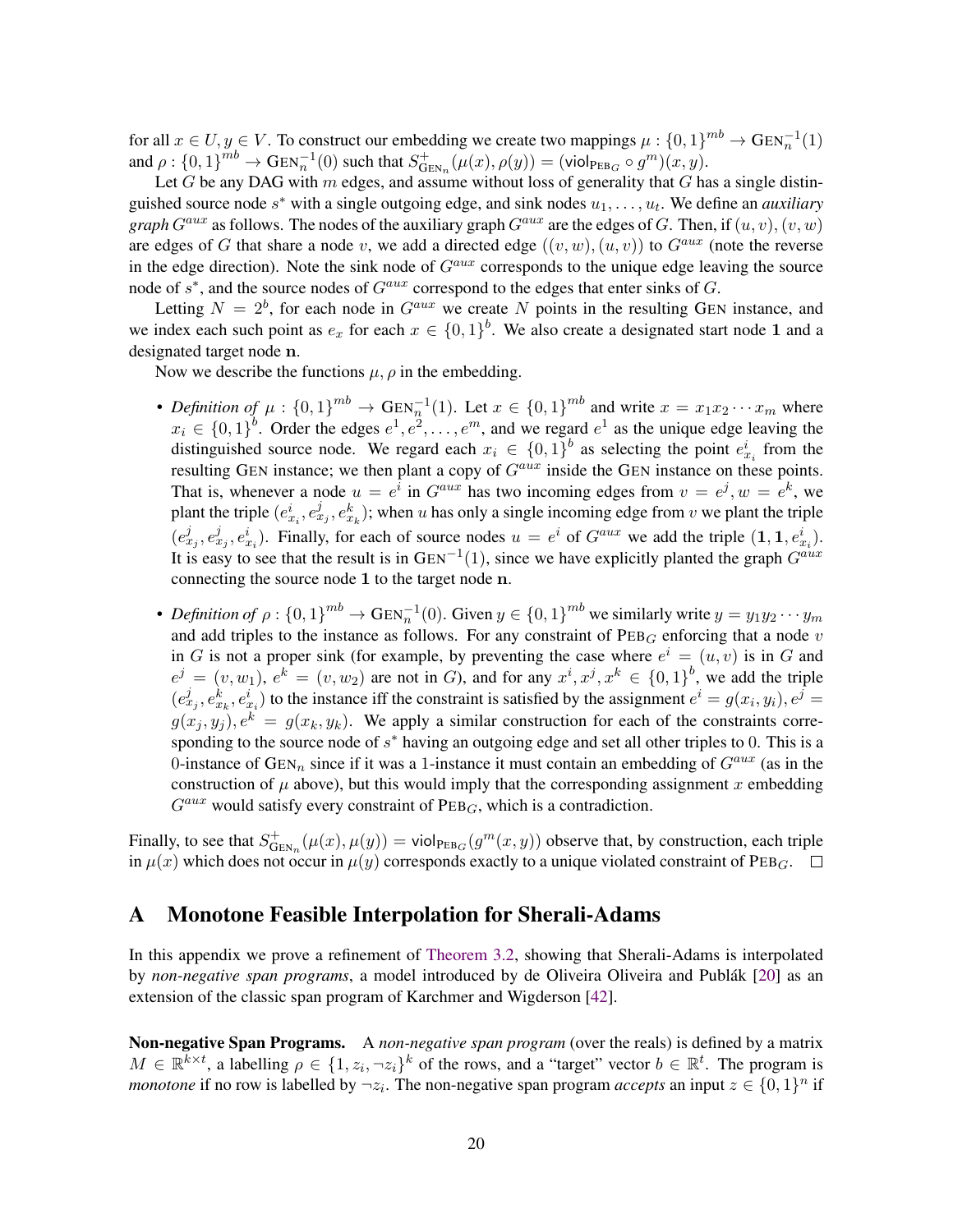b is a conic combination of the rows of M labelled by 1 under z. That is, letting  $M^{\rho(z)}$  be the matrix obtained from M by replacing each column  $c \in [k]$  for which  $\rho_i(z) = 0$  by the all-0 row, the nonnegative span program accepts iff there is non-negative vector  $y \in \mathbb{R}^k$  such that  $y^\top M^{\rho(z)} = b$ . A span program computes a function  $f: \{0, 1\}^n \to \{0, 1\}$  if

$$
f(z) = 1 \iff \exists y \in \mathbb{R}^k_{\geq 0}, \quad y^\top M^{\rho(z)} = b.
$$

The *size* of a non-negative span program is the size of the matrix M.

It is known that non-negative span programs are simulated by msep. Therefore, the following interpolation theorem improves upon [Theorem 3.2](#page-13-1) in two ways: it provides a tighter connection of Sherali-Adams proofs to a computational model, and it removes the pesky blow-up of  $2^d$ .

<span id="page-21-0"></span>**Theorem A.1.** Let C be any unsatisfiable CNF formula and  $(X, Y)$  be any partition of its variables. If *there is a Sherali-Adams refutation of* C *of size* s *then there is a* O(s 2 )*-size non-negative span program*  $\mathit{computing}\ \mathsf{cert}^{(X,Y)}_{\mathcal{C}}.$ 

We begin with some definitions that will be used throughout this section. A set of polynomials  $P$ is *unsatisfiable* (modulo the ideal  $\langle x_i^2 = x_i \rangle_{i=1}^n$ ) if there is no  $x \in \{0,1\}^n$  such that  $p(x) \ge 0$  for all  $p \in P$ . For this section it will be convenient to define Sherali-Adams refutations for more general unsatisfiable sets of polynomials, rather than only CNF formulas. We state this generalization next, in a manner that will be convenient for this section.

A *Sherali-Adams* refutation of an unsatisfiable set of polynomials P on variables  $x_1, \ldots, x_n$  is given by a set of polynomials  $R$  such that

- R contains only polynomials of the form  $pJ$ , or J, for  $p \in P$  and J a non-negataive junta.
- The constant −1 is in the cone generated by taking non-negative linear combinations of the polynomials in R.

The *size* of a Sherali-Adams derivation is the number of distinct monomials occurring in the (monomial expansion of) the polynomials in R.

We will work with a slight generalization of interpolant functions for polynomials. For an unsatisfiable set of polynomials  $A(x, z) \cup B(y, z)$  let

$$
I_{A\cup B}(\alpha) = \begin{cases} 0 & \text{if } A(x,\alpha) \text{ is satisfiable,} \\ 1 & \text{if } B(y,\alpha) \text{ is satisfiable.} \end{cases}
$$

be the associated *interpolant* function.

The proof of [Theorem A.1](#page-21-0) will proceed as follows. First, we will reduce the task of constructing a computation of an unsatisfiability certificate cert<sub>c</sub> from a refutation of a CNF formula C to the task of constructing an interpolant  $I_{A_{\mathcal{C}} \wedge B_{\mathcal{C}}}$  from a refutation of an associated split formula  $A_{\mathcal{C}} \wedge B_{\mathcal{C}}$ . Following this, we show how to extract a small non-negative span program computing the monotone interpolant. We will do this in two steps. First, we will show that a *feasible disjunction* property holds for Sherali-Adams: from any refutation of an unsatisfiable system of polynomials  $A(x, z) \wedge B(y, z)$  and a  $\{0, 1\}$ assignment  $\alpha$  to the z-variables, we can extract a refutation of  $A(x, \alpha)$  or  $B(y, \alpha)$  of roughly the same size. Second, we will use this feasible disjunction property to construct a monotone non-negative span program which has the same size as the Sherali-Adams refutation and searches for a refutation of  $A(x, \alpha)$ .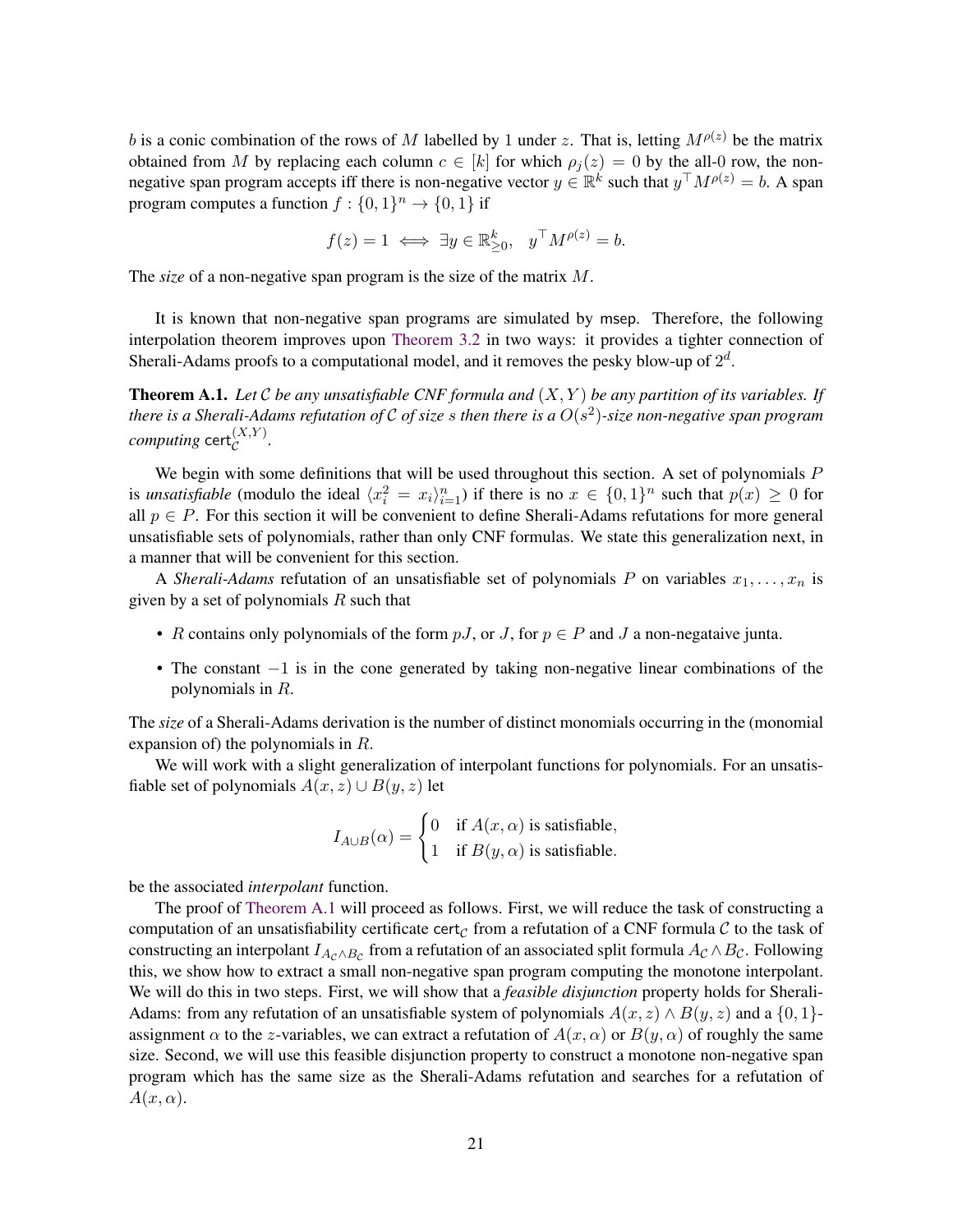**Reduction to Interpolant Formulas.** Given any unsatisfiable CNF formula  $\mathcal{C}$  we will describe a transformation of C into a monotone split formula due to Hrubes and Pudlák [[41\]](#page-29-11). Then, we will argue that any computation of the interpolant  $I_c$  of the split formula associated with C is also a computation of cert<sub>C</sub>. Recall that we say that a split (CNF) formula  $A(x, z) \wedge B(y, z)$  is *monotone* if every z-variable in A occurs negatively.

From a CNF formula  $C = C_1 \wedge \ldots \wedge C_m$  and a partition  $(X, Y)$  of its variables, we will define the monotone CNF formula  $A_{\mathcal{C}}(X, Z) \wedge B_{\mathcal{C}}(Y, Z)$  as follows. Introduce m new variables  $z_1, \ldots, z_m$  and define

$$
A_{\mathcal{C}}(x, z) := (C_1^X \vee \neg z_1) \wedge \dots \wedge (C_m^X \vee \neg z_m)
$$
  

$$
B_{\mathcal{C}}(y, z) := (C_1^Y \vee z_1) \wedge \dots \wedge (C_m^Y \vee z_m)
$$

Let  $I_{\mathcal{C}}^{(X,Y)}$  $\mathcal{C}^{(\Lambda, r)}$  be the interpolant associated with the split formula for  $A_{\mathcal{C}} \wedge B_{\mathcal{C}}$ :

$$
I_{\mathcal{C}}^{(X,Y)}(\alpha) = \begin{cases} 0 & \text{if } \{C_i^X : \alpha_i = 1\} \text{ is satisfiable,} \\ 1 & \text{if } \{C_i^Y : \alpha_i = 0\} \text{ is satisfiable.} \end{cases}
$$

Observe that  $I_{\mathcal{C}}^{(X,Y)}$  $\mathcal{C}^{(X,Y)}_{\mathcal{C}}$  is exactly cert $\mathcal{C}^{(X,Y)}$ . Finally, we record the following observation, which relates the complexity of C and  $A_{\mathcal{C}}(x, z) \wedge B_{\mathcal{C}}(y, z)$ .

<span id="page-22-1"></span>**Observation A.2.** *There is a Sherali-Adams derivation of C from*  $A_{\mathcal{C}}(x, z) \wedge B_{\mathcal{C}}(y, z)$  *of size*  $|\mathcal{C}|$ *.* 

Thus, a lower bound on the size of refutations of the split formula would imply a lower bound on the size of refutations of  $\mathcal{C}$ .

**Feasible Disjunction.** We will show that from a Sherali-Adams refutation  $R$  of an unsatisfiable set of polynomials  $A(x, z) \cup B(y, z)$  and assignment  $\alpha \mapsto z$  we can extract a refutation of either  $A(x, \alpha)$ or  $B(y, \alpha)$  of the same size. In fact, we will first argue that simply restricting the polynomials in  $R(x, y, z)$  to either the x-variables or the y-variables will constitute a refutation of either  $A(x, \alpha)$  or  $B(y, \alpha)$ . Let  $R_A(x, z)$  be the set of polynomials obtained by projecting R onto the  $(x, y)$ -variables. That is,  $R_A$  is formed by first removing any polynomial involving an axiom from  $B$  (i.e., polynomials of the form  $p(y, z)J(x, y, z)$  for  $p \in B$ ) and discarding the y-juntas from the remaining polynomials (i.e.,  $p(x, z)J(x, z)J'(y)$  is replaced by  $p(x, z)J(x, z)$  for  $p \in A$ . Let  $R_B(y, z)$  be defined analogously.

<span id="page-22-0"></span>**Lemma A.3.** *Let*  $\alpha$  *be any*  $\{0, 1\}$ -assignment to the variables z. If there is a Sherali-Adams refutation R of an unsatisfiable set of polynomials  $A(x, z) \cup B(y, z)$  of size s then there is a refutation of  $A(x, \alpha)$ *or*  $B(y, \alpha)$  *using only the polynomials in*  $R_A(x, \alpha)$  *or*  $R_B(y, \alpha)$  *respectively.* 

The proof of this lemma is similar to a main lemma from [\[37\]](#page-28-12). It will be convenient to recall the following notion of a pseudo-expectation for a set of polynomials  $R \subseteq \mathbb{R}[x]$ .

**Definition A.4.** Let R be a set of polynomials. A *pseudo-expectation for* R is a linear function  $\mathbb{E}$  :  $\mathbb{R}[x] \to \mathbb{R}$  satisfying

- 1.  $\tilde{E}[1] = 1$ ,
- 2.  $\mathbb{E}[p] \geq 0$  for every  $p \in R$ .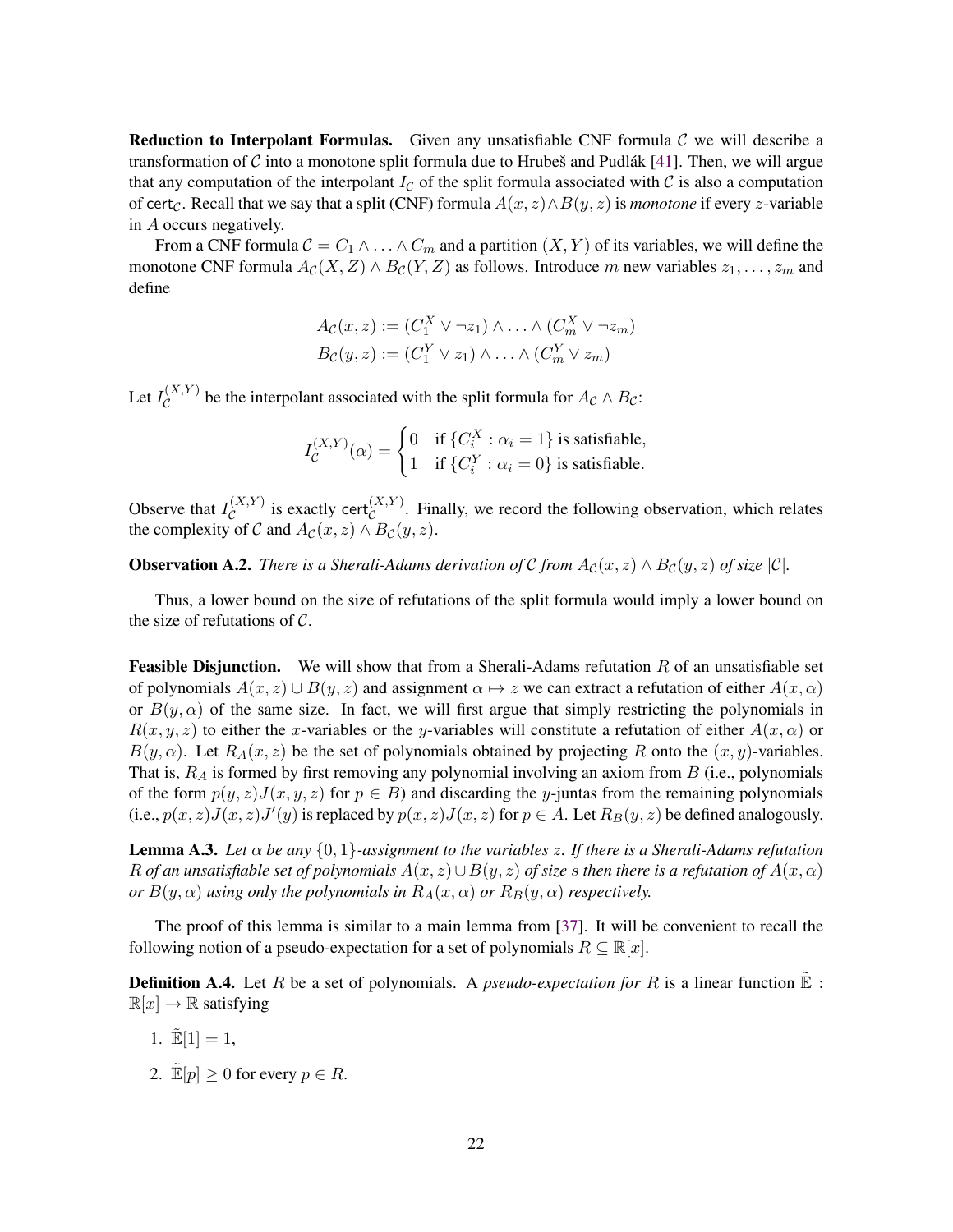It is easy to see that  $-1$  is a conic combination of the polynomials in R if and only if there is no pseudo-expectation for R.

Claim. R is a Sherali-Adams refutation if and only if there is no pseudo-expectation for R.

*Proof of Claim.* Suppose for contradiction that R is a Sherali-Adams refutation and that there exists a pseudo-expectation  $\mathbb{E}$  for R. By the first assumption, there exists  $\lambda_1, \dots, \lambda_{|R|} \in \mathbb{R}^{\geq 0}$  such that

$$
\sum_{p_i \in R} \lambda_i p_i = -1.
$$

Applying  $\tilde{\mathbb{E}}$  to both sides of this equation yields a contradiction.

For the other direction, define the following sets

$$
T_1 := \{ p \in \mathbb{R}[x] : p \text{ is a conic combination of polynomials } R \},
$$
  

$$
T_2 := \{ -1 \}.
$$

Since these sets are disjoint and convex, the hyperplane separation theorem yields a linear function  $L : \mathbb{R}[x] \to \mathbb{R}$  such that  $L[p] \geq 0$  for every  $p \in T_1$  and  $L[-1] < 0$ . By linearity of  $L, L[1] > 0$ . Define  $\tilde{\mathbb{E}}$  as follows: for any polynomial  $p \in \mathbb{R}[x]$  let

$$
\mathbb{\tilde{E}}[p]:=L[p]/L[1]
$$

and observe that the desired properties hold.

We are now ready to prove [Lemma A.3.](#page-22-0)

*Proof of [Lemma A.3.](#page-22-0)* Let  $R(x, y, z)$  be a Sherali-Adams refutation of  $A(x, z) \cup B(y, z)$  and hence  $R(x, y, \alpha)$  is a refutation of  $A(x, \alpha) \cup B(y, \alpha)$ . Suppose that neither  $R_A(x, \alpha)$  nor  $R_y(y, \alpha)$  is a refutation; that is,  $-1$  cannot be formed as a conic combination of the polynomials  $R_A$  or  $R_B$ . By the previous claim there exists pseudo-expectations  $\mathbb{E}_x$  and  $\mathbb{E}_y$  for  $R_A(x, \alpha)$  and  $R_B(y, \alpha)$  respectively. Define a linear function  $\mathbb{E} : \mathbb{R}[x, y] \to \mathbb{R}$  as follows: for every monomial  $m(x)m'(y)$  let

$$
\widetilde{\mathbb{E}}[m(x)m'(y)]:=\widetilde{\mathbb{E}}_x[m(x)]\cdot\widetilde{\mathbb{E}}_y[m'(y)],
$$

and extend  $\mathbb{\tilde{E}}$  linearly. We claim that  $\mathbb{\tilde{E}}$  is a pseudo-expectation for  $R(x, y, \alpha)$ . Indeed, the following holds by construction

$$
\tilde{\mathbb{E}}[p(x)J(x)J'(y)] = \tilde{\mathbb{E}}_x[p(x)J(x)] \cdot \tilde{\mathbb{E}}_y[J(y)] \ge 0,
$$

for every  $p(x)J(x)J'(y) \in R(x, y, \alpha)$ , and similarly for  $q(y)J(x)J'(y) \in R(x, y, \alpha)$ . Thus,  $\tilde{\mathbb{E}}$  is a pseudo-expectation for  $R(x, y, \alpha)$ , which by the previous claim is a contradiction.  $\Box$ 

Interpolation by Non-negative Span Programs. We now turn to showing that Sherali-Adams refutations of split formulas are interpolated by (monotone) non-negative span programs.

Recall that we say that a CNF formula  $A(x, z) \wedge B(y, z)$  on variables is *monotone* if only negative z-literals appear in A. More generally, we say an unsatisfiable set of polynomials  $A(x, z) \cup B(y, z)$  is *monotone* if every  $p \in A(x, z)$  can be written as polynomial

$$
p(x, z) := \prod_{i \in I} z_i p(x)
$$

for some (potentially empty) set of indices I and  $p \in \mathbb{R}[x]$ .

 $\Box$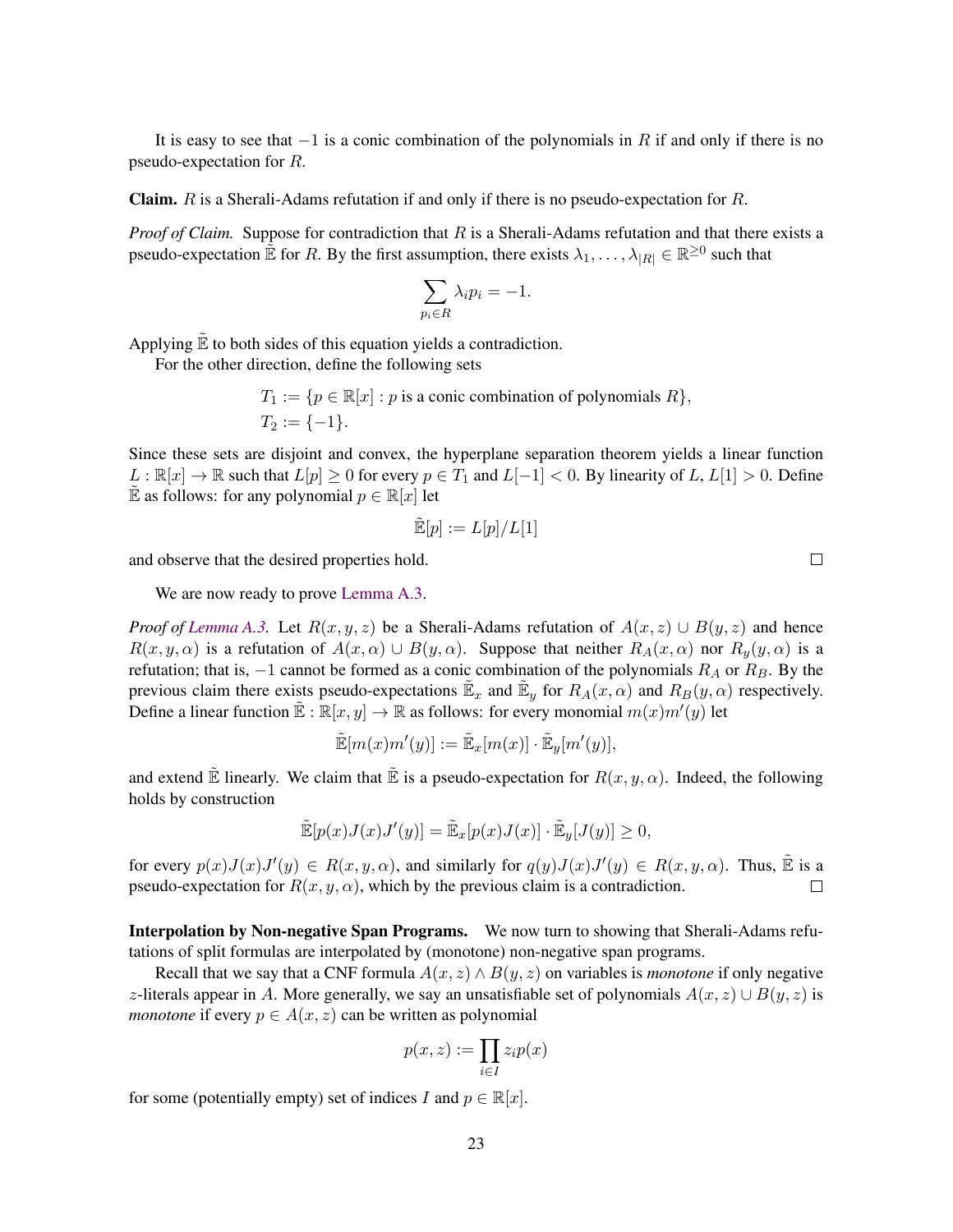<span id="page-24-0"></span>Theorem A.5. *Let* A(x, z)∪B(y, z) *be an unsatisfiable set of polynomials. If there is a Sherali-Adams refutation of*  $A(x, z) \cup B(y, z)$  *of size s then there is a non-negative span program* M *of size* poly(*s*) *such that* M *computes the interpolant*  $I_{A\cup B}$ *. Furthermore, if*  $A(x, z) \cup B(y, z)$  *is monotone then so is* M*.*

We will first prove our interpolation theorem for sets of polynomials  $A(x, z) \cup B(y, z)$  satisfying the following normal form from [\[49\]](#page-29-10). Afterwards, we will argue that this normal form assumption is without loss of generality.

**Definition A.6.** A set of polynomials  $A(x, z) \cup B(y, z)$  is in *normal form* if every polynomial either does not contain a variable from z or is of the form  $z_i p(x) + p'(x)$  for a variable  $z_i$ .

The high-level idea is that from a refutation R of  $A \cup B$  we will construct a non-negative span program which, on input  $\alpha$ , searches for a refutation in  $R_A(x, \alpha)$ . The columns of the non-negative span program will be labelled by all monomials restricted to the  $x$ -variables in  $R$  and each row of the non-negative span program will be a polynomial from  $R_A(x, \alpha)$ . Therefore, there will exist a nonnegative linear combination of the rows equalling  $(-1, 0, \ldots, 0)$ , where the first column is corresponds to the monomial 1, if and only if  $R_A(x, \alpha)$  is a Sherali-Adams refutation.

<span id="page-24-1"></span>Lemma A.7. *If there is a Sherali-Adams refutation of an (monotone) unsatisfiable set of polynomials* A(x, z) ∪ B(y, z) *in normal form of size* s *then there is a (monotone) non-negative span program* M *of size*  $O(s^2)$  *computing the interpolant*  $I_{A\cup B}$ *.* 

*Proof.* Let R be a refutation of  $A(x, z) \cup B(y, z)$ . We will construct a non-negative span program  $(M, \rho, b)$  which, given an assignment  $\alpha$ , searches for a refutation in  $R_A(x, \alpha)$ . Denote by  $S_x$  the set of monomials in the variables x that occur in the polynomials  $R$ , including the constant 1. That is,  $m(x) \in S_x$  iff there exists a monomial  $m'(y, z)$  and polynomial  $p \in R_A$  such that  $mm'$  occurs in the expansion of p as a sum of monomials. The columns of the matrix M will index all monomials in  $S_x$ .

The rows of M will be all polynomials in  $R_A(x, y)$ , more formally the coefficients vectors of those polynomials. We will accomplish this as follows:

- For each polynomial  $(z_i p(x) + p'(x))J(x)J'(z)$  in  $R_A$ , if  $z_i = 1 \nRightarrow J'(z) = 0$  create a row containing the coefficient vector of the polynomial  $(p(x) + p'(x))J(x)$  and label the row with  $z_i$ . As well, if  $z_i = 0 \nArr J'(z) = 0$  create a row containing the coefficient vector of  $p'(x)J(x)$  and label it  $\neg z_i$ .
- For each polynomial  $p(x)J(x)J'(y) \in R_A$  which does not depend on a z-variable, create a row containing the coefficient vector of  $p(x)J(x)$  and label it 1.

Let  $\rho$  be the labelling that results, and define  $b := (-1, 0, \ldots, 0)$ , where we have assumed that the first column of M corresponds to the monomial 1. Observe that the non-negative span program  $(M, \rho, b)$ accepts if and only if −1 is a non-negative linear combination of the rows labelled 1 under an assignment  $\alpha \in \{0,1\}^n$ . That is, the non-negative span program tests whether there is a Sherali-Adams refutation of  $A(x, \alpha)$  using the polynomials  $R_A$ . Furthermore, if A is monotone, then we no longer have any rows labelled by  $\neg z_i$  and the non-negative span program is monotone.

It remains to argue that  $(M, \rho, b)$  computes  $I_{A\cup B}$  correctly. That is, if it accepts  $\alpha \in \{0, 1\}^n$  then  $A(x, \alpha)$  is unsatisfiable and if it rejects  $\alpha$  then  $B(y, \alpha)$  is unsatisfiable. This follows from [Lemma A.3,](#page-22-0) noting that the rows of  $M^{\rho(\alpha)}$  are exactly coefficient vectors of the polynomials in  $R(x, \alpha)$ . The nonnegative span program has at most  $|S_x|$  columns and  $|R_A|$  rows, and is therefore of size of  $O(|R|^2)$ .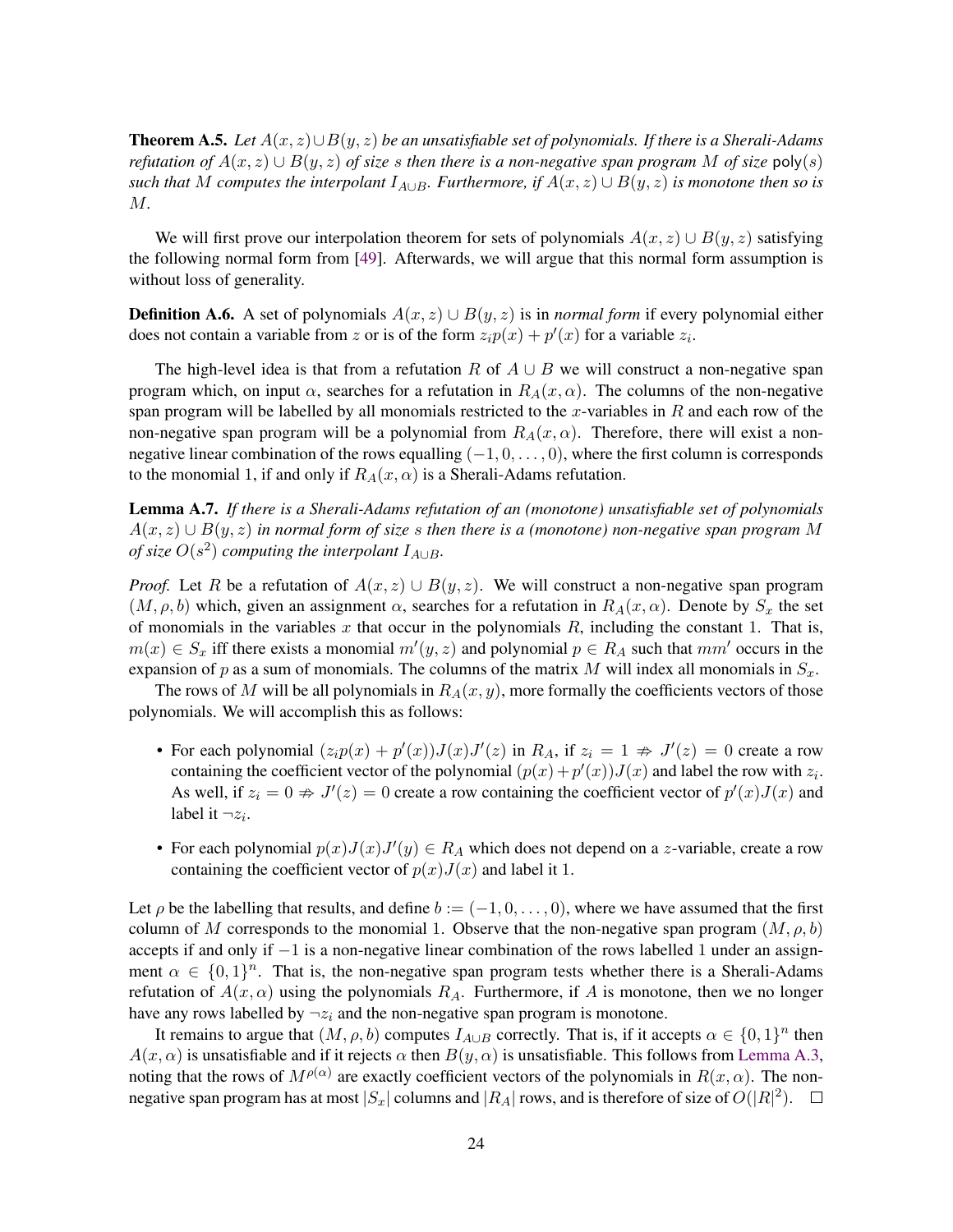To prove [Theorem A.5](#page-24-0) it remains to show that the normal form assumption is without loss of generality; for this, we will use the transformations of Pudlák and Sgall [[49\]](#page-29-10). In particular, any set of polynomials  $A(x, z)$  can be transformed into normal form via the following process:

- 1. Introduce  $|z|$  new variables w.
- 2. Replace each polynomial  $p(x, z)$  for  $p \in A$  by the polynomial  $p(x, w)$ .
- 3. For each  $z_i$ , introduce the constraint  $w_i z_i = 0$ .

It is easy to see that the resulting formula is satisfiable iff the original formula is satisfiable. Next, we show that Sherali-Adams can efficiently deduce the original formula from this normal form.

**Claim.** The constraints of  $A(x, z)$  can be deduced in Sherali-Adams in size poly( $|A|$ ) from the constraints which result from the aforementioned transformation.

*Proof of Claim.* Consider any monomial  $m(x, w)$  that is present in the monomial expansion of the constraints resulting from the transformation; we will deduce  $m(x, z)$  as follows. Denote by  $m(x, w \setminus z)$  $w_i$ ) the monomial obtained by discarding variable  $w_i$ . Sequentially, for each variable  $w_i$  in  $m(x, w, z)$ , replace  $m(x, w)$  by  $m(x, w)+m(x, w\backslash w_i)(x_i-w_i)$  if m occurs positively in  $A(x, z)$  and by  $m(x, w)+m(x, w\backslash w_i)$  $m(x, w \setminus w_i)(w_i - x_i)$  if m occurs negatively.  $\Box$ 

Unfortunately, for *monotone* sets of polynomials  $A(x, z)$  this transformation destroys the monotonicity. We will circumvent this by using an alternative transformation for monotone formulas:

- 1. For each monotone polynomial  $\prod_{i=1}^{k} z_i p(x)$  in A, introduce new variables  $w_i$  for  $i \in [k]$ .
- 2. Replace  $\prod_{i=1}^{k} z_i p(x)$  by the following set of polynomial inequalities

$$
z_1\Big(p(x) + \sum_{i=2}^k w_i\Big) = 0, \ z_2w_2 = 0, \ \ldots, z_kw_k = 0.
$$

It is not difficult to see that this transformation preserves satisfiability. One direction follows by soundness and the observation that the constraints of the monotone normal form can be derived from the constraints of the original formula in Sherali-Adams. For the other direction, consider any satisfying assignment  $(x, z)$  to  $\prod_{i=1}^{k} z_i p(x)$  and note that either some  $z_i = 0$  or  $p(x) = 0$ . In the first case, set  $w_i = -p(x)$  and  $w_j = 0$  for  $j \neq i$ . In the second case, set  $w_j = 0$  for all j.

**Claim.** The constraints of  $A(x, z)$  can be deduced in Sherali-Adams from the constraints which result from the transformation in size poly( $|A|$ ).

*Proof of Claim.* We will prove that each polynomial  $\prod_{i=1}^{k} z_i p(x)$   $A(x, z)$  can be deduced in polynomial size from the constraints that result from its monotone transformation as follows: For each  $2 \le i \le k$  deduce  $z_1 \ldots z_k w_i = 0$  and add it to  $z_1 \ldots z_k(p(x) + w_1 + \ldots + w_k) = 0$ .  $\Box$ 

We can now prove [Theorem A.5.](#page-24-0)

*Proof of [Theorem A.5.](#page-24-0)* Let  $A(x, z) \wedge B(y, z)$  be a (monotone) unsatisfiable set of polynomials. By the previous claims we can assume without loss of generality that these formulas are in normal form. Applying [Lemma A.7](#page-24-1) completes the proof.  $\Box$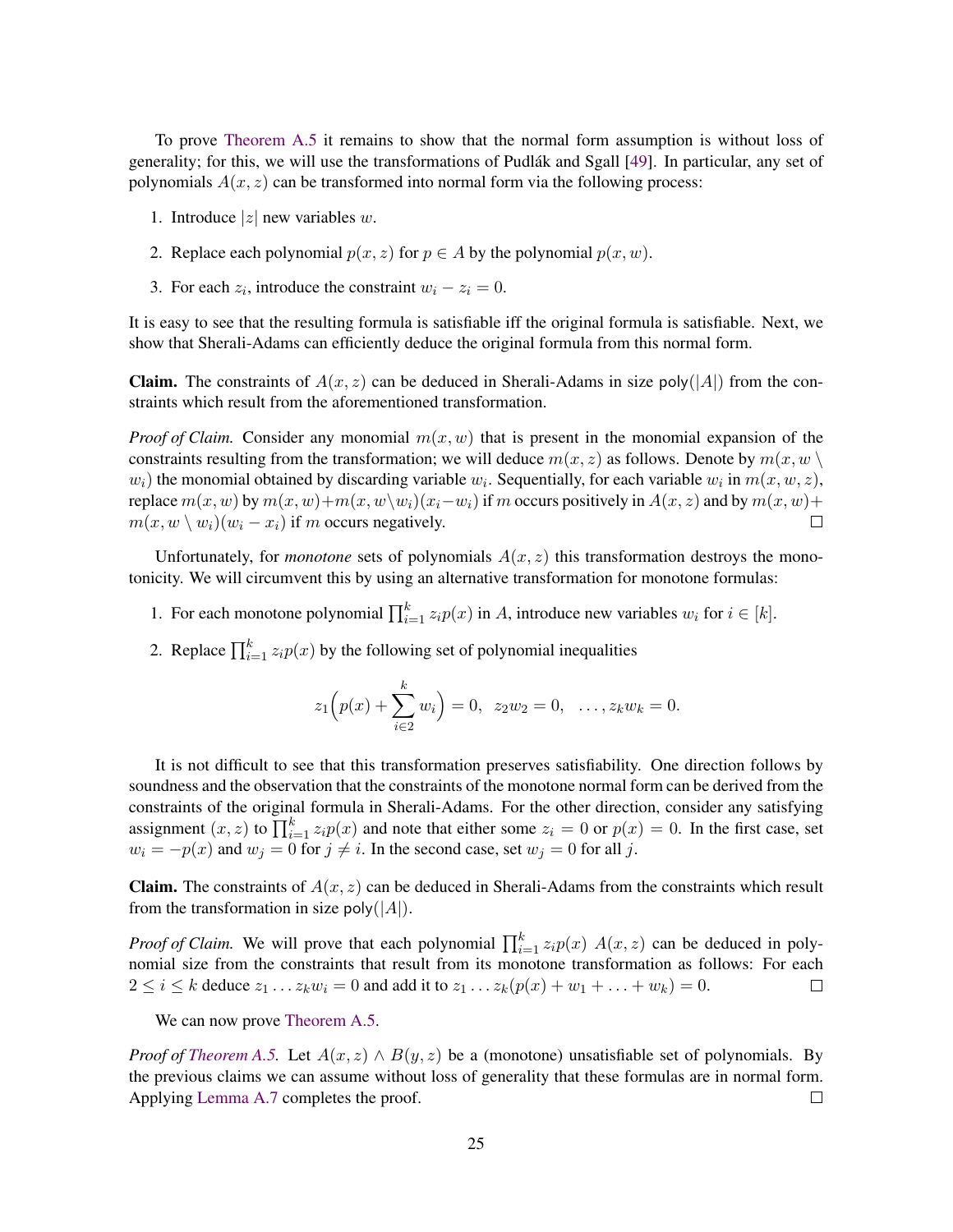Finally, we are ready to prove the main theorem of this section.

*Proof of [Theorem A.1.](#page-21-0)* Suppose that there is a Sherali-Adams refutation of C of size s. Then, by [Ob](#page-22-1)[servation A.2,](#page-22-1) there is a refutation of the associated split formula  $A_c \wedge B_c$  of size  $O(s)$ . Applying [Theorem A.5](#page-24-0) to  $A_{\mathcal{C}} \cup B_{\mathcal{C}}$ , produces a monotone non-negative span program of size poly(s) computing  $I_{\cal C}^{(X,Y)}$  $\mathcal{C}^{(X,Y)}$ , which is equivalent to cert $_{F}^{(X,Y)}$ .  $\Box$ 

# References

- <span id="page-26-0"></span>[1] Sanjeev Arora, Béla Bollobás, László Lovász, and Iannis Tourlakis. Proving integrality gaps without knowing the linear program. *Theory Comput.*, 2(2):19–51, 2006.
- <span id="page-26-2"></span>[2] Albert Atserias and Elitza N. Maneva. Sherali-adams relaxations and indistinguishability in counting logics. In Shafi Goldwasser, editor, *Innovations in Theoretical Computer Science 2012, Cambridge, MA, USA, January 8-10, 2012*, pages 367–379. ACM, 2012.
- <span id="page-26-8"></span>[3] Albert Atserias and Joanna Ochremiak. Proof complexity meets algebra. *ACM Trans. Comput. Log.*, 20(1):1:1–1:46, 2019.
- <span id="page-26-9"></span>[4] Paul Beame, Stephen A. Cook, Jeff Edmonds, Russell Impagliazzo, and Toniann Pitassi. The relative complexity of NP search problems. In Frank Thomson Leighton and Allan Borodin, editors, *Proceedings of the Twenty-Seventh Annual ACM Symposium on Theory of Computing, 29 May-1 June 1995, Las Vegas, Nevada, USA*, pages 303–314. ACM, 1995.
- <span id="page-26-3"></span>[5] Paul Beame, Toniann Pitassi, and Nathan Segerlind. Lower bounds for lov[a-acute]sz–schrijver systems and beyond follow from multiparty communication complexity. *SIAM J. Comput.*, 37(3):845–869, 2007.
- <span id="page-26-1"></span>[6] Siavosh Benabbas, Konstantinos Georgiou, Avner Magen, and Madhur Tulsiani. SDP gaps from pairwise independence. *Theory Comput.*, 8(1):269–289, 2012.
- <span id="page-26-4"></span>[7] Christoph Berkholz. The relation between polynomial calculus, sherali-adams, and sum-ofsquares proofs. In Rolf Niedermeier and Brigitte Vallée, editors, 35th Symposium on Theoretical *Aspects of Computer Science, STACS 2018, February 28 to March 3, 2018, Caen, France*, volume 96 of *LIPIcs*, pages 11:1–11:14. Schloss Dagstuhl - Leibniz-Zentrum für Informatik, 2018.
- <span id="page-26-7"></span>[8] Maria Luisa Bonet, Toniann Pitassi, and Ran Raz. Lower bounds for cutting planes proofs with small coefficients. *J. Symb. Log.*, 62(3):708–728, 1997.
- <span id="page-26-5"></span>[9] Gabor Braun, Samuel Fiorini, Sebastian Pokutta, and David Steurer. Approximation limits of ´ linear programs (beyond hierarchies). *Math. Oper. Res.*, 40(3):756–772, 2015.
- [10] Gabor Braun and Sebastian Pokutta. Common information and unique disjointness. ´ *Algorithmica*, 76(3):597–629, 2016.
- <span id="page-26-6"></span>[11] Mark Braverman and Ankur Moitra. An information complexity approach to extended formulations. In Dan Boneh, Tim Roughgarden, and Joan Feigenbaum, editors, *Symposium on Theory of Computing Conference, STOC'13, Palo Alto, CA, USA, June 1-4, 2013*, pages 161–170. ACM, 2013.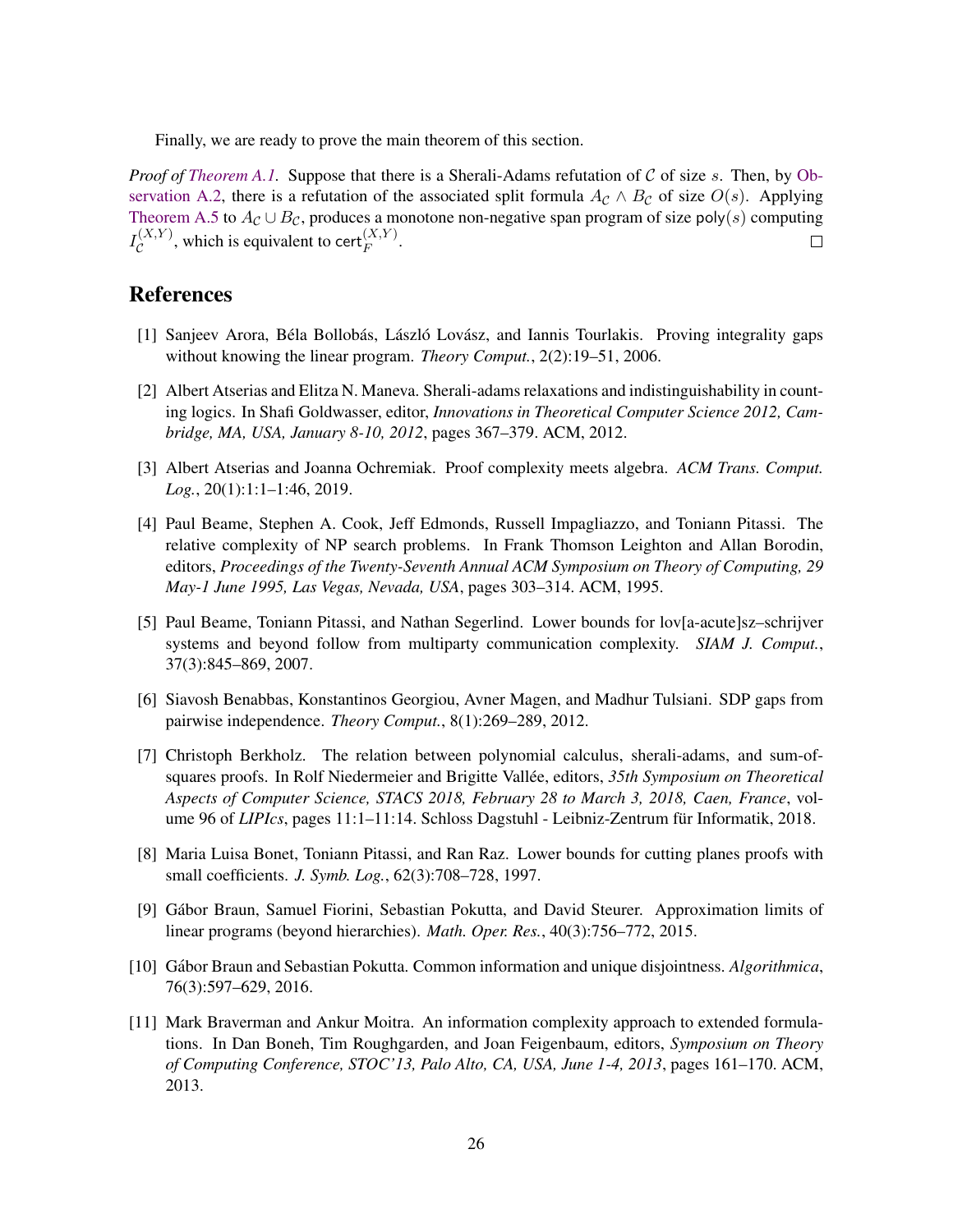- <span id="page-27-11"></span>[12] Samuel R. Buss. Lower bounds on nullstellensatz proofs via designs. In Paul Beam and Samuel R. Buss, editors, *Proof Complexity and Feasible Arithmetics, Proceedings of a DIMACS Workshop, New Brunswick, New Jersey, USA, April 21-24, 1996*, volume 39 of *DIMACS Series in Discrete Mathematics and Theoretical Computer Science*, pages 59–71. DIMACS/AMS, 1996.
- <span id="page-27-12"></span>[13] Siu Man Chan and Aaron Potechin. Tight bounds for monotone switching networks via fourier analysis. *Theory Comput.*, 10:389–419, 2014.
- <span id="page-27-4"></span>[14] Siu On Chan, James R. Lee, Prasad Raghavendra, and David Steurer. Approximate constraint satisfaction requires large LP relaxations. *J. ACM*, 63(4):34:1–34:22, 2016.
- <span id="page-27-0"></span>[15] Moses Charikar, Konstantin Makarychev, and Yury Makarychev. Local global tradeoffs in metric embeddings. *SIAM J. Comput.*, 39(6):2487–2512, 2010.
- <span id="page-27-5"></span>[16] Arkadev Chattopadhyay, Yuval Filmus, Sajin Koroth, Or Meir, and Toniann Pitassi. Query-tocommunication lifting using low-discrepancy gadgets. *SIAM J. Comput.*, 50(1):171–210, 2021.
- <span id="page-27-6"></span>[17] Arkadev Chattopadhyay, Michal Koucky, Bruno Loff, and Sagnik Mukhopadhyay. Simulation ´ theorems via pseudorandom properties. *CoRR*, abs/1704.06807, 2017.
- <span id="page-27-2"></span>[18] Stefan S. Dantchev, Barnaby Martin, and Mark Nicholas Charles Rhodes. Tight rank lower bounds for the sherali-adams proof system. *Theor. Comput. Sci.*, 410(21-23):2054–2063, 2009.
- <span id="page-27-1"></span>[19] Wenceslas Fernandez de la Vega and Claire Kenyon-Mathieu. Linear programming relaxations of maxcut. In Nikhil Bansal, Kirk Pruhs, and Clifford Stein, editors, *Proceedings of the Eighteenth Annual ACM-SIAM Symposium on Discrete Algorithms, SODA 2007, New Orleans, Louisiana, USA, January 7-9, 2007*, pages 53–61. SIAM, 2007.
- <span id="page-27-9"></span>[20] Mateus de Oliveira Oliveira and Pavel Pudlak. Representations of monotone boolean functions ´ by linear programs. *ACM Trans. Comput. Theory*, 11(4):22:1–22:31, 2019.
- <span id="page-27-3"></span>[21] Susanna F. de Rezende, Mika Göös, Jakob Nordström, Toniann Pitassi, Robert Robere, and Dmitry Sokolov. Automating algebraic proof systems is np-hard. In Samir Khuller and Virginia Vassilevska Williams, editors, *STOC '21: 53rd Annual ACM SIGACT Symposium on Theory of Computing, Virtual Event, Italy, June 21-25, 2021*, pages 209–222. ACM, 2021.
- <span id="page-27-7"></span>[22] Susanna F. de Rezende, Or Meir, Jakob Nordström, Toniann Pitassi, Robert Robere, and Marc Vinyals. Lifting with simple gadgets and applications to circuit and proof complexity. In *61st IEEE Annual Symposium on Foundations of Computer Science, FOCS 2020, Durham, NC, USA, November 16-19, 2020*, pages 24–30. IEEE, 2020.
- <span id="page-27-8"></span>[23] Susanna F. de Rezende, Jakob Nordström, and Marc Vinyals. How limited interaction hinders real communication (and what it means for proof and circuit complexity). In Irit Dinur, editor, *IEEE 57th Annual Symposium on Foundations of Computer Science, FOCS 2016, 9-11 October 2016, Hyatt Regency, New Brunswick, New Jersey, USA*, pages 295–304. IEEE Computer Society, 2016.
- <span id="page-27-10"></span>[24] Yuval Filmus, Meena Mahajan, Gaurav Sood, and Marc Vinyals. Maxsat resolution and subcube sums. In Luca Pulina and Martina Seidl, editors, *Theory and Applications of Satisfiability Testing - SAT 2020 - 23rd International Conference, Alghero, Italy, July 3-10, 2020, Proceedings*, volume 12178 of *Lecture Notes in Computer Science*, pages 295–311. Springer, 2020.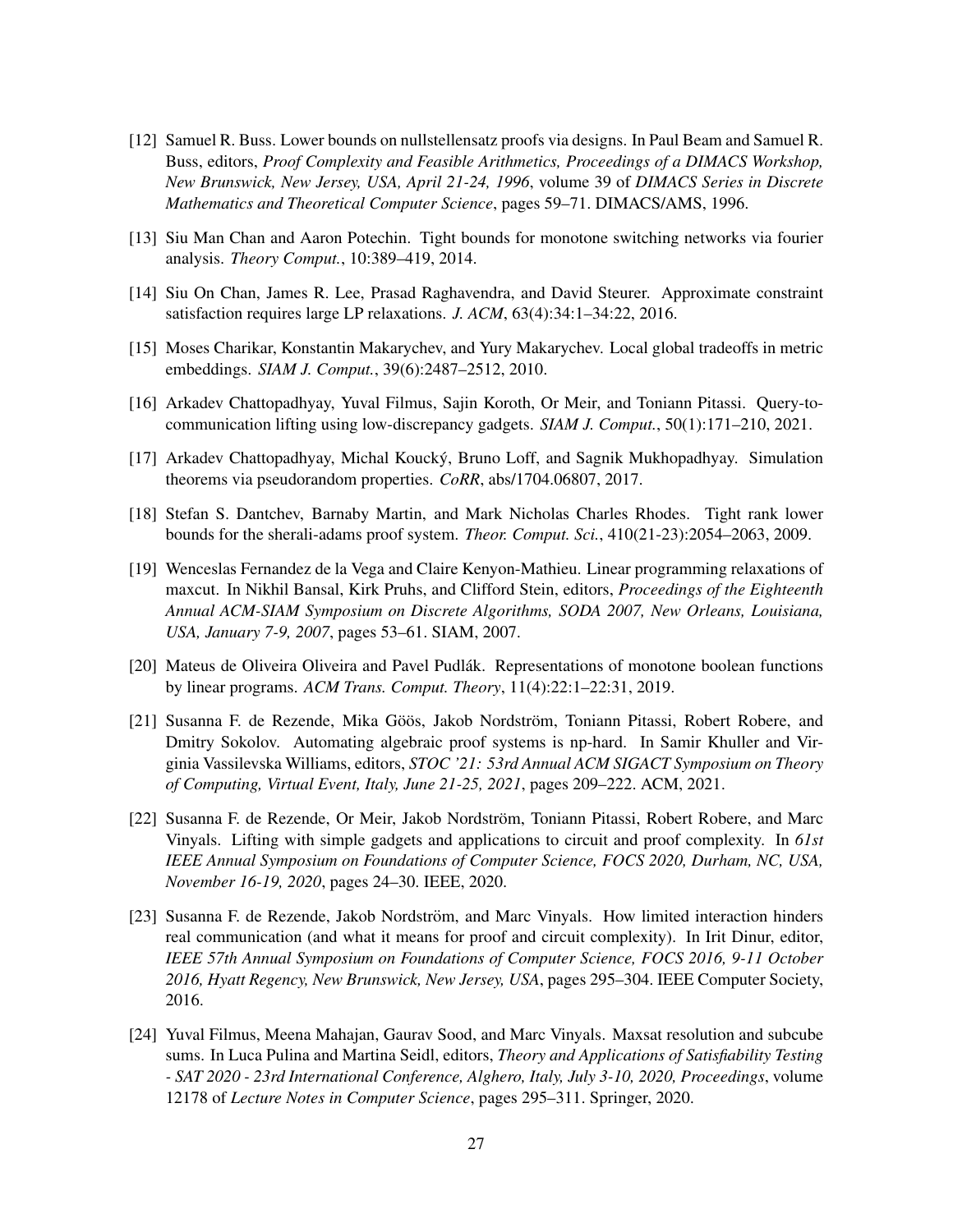- <span id="page-28-2"></span>[25] Samuel Fiorini, Serge Massar, Sebastian Pokutta, Hans Raj Tiwary, and Ronald de Wolf. Exponential lower bounds for polytopes in combinatorial optimization. *J. ACM*, 62(2):17:1–17:23, 2015.
- <span id="page-28-5"></span>[26] Noah Fleming, Mika Göös, Russell Impagliazzo, Toniann Pitassi, Robert Robere, Li-Yang Tan, and Avi Wigderson. On the power and limitations of branch and cut. In Valentine Kabanets, editor, *36th Computational Complexity Conference, CCC 2021*, volume 200 of *LIPIcs*, pages 6:1–6:30. Schloss Dagstuhl - Leibniz-Zentrum für Informatik, 2021.
- <span id="page-28-10"></span>[27] Noah Fleming, Pravesh Kothari, and Toniann Pitassi. Semialgebraic proofs and efficient algorithm design. *Electron. Colloquium Comput. Complex.*, 26:106, 2019.
- <span id="page-28-11"></span>[28] Noah Fleming, Denis Pankratov, Toniann Pitassi, and Robert Robere. Random Θ(log n)-CNFs are hard for cutting planes. In *58th IEEE Annual Symposium on Foundations of Computer Science, FOCS 2017, Berkeley, CA, USA, October 15-17, 2017*, pages 109–120, 2017.
- <span id="page-28-6"></span>[29] Ankit Garg, Mika Göös, Pritish Kamath, and Dmitry Sokolov. Monotone circuit lower bounds from resolution. In Ilias Diakonikolas, David Kempe, and Monika Henzinger, editors, *Proceedings of the 50th Annual ACM SIGACT Symposium on Theory of Computing, STOC 2018, Los Angeles, CA, USA, June 25-29, 2018*, pages 902–911. ACM, 2018.
- <span id="page-28-7"></span>[30] Mika Goos. *Communication Lower Bounds via Query Complexity*. PhD thesis, University of Toronto (Canada), 2016.
- <span id="page-28-3"></span>[31] Mika Göös, Rahul Jain, and Thomas Watson. Extension complexity of independent set polytopes. *SIAM J. Comput.*, 47(1):241–269, 2018.
- <span id="page-28-8"></span>[32] Mika Göös, Sajin Koroth, Ian Mertz, and Toniann Pitassi. Automating cutting planes is nphard. In Konstantin Makarychev, Yury Makarychev, Madhur Tulsiani, Gautam Kamath, and Julia Chuzhoy, editors, *Proccedings of the 52nd Annual ACM SIGACT Symposium on Theory of Computing, STOC 2020, Chicago, IL, USA, June 22-26, 2020*, pages 68–77. ACM, 2020.
- <span id="page-28-4"></span>[33] Mika Göös, Shachar Lovett, Raghu Meka, Thomas Watson, and David Zuckerman. Rectangles are nonnegative juntas. *SIAM J. Comput.*, 45(5):1835–1869, 2016.
- <span id="page-28-0"></span>[34] Mika Göös and Toniann Pitassi. Communication lower bounds via critical block sensitivity. *SIAM J. Comput.*, 47(5):1778–1806, 2018.
- <span id="page-28-9"></span>[35] Mika Göös, Toniann Pitassi, and Thomas Watson. Ouery-to-communication lifting for BPP. *SIAM J. Comput.*, 49(4), 2020.
- <span id="page-28-1"></span>[36] Dima Grigoriev. Linear lower bound on degrees of positivstellensatz calculus proofs for the parity. *Theor. Comput. Sci.*, 259(1-2):613–622, 2001.
- <span id="page-28-12"></span>[37] Tuomas Hakoniemi. Feasible interpolation for polynomial calculus and sums-of-squares. In Artur Czumaj, Anuj Dawar, and Emanuela Merelli, editors, *47th International Colloquium on Automata, Languages, and Programming, ICALP 2020, July 8-11, 2020, Saarbrucken, Germany ¨ (Virtual Conference)*, volume 168 of *LIPIcs*, pages 63:1–63:14. Schloss Dagstuhl - Leibniz-Zentrum für Informatik, 2020.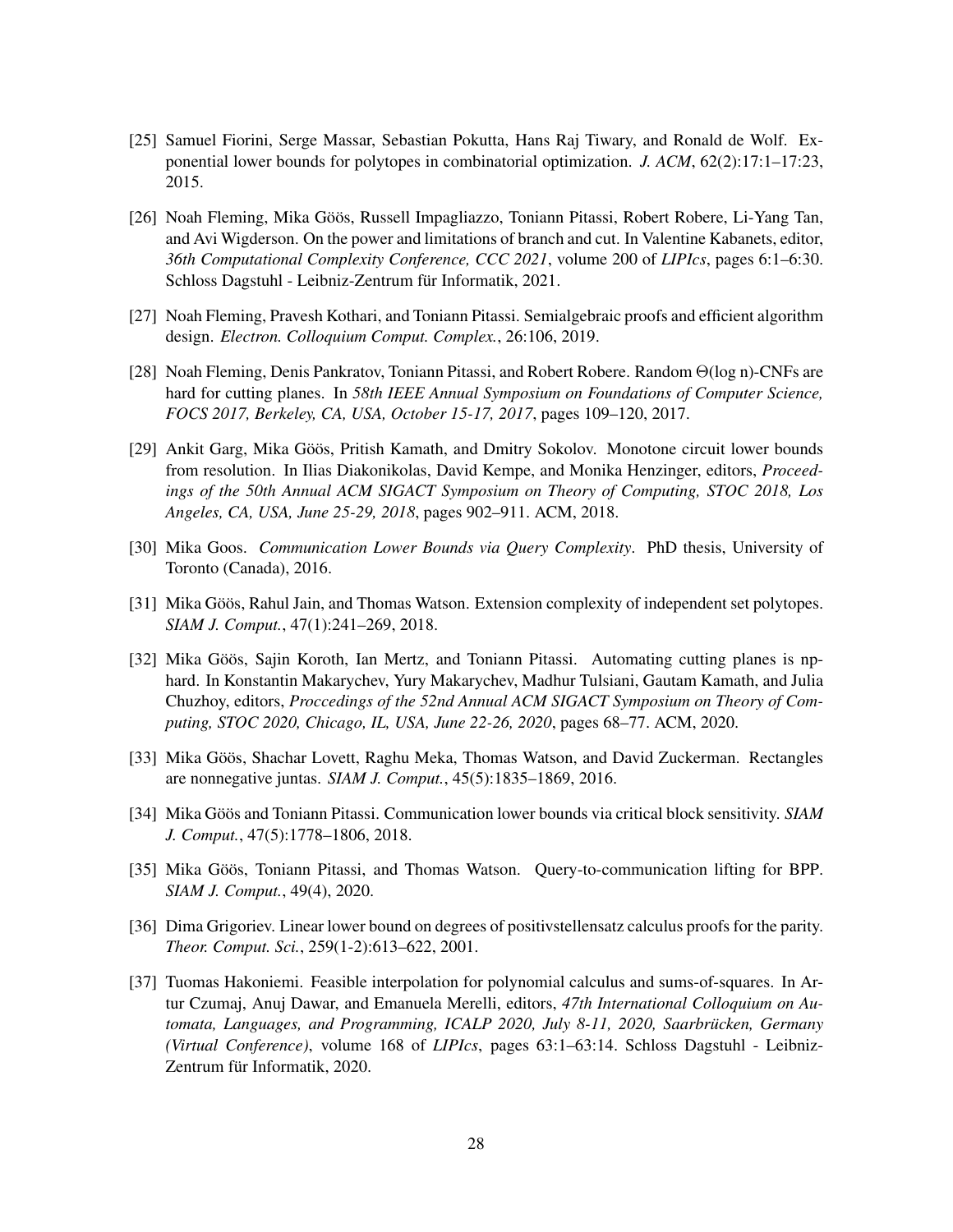- <span id="page-29-0"></span>[38] Samuel B. Hopkins, Tselil Schramm, and Luca Trevisan. Subexponential lps approximate maxcut. In *61st IEEE Annual Symposium on Foundations of Computer Science, FOCS 2020, Durham, NC, USA, November 16-19, 2020*, pages 943–953. IEEE, 2020.
- <span id="page-29-7"></span>[39] Pavel Hrubes. On the nonnegative rank of distance matrices. *Inf. Process. Lett.*, 112(11):457–461, 2012.
- <span id="page-29-6"></span>[40] Pavel Hrubes. On  $\epsilon$ -sensitive monotone computations. *Comput. Complex.*, 29(2):6, 2020.
- <span id="page-29-11"></span>[41] Pavel Hrubes and Pavel Pudlák. Random formulas, monotone circuits, and interpolation. In Chris Umans, editor, *58th IEEE Annual Symposium on Foundations of Computer Science, FOCS 2017, Berkeley, CA, USA, October 15-17, 2017*, pages 121–131. IEEE Computer Society, 2017.
- <span id="page-29-12"></span>[42] Mauricio Karchmer and Avi Wigderson. On span programs. In *Proceedings of the Eigth Annual Structure in Complexity Theory Conference, San Diego, CA, USA, May 18-21, 1993*, pages 102– 111. IEEE Computer Society, 1993.
- <span id="page-29-5"></span>[43] Pravesh Kothari, Raghu Meka, and Prasad Raghavendra. Approximating rectangles by juntas and weakly-exponential lower bounds for LP relaxations of csps. *CoRR*, abs/1610.02704, 2016.
- <span id="page-29-1"></span>[44] Pravesh K. Kothari, Ryuhei Mori, Ryan O'Donnell, and David Witmer. Sum of squares lower bounds for refuting any CSP. In Hamed Hatami, Pierre McKenzie, and Valerie King, editors, *Proceedings of the 49th Annual ACM SIGACT Symposium on Theory of Computing, STOC 2017, Montreal, QC, Canada, June 19-23, 2017*, pages 132–145. ACM, 2017.
- <span id="page-29-8"></span>[45] Jan Krajícek. Interpolation theorems, lower bounds for proof systems, and independence results for bounded arithmetic. *J. Symb. Log.*, 62(2):457–486, 1997.
- <span id="page-29-2"></span>[46] Claire Mathieu and Alistair Sinclair. Sherali-adams relaxations of the matching polytope. In Michael Mitzenmacher, editor, *Proceedings of the 41st Annual ACM Symposium on Theory of Computing, STOC 2009, Bethesda, MD, USA, May 31 - June 2, 2009*, pages 293–302. ACM, 2009.
- <span id="page-29-3"></span>[47] Ryan O'Donnell and Tselil Schramm. Sherali - adams strikes back. In Amir Shpilka, editor, *34th Computational Complexity Conference, CCC 2019, July 18-20, 2019, New Brunswick, NJ, USA*, volume 137 of *LIPIcs*, pages 8:1–8:30. Schloss Dagstuhl - Leibniz-Zentrum fur Informatik, 2019. ¨
- <span id="page-29-9"></span>[48] Pavel Pudlak. Lower bounds for resolution and cutting plane proofs and monotone computations. ´ *J. Symb. Log.*, 62(3):981–998, 1997.
- <span id="page-29-10"></span>[49] Pavel Pudlák and Jirí Sgall. Algebraic models of computation and interpolation for algebraic proof systems. In Paul Beam and Samuel R. Buss, editors, *Proof Complexity and Feasible Arithmetics, Proceedings of a DIMACS Workshop, New Brunswick, New Jersey, USA, April 21-24, 1996*, volume 39 of *DIMACS Series in Discrete Mathematics and Theoretical Computer Science*, pages 279–295. DIMACS/AMS, 1996.
- <span id="page-29-4"></span>[50] Prasad Raghavendra and David Steurer. Integrality gaps for strong SDP relaxations of UNIQUE GAMES. In *50th Annual IEEE Symposium on Foundations of Computer Science, FOCS 2009, October 25-27, 2009, Atlanta, Georgia, USA*, pages 575–585. IEEE Computer Society, 2009.